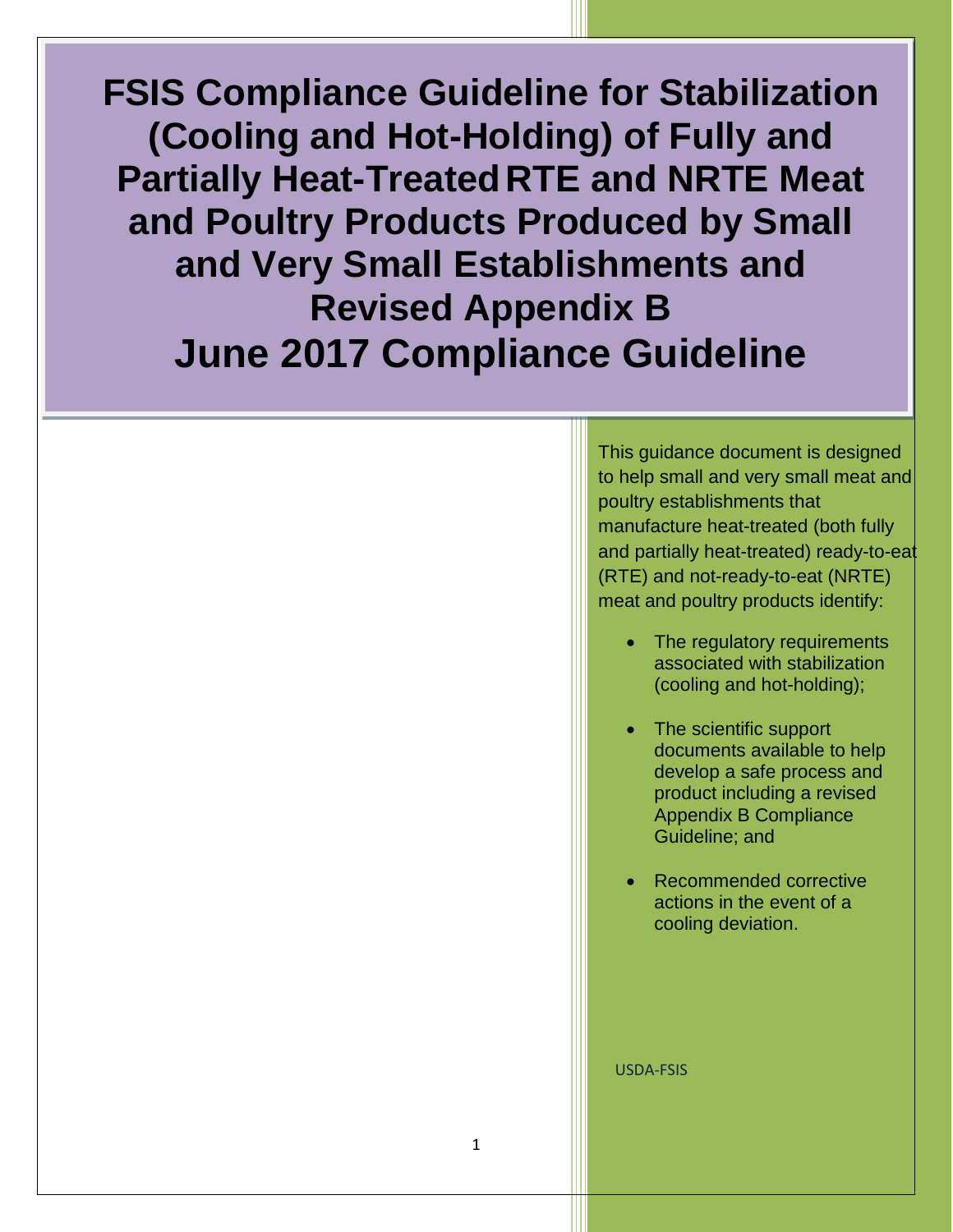### **Preface**

### **What is the purpose of this Compliance Guideline?**

This guidance document is designed to help small and very small meat and poultry establishments that produce heat-treated (both fully and partially heat-treated) readyto-eat (RTE) and not-ready-to-eat (NRTE) meat and poultry products that stabilize their products (by cooling or hot-holding) understand:

- The regulatory requirements associated with stabilization (cooling and hotholding);
- The scientific support documents available to help develop a safe process and product; and
- Recommended corrective actions in the event of a cooling deviation.

This document contains recommendations previously found in *FSIS Appendix B Compliance Guidelines for Cooling Heat-Treated Meat and Poultry Products (Stabilization)* of the final rule, "Performance Standards for the Production of Certain Meat and Poultry Products" [\(64 FR 732\)](https://www.fsis.usda.gov/wps/wcm/connect/70bb9407-0591-4d0a-8952-ccf172af2e87/95-033F.pdf?MOD=AJPERES) and FSIS Directive 7110.3, Rev. 1 *Time/Temperature Guidelines for Cooling Heated Products* dated January 24, 1989*.*

Although most of the information from the previous version of Appendix B has stayed the same in this document, FSIS has revised this guideline to include information that may not have been clear in previous versions, such as the types of products the recommendations for cooling apply to and how to evaluate cooling deviations. Therefore, FSIS recommends that establishments use this newer version of the guideline as support for their process.

This Compliance Guideline follows the procedures in the Office of Management and Budget's (OMB) "Final Bulletin for Agency Good Guidance Practices" (GGP). More information can be found on the Food Safety and Inspection Service (FSIS) [Web page.](https://www.fsis.usda.gov/wps/portal/footer/policies-and-links/significant-guidance-documents) This document provides **guidance** to assist establishments in meeting FSIS regulations. The document discusses **best practice** recommendations by FSIS, based on the best scientific and practical considerations. The recommendations are not requirements that must be met. Establishments may choose to adopt different procedures than those outlined in the guideline, but they would need to support why those procedures are effective. Please note that this Guideline represents FSIS's current thinking on this topic and should be considered usable as of the issuance date.

### **Who is this guideline designed for?**

This guideline is designed for small and very small establishments that produce heattreated (both fully and partially heat-treated) ready-to-eat (RTE) and not-ready-to-eat (NRTE) meat and poultry products that stabilize their products by cooling or hot-holding. Hot-holding is the process of holding meat and poultry products at hot temperatures (typically above 130°F) prior to distribution. Although stabilization is commonly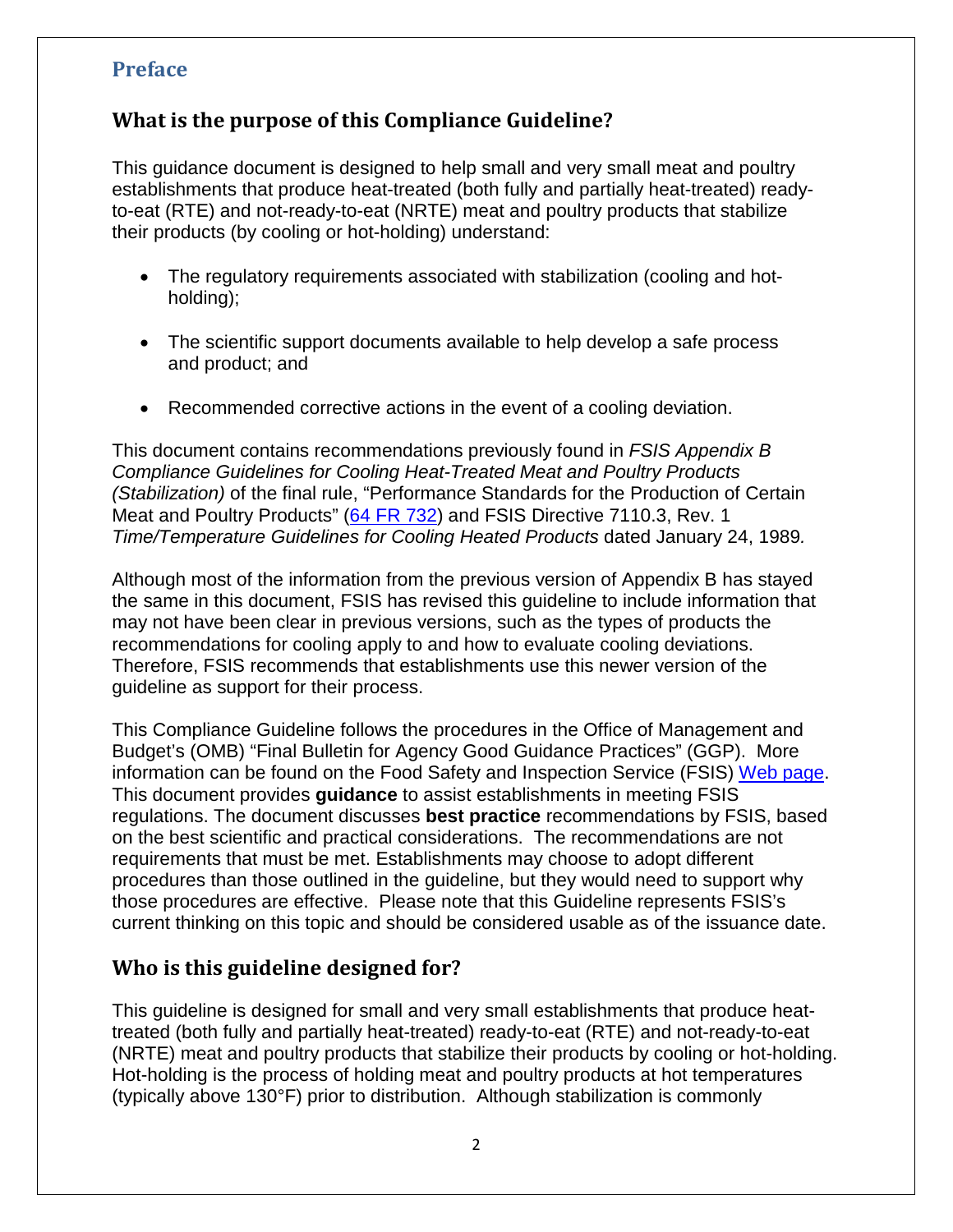associated with RTE products, the concepts and many of the recommendations in this guideline can apply to NRTE products as well.

This guideline is focused on small and very small establishments in support of the Small Business Administration's initiative to provide small and very small establishments with compliance assistance under the Small Business Regulatory Flexibility Act (SBRFA). However, all FSIS regulated meat and poultry establishments may be able to apply the recommendations in this guideline. It is important that small and very small establishments have access to a full range of scientific and technical support, and the assistance needed to establish safe and effective HACCP systems. Although large establishments can benefit from the guidance that FSIS provides, focusing the guidance on the needs of small and very small establishments provides them with information that may be otherwise unavailable to them.

### **How can I comment on this guideline?**

FSIS is seeking comments on this guideline as part of its efforts to continuously assess and improve the effectiveness of policy documents. All interested persons may submit comments regarding any aspect of this document, including but not limited to: content, readability, applicability, and accessibility. The comment period will be 60 days and the document will be updated in response to the comments.

Comments may be submitted by any of the following methods:

Federal eRulemaking Portal Online submission at regulations.gov: This Web site provides the ability to type short comments directly into the comment field on this Web page or attach a file for lengthier comments. Go to http://www.regulations.gov and follow the online instructions at that site for submitting comments.

Mail, including - CD-ROMs, and hand- or courier-delivered items: Send to Docket Clerk, U.S. Department of Agriculture (USDA), FSIS, Patriots Plaza 3, 1400 Independence Avenue SW, Mailstop 3782, 8-163A, Washington, DC 20250-3700.

All items submitted by mail or electronic mail must include the Agency name, FSIS, and document title: **FSIS Compliance Guideline for Stabilization (Cooling and Hot-Holding) of Fully and Partially Heat-Treated RTE and NRTE Meat and Poultry Products Produced by Small and Very Small Establishments and Revised Appendix B 2017 Compliance Guideline**. Comments received will be made available for public inspection and posted without change, including any personal information, to [https://www.regulations.gov/.](https://www.regulations.gov/)

### **Is this version of the guideline final?**

No, this version of the guideline, dated June 2017 will be available for public comment until August 15, 2017. After FSIS reviews the comments, it will update this guideline as necessary and respond to public comments.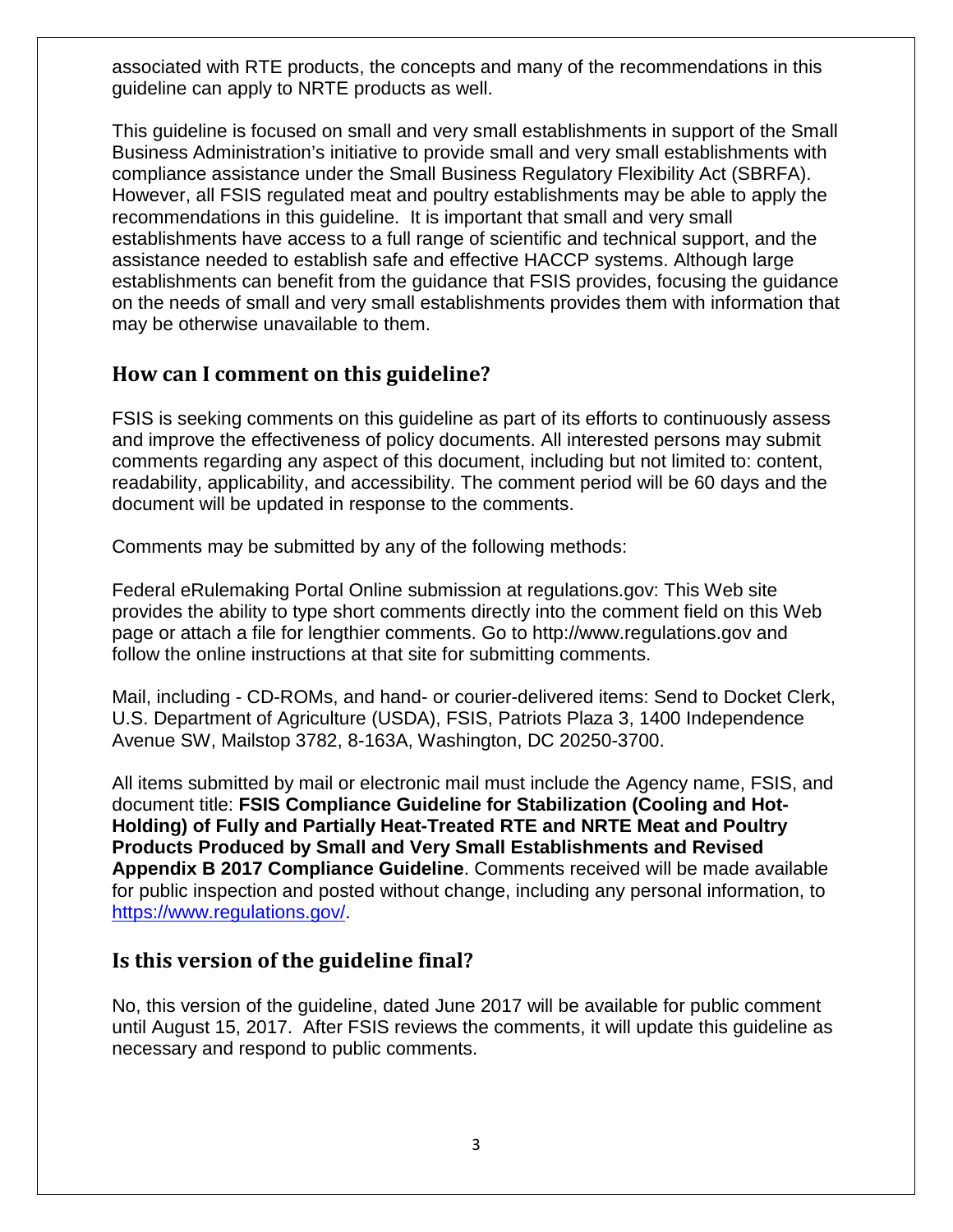### **What if I still have questions after I read this guideline?**

FSIS recommends that users search the publicly posted Questions & Answers (Q&As) in the *[askFSIS](http://askfsis.custhelp.com/)* database or submit questions through *[askFSIS](http://askfsis.custhelp.com/)*. Documenting these questions helps FSIS improve and refine present and future versions of the Compliance Guideline and associated issuances.

When submitting a question, use the Submit a Question tab, and enter the following information in the fields provided:

Subject Field: Enter **Stabilization Guideline** Question Field: Enter question with as much detail as possible. Product Field: Select **General Inspection Policy** from the drop-down menu.<br>Category Field: Select **Sampling** from the drop-down menu. Select **Sampling** from the drop-down menu. Policy Arena: Select **Domestic (U.S.) Only** from the drop-down menu.

When all fields are complete, press **Continue**.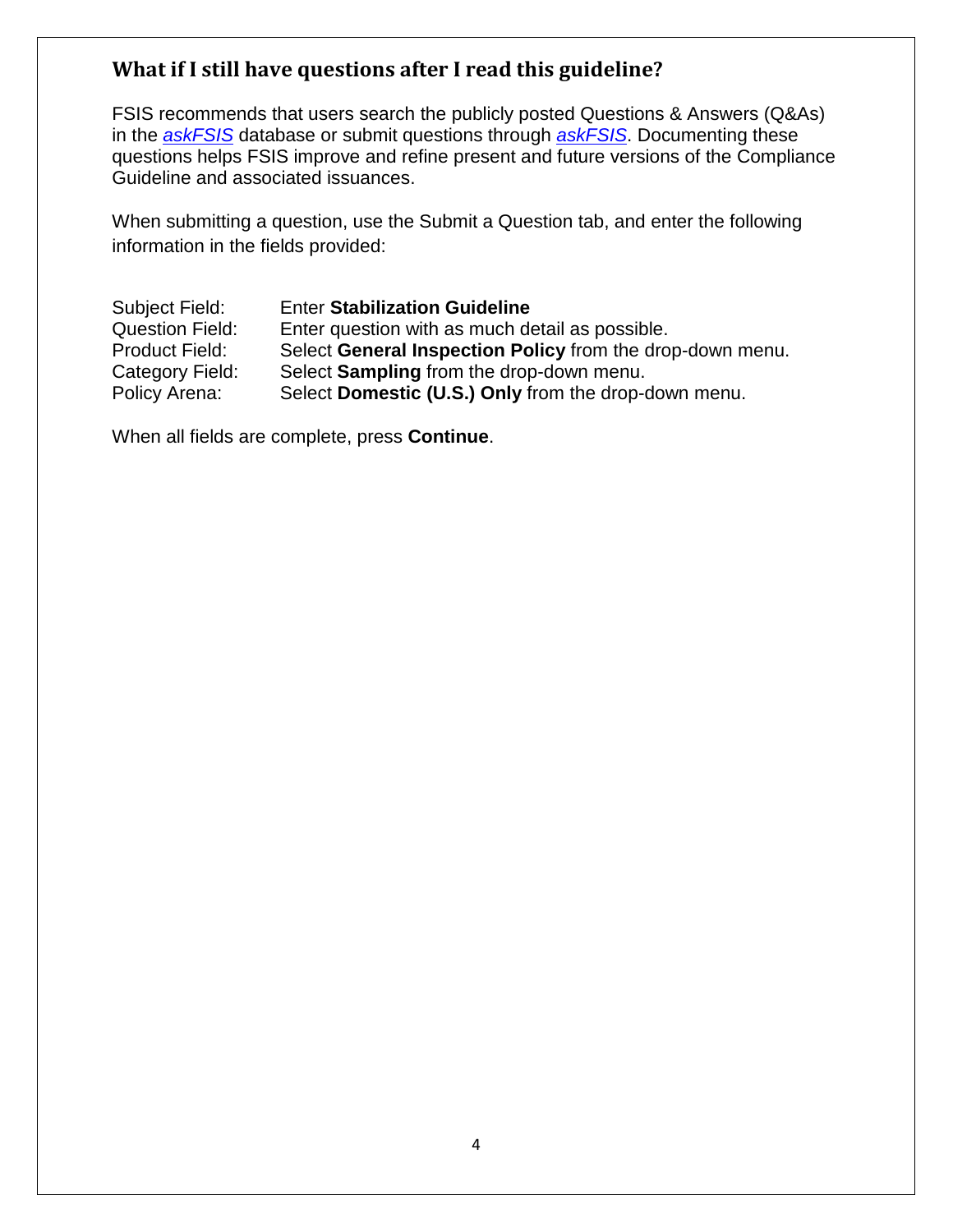### **FSIS Compliance Guideline for Stabilization (Cooling and Hot-Holding) of Fully and Partially-Heat Treated RTE and NRTE Meat and Poultry Products Produced by Small and Very Small Establishments**

# **Table of Contents**

| What are the hazards of concern during stabilization (cooling and hot-holding) of meat and poultry                                                                                                                      |
|-------------------------------------------------------------------------------------------------------------------------------------------------------------------------------------------------------------------------|
| What are the critical operational parameters that affect the growth of C. perfringens and C. botulinum                                                                                                                  |
|                                                                                                                                                                                                                         |
|                                                                                                                                                                                                                         |
| FSIS Time/Temperature Recommendations for Cooling and Hot-Holding (Including "FSIS Appendix B")                                                                                                                         |
|                                                                                                                                                                                                                         |
|                                                                                                                                                                                                                         |
|                                                                                                                                                                                                                         |
|                                                                                                                                                                                                                         |
| How should establishments assess growth of Clostridia when a process incorporates more than one heat                                                                                                                    |
| What types of corrective actions should establishments perform when there is a cooling deviation?  27                                                                                                                   |
|                                                                                                                                                                                                                         |
|                                                                                                                                                                                                                         |
| Supporting Documentation for Time/Temperature Recommendations for Cooling of Fully and Partially-<br>Heat Treated RTE and NRTE Meat and Poultry Products that achieve $\leq$ 1.0-log <sub>10</sub> multiplication of C. |
| Supporting Documentation for Time/Temperature Recommendations for Cooling of Fully and Partially-<br>Heat Treated RTE and NRTE Meat and Poultry Products that achieve $\leq$ 2.0-log <sub>10</sub> multiplication of C. |
| Time and Temperature Parameters Reported in the Literature for Stabilization Processes.  38                                                                                                                             |
| Journal Articles Which FSIS Recommends Establishment's Gather Additional Supporting Documentation                                                                                                                       |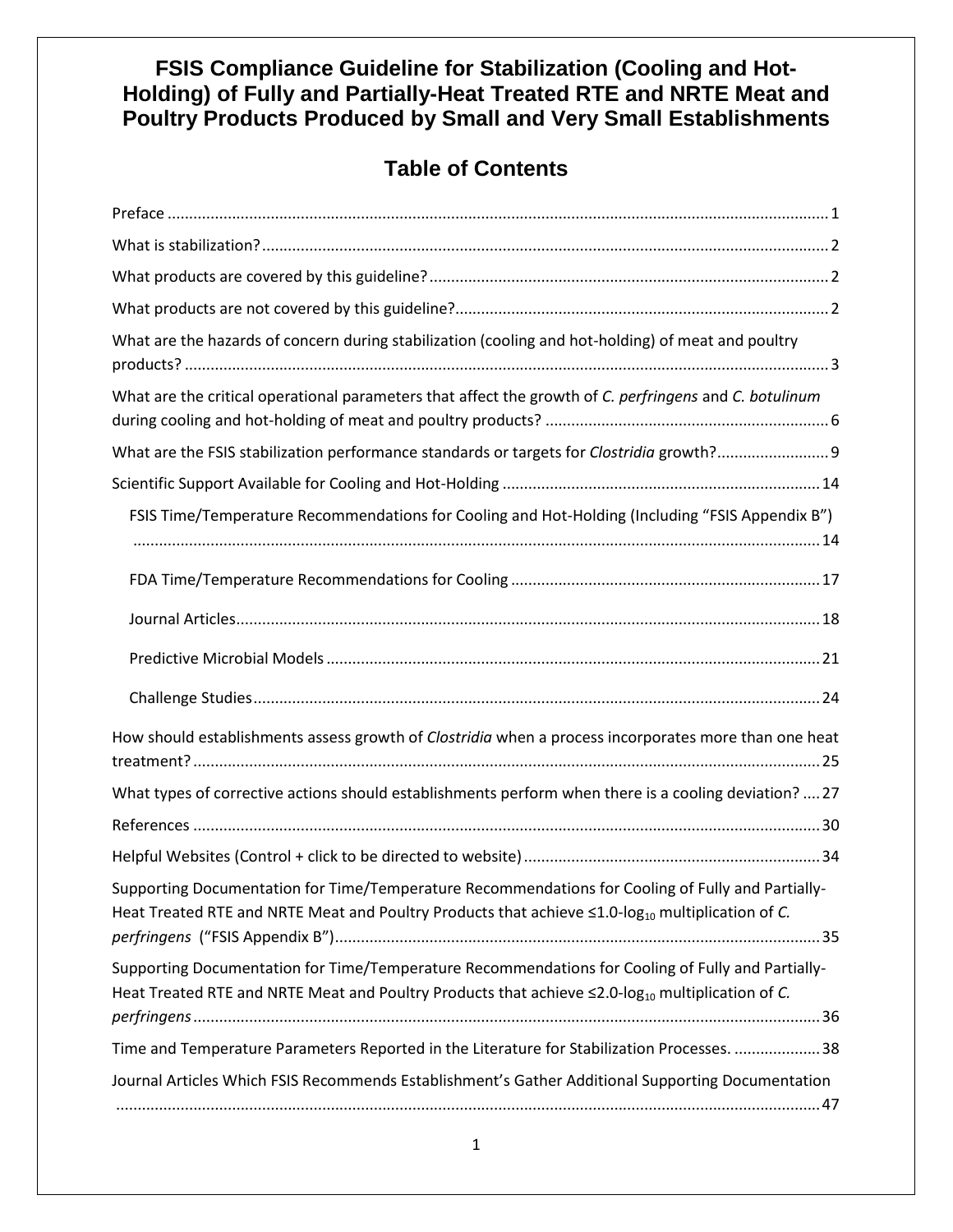# **FSIS Compliance Guideline for Stabilization (Cooling and Hot-Holding) of Fully and Partially Heat-Treated RTE and NRTE Meat and Poultry Products Produced by Small and Very Small Plants**

### <span id="page-5-0"></span>**What is stabilization?**

Stabilization is the process of preventing or limiting the growth of spore-forming bacteria capable of producing toxins either in the product or in the human intestine after consumption. Stabilization processes may include cooling and hot-holding as well as other processes such as drying and fermentation/acidification that render the product shelf stable or safe at room temperatures.

# <span id="page-5-1"></span>**What products are covered by this guideline?**

This guideline addresses stabilization of meat and poultry products by the process of cooling and hot-holding after a full or partial heat-treatment/lethality is applied.

# <span id="page-5-2"></span>**What products are not covered by this guideline?**

Meat and poultry products that are stabilized by fermentation, acidification, or drying are not addressed because they typically have characteristics that preclude the growth of the primary hazards of concern during cooling and hot-holding (i.e., *Clostridium perfringens* and *Clostridium botulinum*). These products include:

1. Products with pH ≤ 4.6 *before* cooling. Examples could include: Fermented sausages and cooked ribs in BBQ sauce.

**NOTE:** If using pH as a control, it is very important that the product achieves a low pH quickly and *before* cooling. Establishments that use a brine solution to lower the pH of their product should be aware that it can take time for the product to equilibrate to the pH of the brine. If a product takes too long to equilibrate, significant growth of *Clostridium perfringens* (*C. perfringens*) and *Clostridium botulinum* (*C. botulinum*) can occur.

2. Products with water activity (aw) < 0.93 *before* cooling.

Examples could include: Jerky, chipped beef, pork rinds, meat sticks, beef sausage, thuringer, pepperoni, salami, dehydrated meat soups, dehydrated sauces, and other shelfstable meat and poultry products.

*Chitterlings:* Through its verification of establishment sampling, FSIS has identified a trend in establishment sampling results indicating excessive levels of *C. perfringens* growth  $(2 - 4 \log_{10} CFU/g)$  in chitterlings stabilized using low pH brine. Through investigation, FSIS has found establishments may assume the pH of the chitterlings is reduced to  $\leq 4.6$  as soon as the brine is added to the hot chitterlings when it really may take several hours to be reduced. These findings are important because conditions that allow for  $3$ -log<sub>10</sub> growth or higher are a public health concern.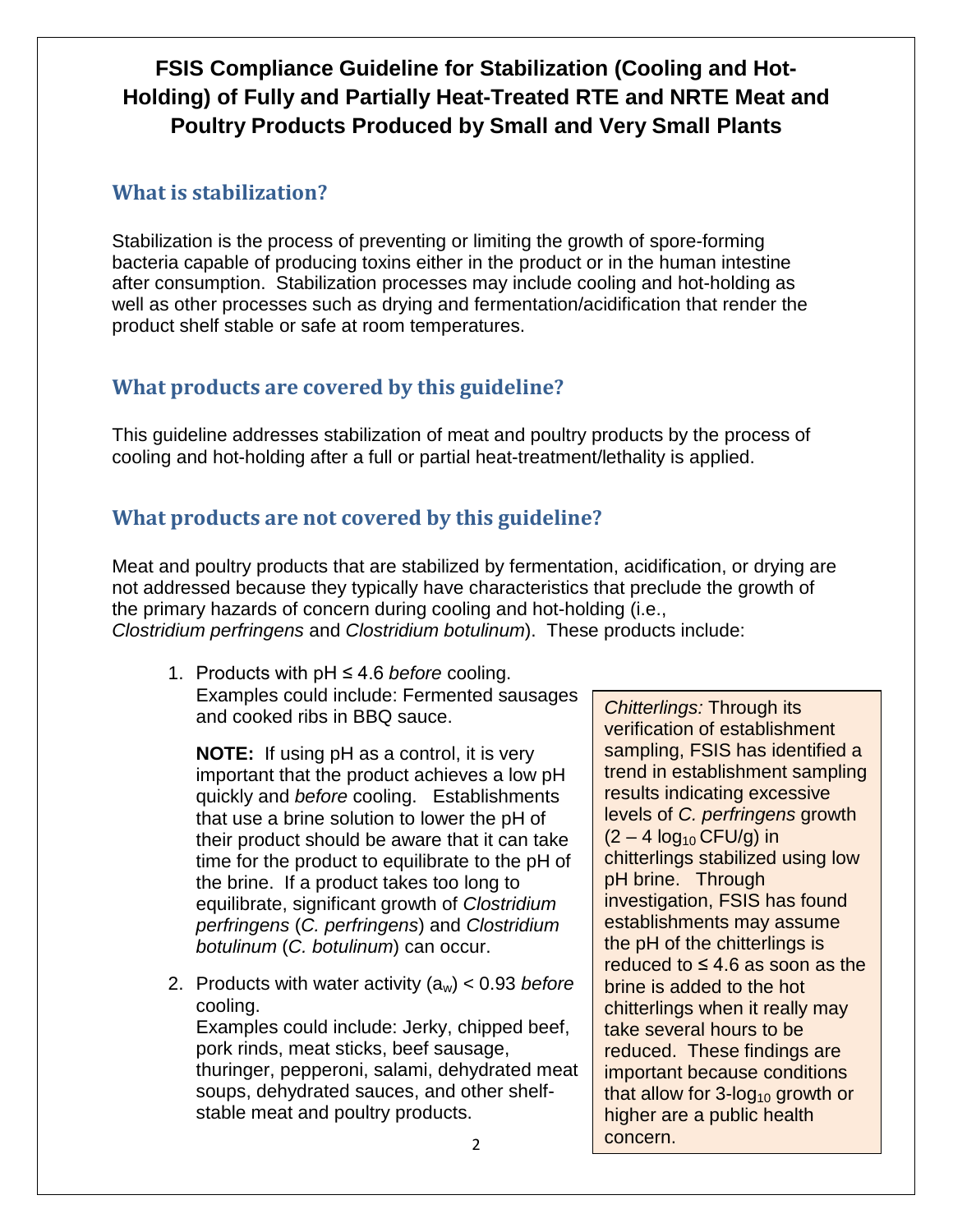The processing steps used to produce the products listed above (fermentation, acidification or drying) also often result in shelf-stable products. Information related to shelf-stability can be found in the *[FSIS Compliance Guideline for Meat and Poultry](http://www.fsis.usda.gov/wps/wcm/connect/5fd4a01d-a381-4134-8b91-99617e56a90a/Compliance-Guideline-Jerky-2014.pdf?MOD=AJPERES)  [Jerky](http://www.fsis.usda.gov/wps/wcm/connect/5fd4a01d-a381-4134-8b91-99617e56a90a/Compliance-Guideline-Jerky-2014.pdf?MOD=AJPERES)*.

**NOTE:** Although a low pH or relatively low  $a_w$  can completely inhibit the growth of the spore-forming pathogens of concern during cooling, establishments producing products with these characteristics should still cool their product in a timely manner. Cooling such products in a timely manner is important because the products may become contaminated with *Listeria monocytogenes* and/or *Staphylococcus aureus* during cooling, and these pathogens can grow at a lower pH or aw.

# <span id="page-6-0"></span>**What are the hazards of concern during stabilization (cooling and hot-holding) of meat and poultry products?**

The primary hazards of concern during cooling and hot holding are:

- *Clostridium* (*C.*) *perfringens* and
- *C. botulinum*.

**NOTE:** *Bacillus* (*B.*) *cereus* is a spore-forming bacteria that may also be a hazard of concern during cooling and hot-holding. *B. cereus,* if allowed to grow to high levels (typically  $10^5$  CFU/g) can produce emetic and diarrheal toxins in the food. However, *B. cereus* is not discussed in further detail in the guidance because if *C. perfringens* and *C. botulinum* growth are adequately controlled or prevented then *B. cereus* growth will be adequately addressed as well.

*Clostridia* are gram positive, rod-shaped, spore-forming bacteria that can occur as either vegetative cells (which are active cells that can grow and produce toxin) or spores (dormant cells that are resistant to heat and other extreme conditions). These are anaerobic organisms; in other words, they can grow without oxygen. **These microorganisms do not grow well in the presence of normal amounts of oxygen; however, they do not need a complete lack of oxygen**. *Clostridia* (both vegetative cells and spores) are usually found in soil and water.

# KEY DEFINITIONS

**Stabilization** is the process of preventing or limiting the growth of spore-forming bacteria capable of producing toxins either in the product before consumption or in the human intestine after consumption.

**Bacterial spores** are dormant structures of a cell that can survive environmental conditions that would normally kill the bacteria. These stresses include high temperature, high UV irradiation, desiccation, chemical damage and enzymatic destruction. The extraordinary resistance to such stresses makes spores of particular importance because they are not readily killed by many antimicrobial treatments including traditional cooking.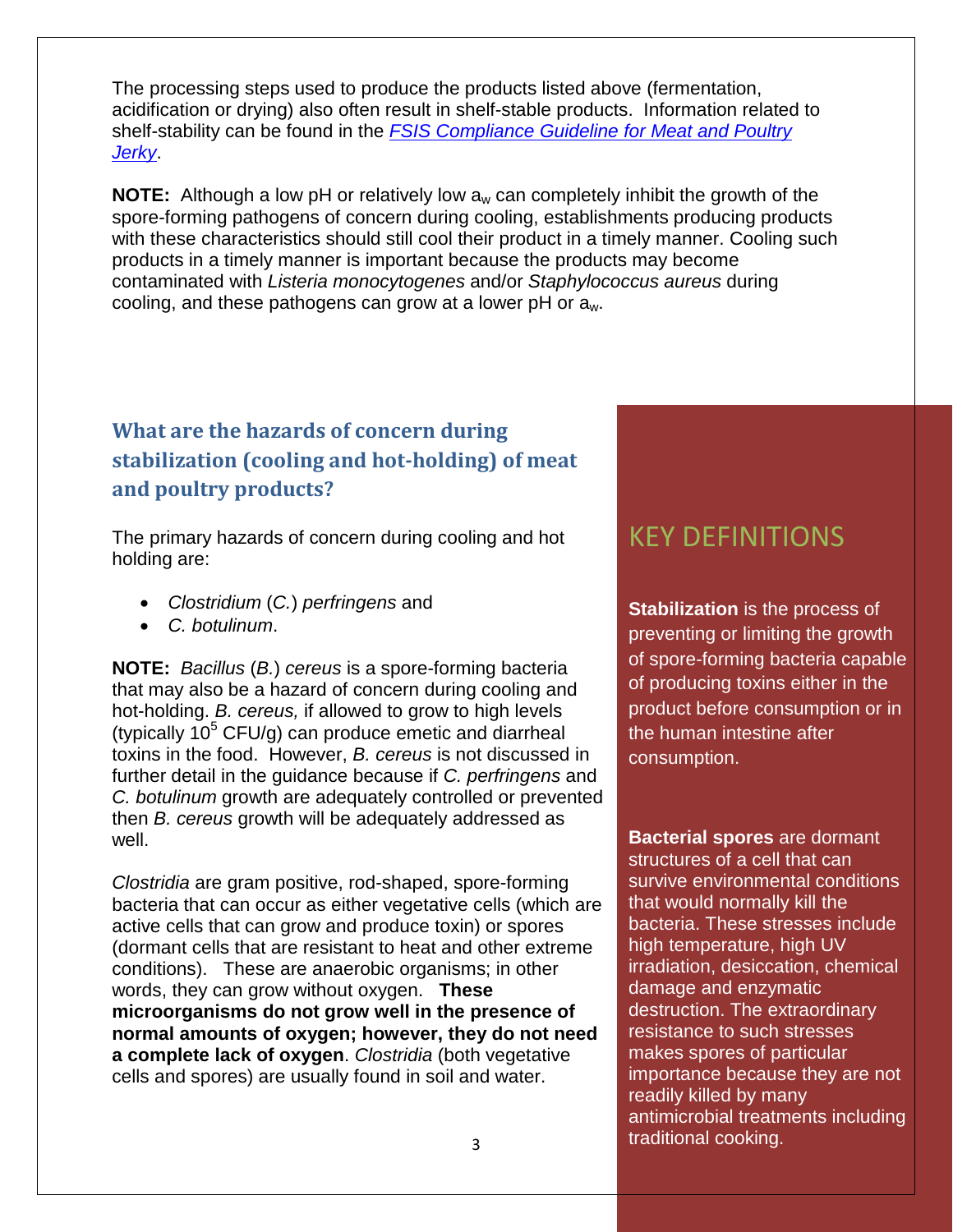Meat and poultry products may become contaminated with *Clostridia* during the slaughter/dressing process as well as a result of cross-contamination in the processing environment when insanitary conditions are present. In addition, spices and herbs can contribute to the spore counts in raw formulated cooked/heat-treated meat and poultry products. For example, in one survey, *C. perfringens* spores were isolated from 80% of 54 different spices and herbs (Juneja and Sofos, 2010). While thermal processing of meat and poultry products is generally sufficient to destroy vegetative cells, spores may survive cooking and multiply during cooling when the conditions favor their growth (see Figure 1 below). The destruction of vegetative cells (from *Clostridia* as well as others such as *Salmonella*, *Shiga-toxin producing Escherichia coli* (STEC), and indigenous microflora) during heat treatment also leaves little competition for the spores to grow. Anaerobic, non-refrigerated conditions also facilitate multiplication and growth of these organisms. Similarly, during processing, partially-heat treated meat and poultry products are partially cooked and then cooled, which creates an ideal environment for the growth of *C. perfringens, C. botulinum,* and other spore-forming, toxigenic bacteria. Cooking by the consumer, retailer, or other end-user may not eliminate these bacteria or the toxins that they create in these products. Therefore, it is important that bacterial growth be controlled in these products to the extent possible before they reach the end consumer.





*While cooking of meat and poultry products will destroy vegetative cells of bacteria like Salmonella, STEC, and Lm, bacteria like C. perfringens and C. botulinum form spores that may survive cooking. These spores can grow into vegetative cells during cooling because they do not have competition from other bacteria and the temperature is in the danger zone for their growth. Therefore, the best control to stabilize heat treated products is rapid cooling to reduce the amount of time the spores have to grow into cells.*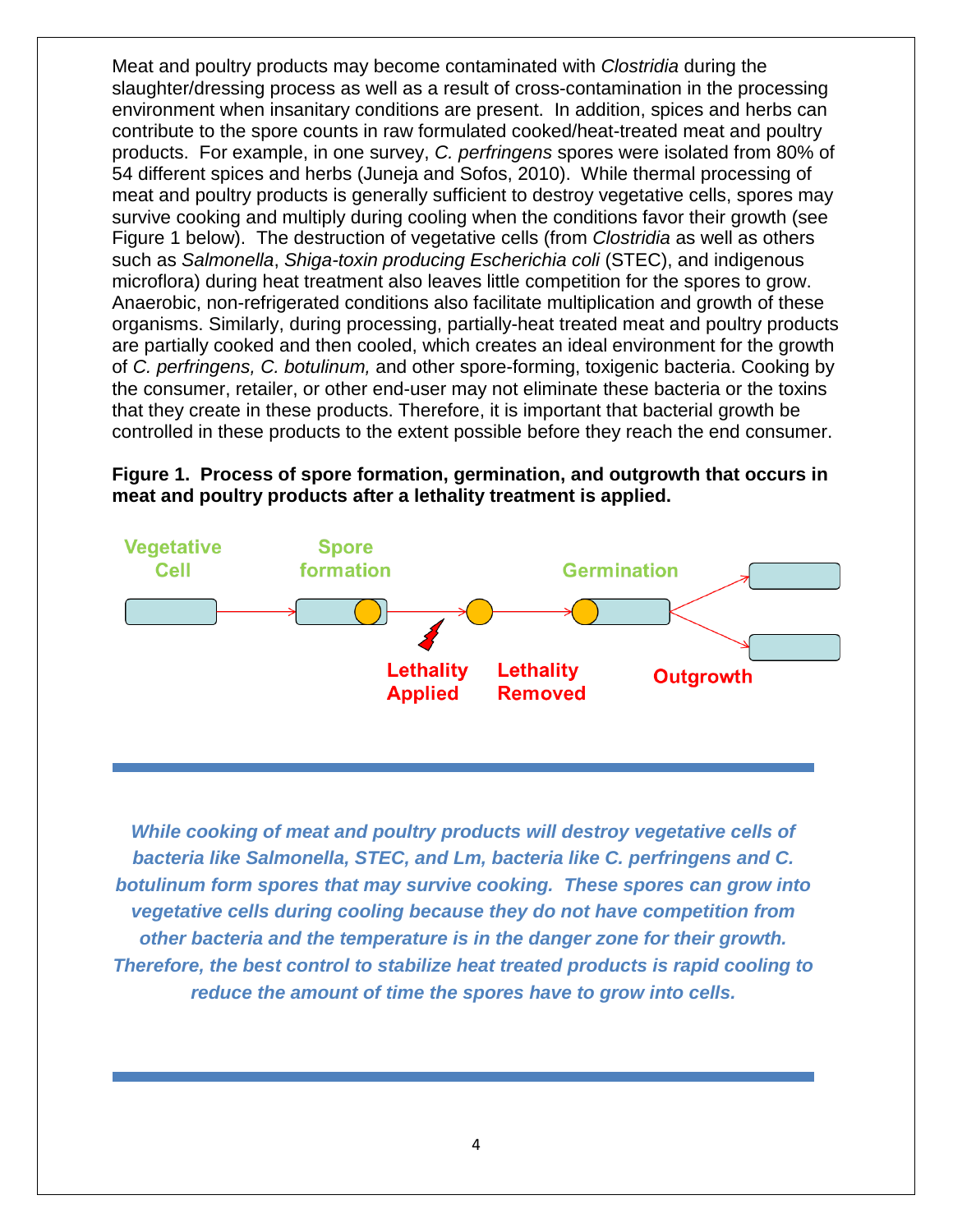*Clostridia* can also be a problem in foods other than heat treated meat and poultry products such as improperly canned low acid foods, raw honey, and fermented, smoked, and salted seafood. Most outbreaks associated with *C. perfringens* are from food served in restaurants, homes for the elderly, or at large gatherings (referred to as the "food service germ" because the products are held at room temperature for too long or they are often cooled in large batches which increases the amount of time it takes for the entire batch of product to cool. A limited number of *C. perfringens* illnesses are attributed to products produced under FSIS inspection. For example, a 2005 risk assessment found that stabilization at processing plants accounts for 0.05% and 0.4% of predicted *C. perfringens* illnesses at 1-log<sub>10</sub> and 2-log<sub>10</sub> allowable growth, respectively. There have been only a limited number of outbreaks associated with commercially produced meat and poultry products in the U.S. likely due to good controls in the commercial setting. Specifically, there was one outbreak associated with *C. perfringens* from a commercially produced RTE turkey loaf product (CDC, 2000; personal communication, R.F. Woron, NY State Department of Health, August, 2002)

*C. perfringens* and *C. botulinum* cause human illness in different ways. *C. perfringens* causes illness when people ingest a large infectious dose of 6 logs/grams or higher (≥10<sup>6</sup> CFU/g). If a high enough dose of *C. perfringens* is ingested, vegetative cells may survive the environment in the stomach and briefly persist in the gut. These conditions cause this pathogen to sporulate and **produce a toxin in the gut**. *C. perfringens* is estimated to cause 965,958 illnesses, including 438 hospitalizations and 26 deaths in the U.S each year (Scallan et al., 2011)*.*

*C. botulinum* causes human illness when people ingest a **potentially deadly neurotoxin (botulin) it produces in the food**. This neurotoxin can cause muscle paralysis and suffocation with as little as 1 ng of toxin per kg of body weight after 12 to 36 hours of ingestion. In fact, botulin is considered as one of the most toxic naturally occurring toxins. While human botulism cases are rare in the United States, *C. botulinum* causes approximately 55 illnesses, including 42 hospitalizations and 9 deaths (Scallan et al., 2011). There are six distinct Clostridia that produce botulinum toxin, two of which are associated with food: *C. botulinum* Group 1 (proteolytic) and *C. botulinum* Group II (non-proteolytic). Although non-proteolytic *C. botulinum* is typically associated with fish and marine products, there have been several recent outbreaks in Europe associated with non-proteolytic *C. botulinum* and home-prepared (salted) ham (Peck et al., 2015)*.* Because of the potency of the neurotoxin that this pathogen produces, it is critically important to control *C. botulinum* in food products.

*Although C. perfringens is not the most dangerous of the spore-forming bacteria, it grows the fastest so it is a good indicator of food safety and is often used as the target organism during stabilization to demonstrate growth of all spore-formers including C. botulinum is limited to acceptable levels.*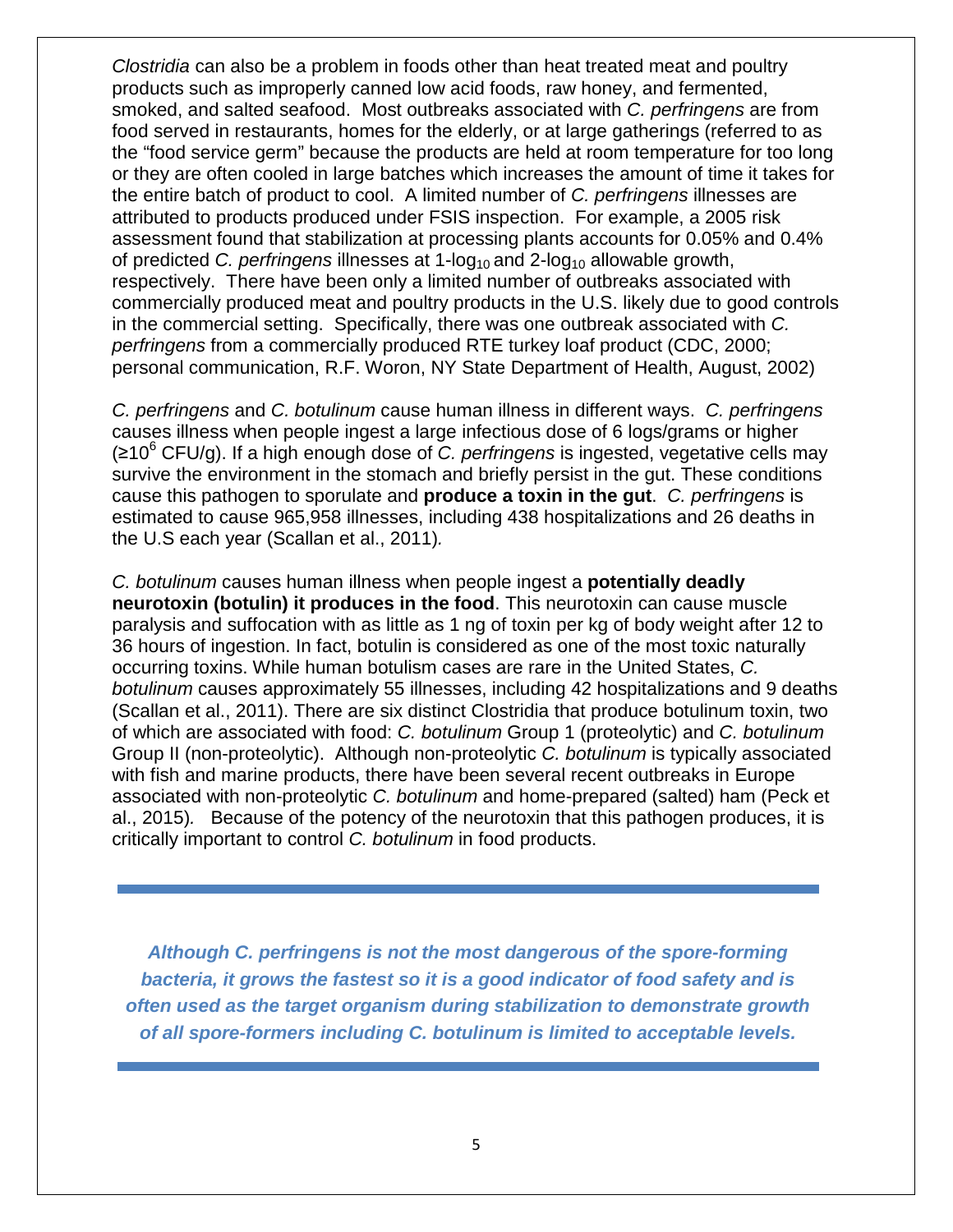# <span id="page-9-0"></span>**What are the critical operational parameters that affect the growth of** *C. perfringens* **and** *C. botulinum* **during cooling and hot-holding of meat and poultry products?**

Critical operational parameters are the specific conditions that the intervention must operate under in order for it to be effective. Whenever an establishment uses a scientific support document, the establishment's process and procedures for cooling their product need to relate and adhere to the critical operational parameters in the scientific support.

A number of critical operational parameters affect the growth of *C. perfringens* and *C. botulinum* during stabilization. These include:

- Product time/temperature profile
- pH
- % salt concentration
- Ingoing sodium nitrite concentration
- The type and concentration of phosphates (wt/wt basis)
- Water activity  $(a_w)$
- The type and concentration of lactate/diacetates or other organic acid salts

Below is a review of the critical operational parameters that are important for cooling heat-treated RTE and NRTE meat and poultry products.

#### • *Product time/temperature profile*

The optimum growth temperature for *C. perfringens* is between 109.4 – 117°F (43 - 47°C), and the lower and upper growth limits are 43°F and 126°F (6°C and 52°C), respectively. For *C. botulinum* (proteolytic), the optimum temperature for growth is between 95 – 104°F (35 - 40°C), and the lower and upper growth limits are between 50°F and 122°F (10.0°C and 50°C), respectively (FDA, 2011). Therefore, establishment's cooling schedule should take into account the amount of time a product takes to cool during these optimum temperature ranges.

In addition, it is important that the establishment's cooling process matches the time/temperature profile in its scientific support. To do so, establishments should initially gather sufficient time-temperature data in order to understand the rate of temperature change (for example, does it cool down quickly at first and then take longer as the process goes on or does it cool at the same rate throughout the whole process). The rate of temperature change throughout cooling can have a significant impact on the amount of growth of *C. perfringens* and *C. botulinum*. Even though two processes may take the same total amount of time to chill when starting at the same temperature, if the cooling rate is different, then the amount of growth can vary significantly. It is recommended that the time/temperature data be gathered in 15 to 30 minute time increments when the product temperature is between 130°F and 80°F. The time/temperature data should be in 30 to 60 minute time increments when the product temperature is between 80°F and 40°F or 45°F.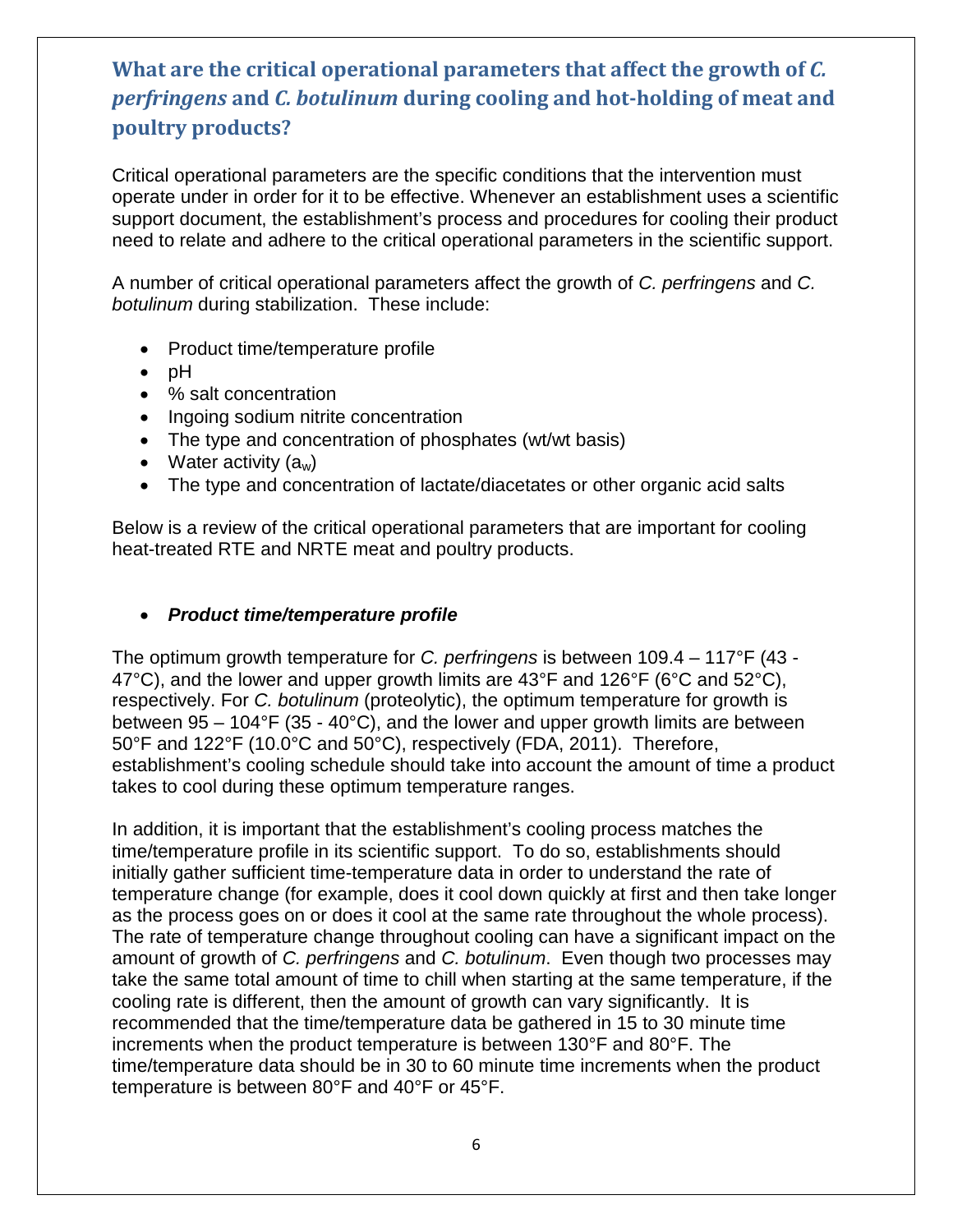• **pH**

The lower and upper pH growth limits for *C. perfringens* are 5.0 and 9, respectively. For *C. botulinum*, the lower and upper pH growth limits are 4.7 and 9, respectively (FDA, 2011)*.* In addition, the lower a product's pH, the slower the growth of *C. perfringens* and *C. botulinum* will be.

### • **% salt concentration [weight(wt)/weight basis]**

The higher a product's salt concentration, the slower the growth of *C. perfringens* and *C. botulinum* will be. The minimum inhibitory salt concentration for *C. perfringens* is 7%, and 10% for *C. botulinum* (FDA, 2011)*.*

### • **Ingoing sodium nitrate concentration (ppm)**

Sodium nitrite inhibits the growth of *C. perfringens* as well as the growth and toxin formation of *C. botulinum* provided it is used in combination with a cure accelerator such as sodium erythorbate or ascorbate or a high salt concentration (King et al., 2015)*.* Research supports that naturally occurring sources of nitrite (e.g., from celery powder) have equivalent functionality to pure sodium nitrite for inhibiting the growth *C. perfringens* provided a cure accelerator is used and the concentration is equivalent (King et al., 2015). Similar research has not been performed on the growth of *C. botulinum*. However, FSIS has determined from expert opinion that nitrite from natural sources will likely also control the growth of *C. botulinum* provided a cure accelerator is added and the concentration of nitrite is the same (J. Sindelar, Personal Communication, 2015).

Establishments should be aware that the concentration of sodium nitrite from natural sources such as celery powder, beet juice, and sea salt varies greatly depending on the source. Natural sources of nitrite are generally available in two forms:

- Vegetable juices and powders that contain sodium **nitrate**. These products must be used by the producer in combination with a bacterial culture that reduces the nitrate to nitrite in the product. When using natural sources of nitrate, the quantity of nitrite is not known because it is dependent on the conversion from nitrate to nitrite that occurs as a result of the presence of a bacterial culture. This conversion rate may vary from batch to batch so there is concern for achieving a specific and consistent conversion (Jackson et al., 2011b).
- Vegetable juices and powders in which the sodium nitrate has been preconverted to sodium **nitrite** by the supplier. Since the sodium nitrate has been pre-converted, the concentration of sodium nitrite is known. However, the amount still varies from batch to batch due to differences in the conversion rate.

Given these differences, FSIS recommends establishments use pre-converted sources of natural nitrite for food safety purposes because the quantity of nitrite is known.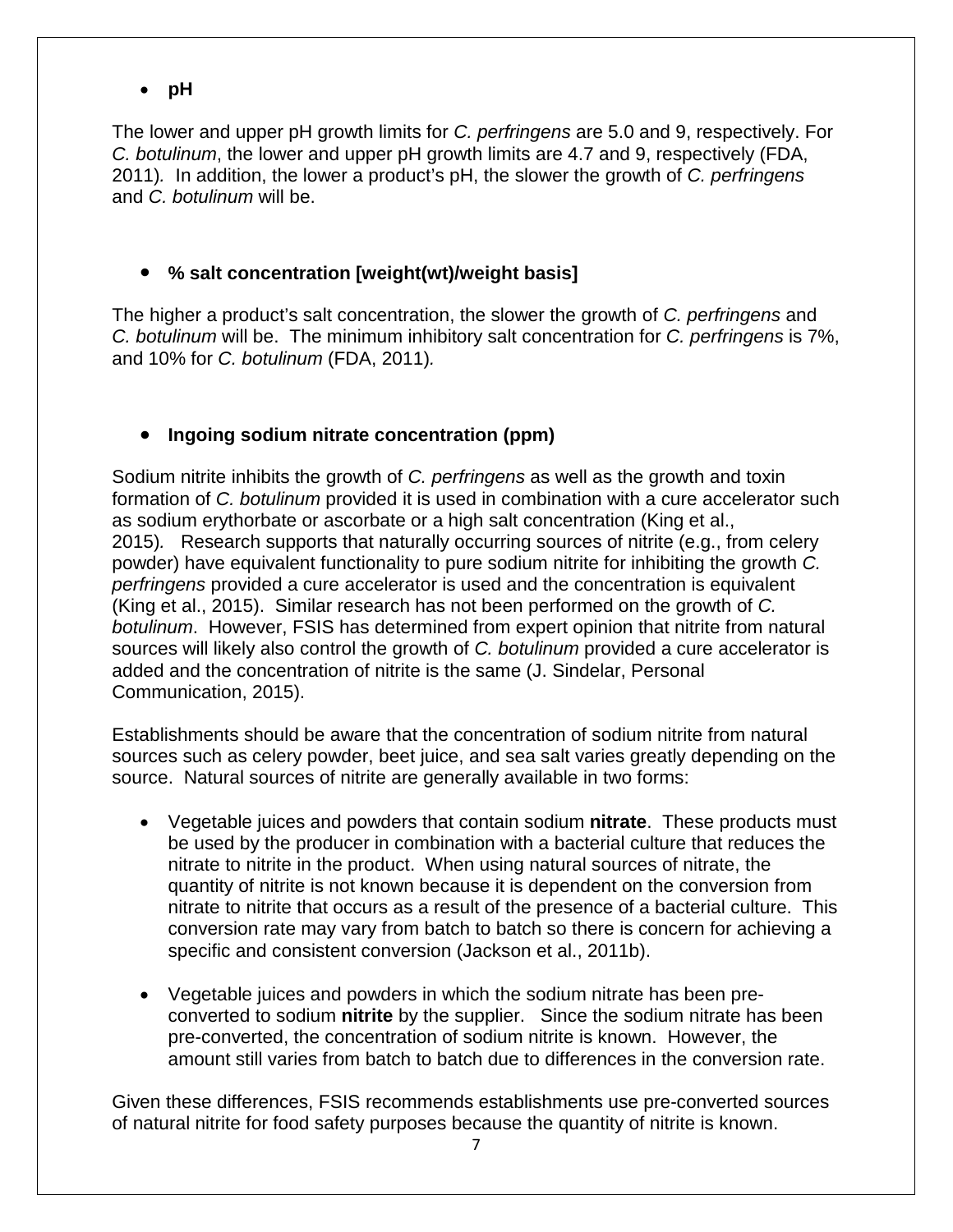However, since the concentration of sodium nitrite varies from batch to batch in preconverted sources, it is very important that establishments that use pre-converted sources of natural nitrite receive information from their supplier regarding the nitrite level in each batch of product (for example by receiving a Certificate of Analysis (COA) with each batch or lot) and then calculate the amount of product needed to result in at least 100 parts per million (ppm) ingoing sodium nitrite in the product being produced. If an establishment does not calculate the amount needed based on the amount of sodium nitrite in the pre-converted lot or batch, then it should provide support for how it ensures at least 100 ppm sodium nitrite is added with each lot. In addition to ensuring that the level of nitrite is sufficient to control the growth of *C. perfringens* and *C. botulinum*, establishments should ensure the levels are also safe and suitable according to [FSIS](http://www.fsis.usda.gov/wps/wcm/connect/bab10e09-aefa-483b-8be8-809a1f051d4c/7120.1.pdf?MOD=AJPERES)  Directive **7120.1**, *["Safe and Suitable Ingredients Used in the Production of Meat and](http://www.fsis.usda.gov/wps/wcm/connect/bab10e09-aefa-483b-8be8-809a1f051d4c/7120.1.pdf?MOD=AJPERES)  [Poultry Products"](http://www.fsis.usda.gov/wps/wcm/connect/bab10e09-aefa-483b-8be8-809a1f051d4c/7120.1.pdf?MOD=AJPERES)* and 9 CFR 424.21(c)).

**NOTE:** Currently, products that are formulated with **celery powder** instead of curing agents in [9 CFR 424.21\(c\)](https://www.gpo.gov/fdsys/pkg/CFR-2017-title9-vol2/xml/CFR-2017-title9-vol2-sec424-21.xml) (e.g., hot dogs and corned beef that contain celery powder instead of sodium or potassium nitrite) must be labeled as "uncured" under 9 CFR [319.2.](https://www.gpo.gov/fdsys/pkg/CFR-2017-title9-vol2/xml/CFR-2017-title9-vol2-sec319-2.xml) In addition, the label must also contain the statement "no nitrates or nitrites added" per [9 CFR 317.17](https://www.gpo.gov/fdsys/pkg/CFR-2017-title9-vol2/xml/CFR-2017-title9-vol2-sec317-17.xml) that is qualified by the statement "except for those naturally occurring in [name of natural source of nitrite such as celery powder]" in order to not be considered false and misleading under [9 CFR 317.8.](https://www.gpo.gov/fdsys/pkg/CFR-2017-title9-vol2/xml/CFR-2017-title9-vol2-sec317-8.xml)

### • **The type and concentration of phosphate (wt/wt basis)**

A high phosphate concentration (i.e., 0.4-0.5 %) can have a limited inhibitory effect on the growth of *C. perfringens* in the product.

### • **Water activity (aw)**

The lower a product's aw the slower the growth of *C. perfringens* and *C. botulinum* will be. The water activity limit for growth and germination of *C. perfringens* is 0.93 aw. and for *C. botulinum* it is 0.93  $a_w$  (FDA, 2011). Therefore, a water activity less than 0.93  $a_w$ is required to control the growth and toxin formation of *Clostridia*.

### • **The type and concentration of lactate/diacetates**

Many establishments are now adding sodium lactate/diacetate or other organic salts as an antimicrobial agent to their RTE meat or poultry products in order to meet the requirements of Alternative 1 or Alternative 2, Choice 2 of the *Listeria monocytogenes*  regulations (9 CFR 430.1 and 9 CFR 430.4). Several published research articles have shown that lactate/diacetate products and other organic salts can significantly inhibit the growth of *C. perfringens* during cooling and even extend the chilling times from 15 to 21 hours for cooked, uncured meat or poultry products. If sodium lactate/diacetate or other organic acid salts are used in the product formulation, then chilling times depend on:

• Manufacturer of sodium lactate/diacetate or organic acid salt in the commercial product formulation;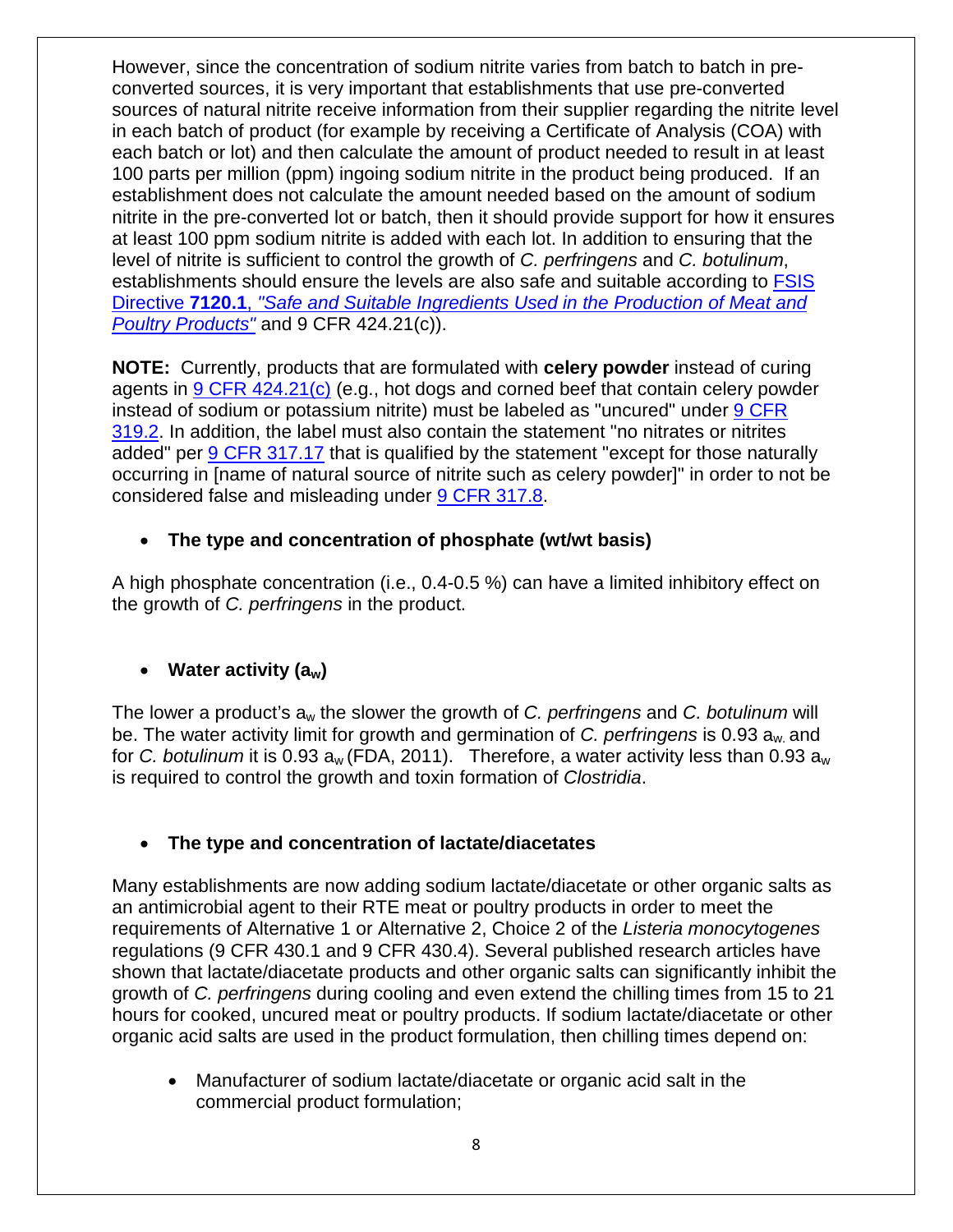- Specific trade name for the sodium lactate/diacetate or organic acid salt product used during formulation;
- Active component concentrations (%) of sodium lactate/diacetate or organic acid salt in the commercially formulated product used during product formulation; and
- Concentration (wt/wt basis) of the sodium lactate/diacetate or organic acid salt within the product after formulation.

As a result, an establishment should ensure that the sodium lactate/diacetate or organic acid salt used in its process matches the product used in the scientific support considering the four factors above.

# <span id="page-12-0"></span>**What are the FSIS stabilization performance standards or targets for**  *Clostridia* **growth?**

The answer to this question depends on whether the products are RTE or NRTE and whether the products fall under a stabilization performance standard or not. In addition, it is important to understand when both RTE and NRTE products would be considered adulterated under the [Federal Meat Inspection Act \(FMIA\)](http://www.fsis.usda.gov/wps/portal/fsis/topics/rulemaking/federal-meat-inspection-act) and [Poultry Products](http://www.fsis.usda.gov/wps/portal/fsis/topics/rulemaking/poultry-products-inspection-acts)  [Inspection Act](http://www.fsis.usda.gov/wps/portal/fsis/topics/rulemaking/poultry-products-inspection-acts) (PPIA) (the Acts) as establishments should design their HACCP systems to prevent product adulteration.

FSIS considers all RTE meat and poultry products that are contaminated with pathogens (depending on the type and level) or their toxins to be adulterated.There are some pathogens where any level would make the product adulterated (such as *Salmonella*, *Lm*, and STEC) because it would be injurious to health (21 U.S.C. 601(m)(1)) and 453(g)(1)). There are other pathogens like *C. perfringens* which are only a public health concern when growth occurs at levels that could lead to toxin formation because it indicates products were prepared, packed, or held under insanitary conditions (21 U.S.C. 601(m)(4) and 453(g)(4)). For *C. perfringen*s, spore levels found in raw meat and poultry are usually 2-3 logs/gram so conditions that allow for **3-log growth or higher** are a public health concern because this would result in total levels (>  $10<sup>5</sup>$  CFU/g) that could result in the toxin being produced in the gut when consumed. For *C. botulinum*, conditions permitting spores and **any growth of vegetative cells** in the product are a public health concern since the toxin is the most toxic natural substance known to humankind (Montville and Matthews, 2008).

*Because C. perfringens only makes people sick when high levels in the food are consumed and it forms the toxin in the gut, some level of growth can occur in a food and it can still be safe to eat. This is different then C. botulinum where any level of growth is a concern because it can form a toxin in the food that is the most toxic substance known.*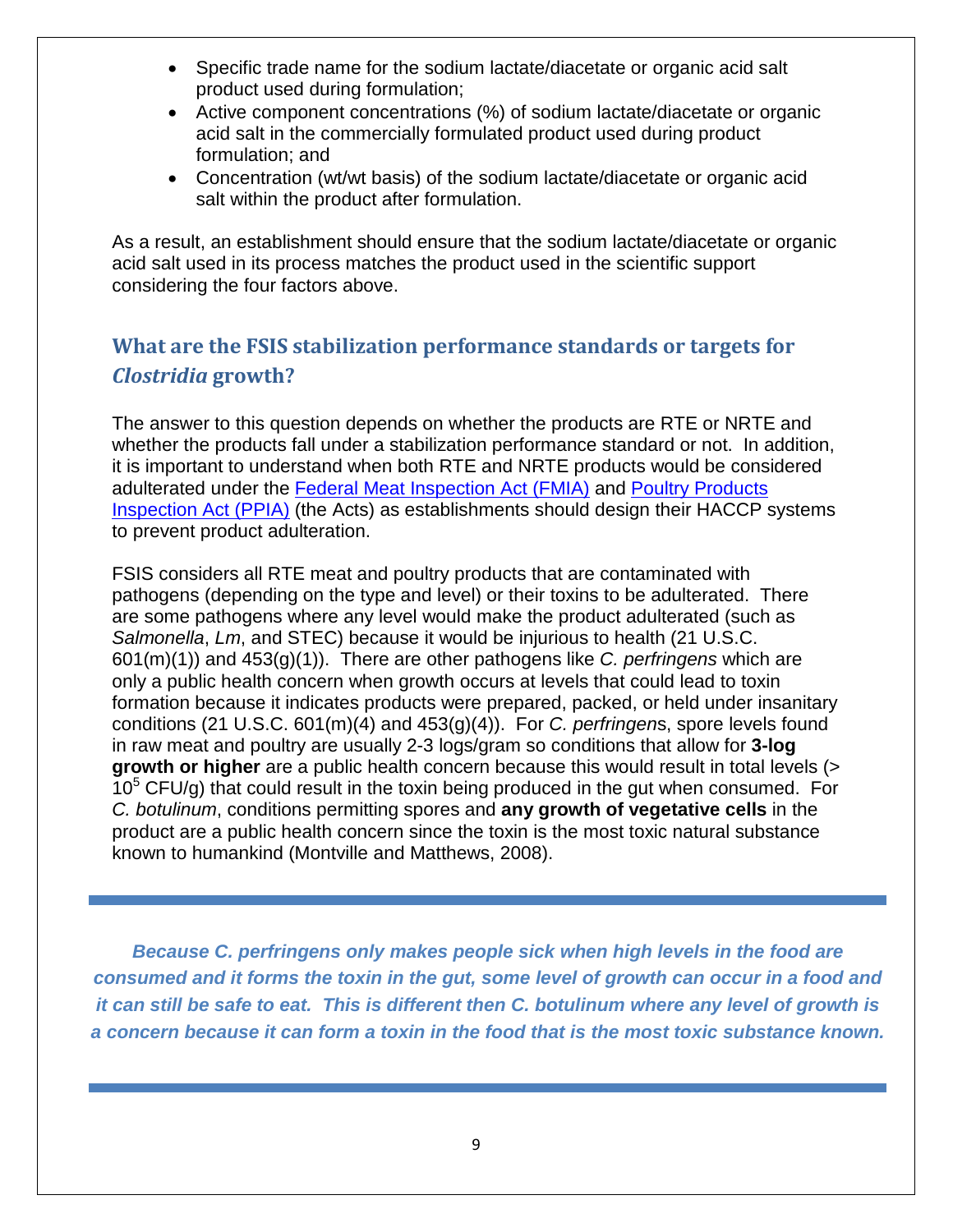NRTE products (e.g., char-marked patties, partially cooked poultry breakfast strips, or fully cooked products like hams or sausage that the establishment chooses to reclassify as NRTE) that are contaminated with toxins such as the botulinum toxin are also considered to be adulterated because cooking by consumers will not destroy the toxins rendering the products injurious to health (21 U.S.C.  $601(m)(1)$ ) and  $453(g)(1)$ ). In addition, if levels of growth of *C. perfringens* (i.e., ≥ 3 logs) or *C. botulinum* (i.e., > .30 logs) occurs during stabilization that could be of public health concern, the product would be considered adulterated because it indicates products were prepared, packed, or held under insanitary conditions (21 U.S.C.  $601(m)(4)$  and  $453(g)(4)$ ).

To ensure products are not adulterated under the Acts during stabilization (that is to ensure they don't have microbial toxins or levels of toxin producing bacteria that would be a public health concern), FSIS has developed applicable performance standards or targets for *C. perfringens* and *C. botulinum* growth in RTE and NRTE products that establishments should design their HACCP systems to meet. This guideline explains those performance standards and requirements and also includes recommendations for time and temperature parameters that establishments can follow to limit the growth of *C. perfringens* and *C. botulinum* to those levels.

By following FSIS time/temperature recommendations or alternative validated processes establishments can

 $\overline{a}$ 

Limit growth of *C. perfringens* and *C. botulinum* growth to levels in the performance standards/recommended targets which will

Ensure products are not adulterated under the Acts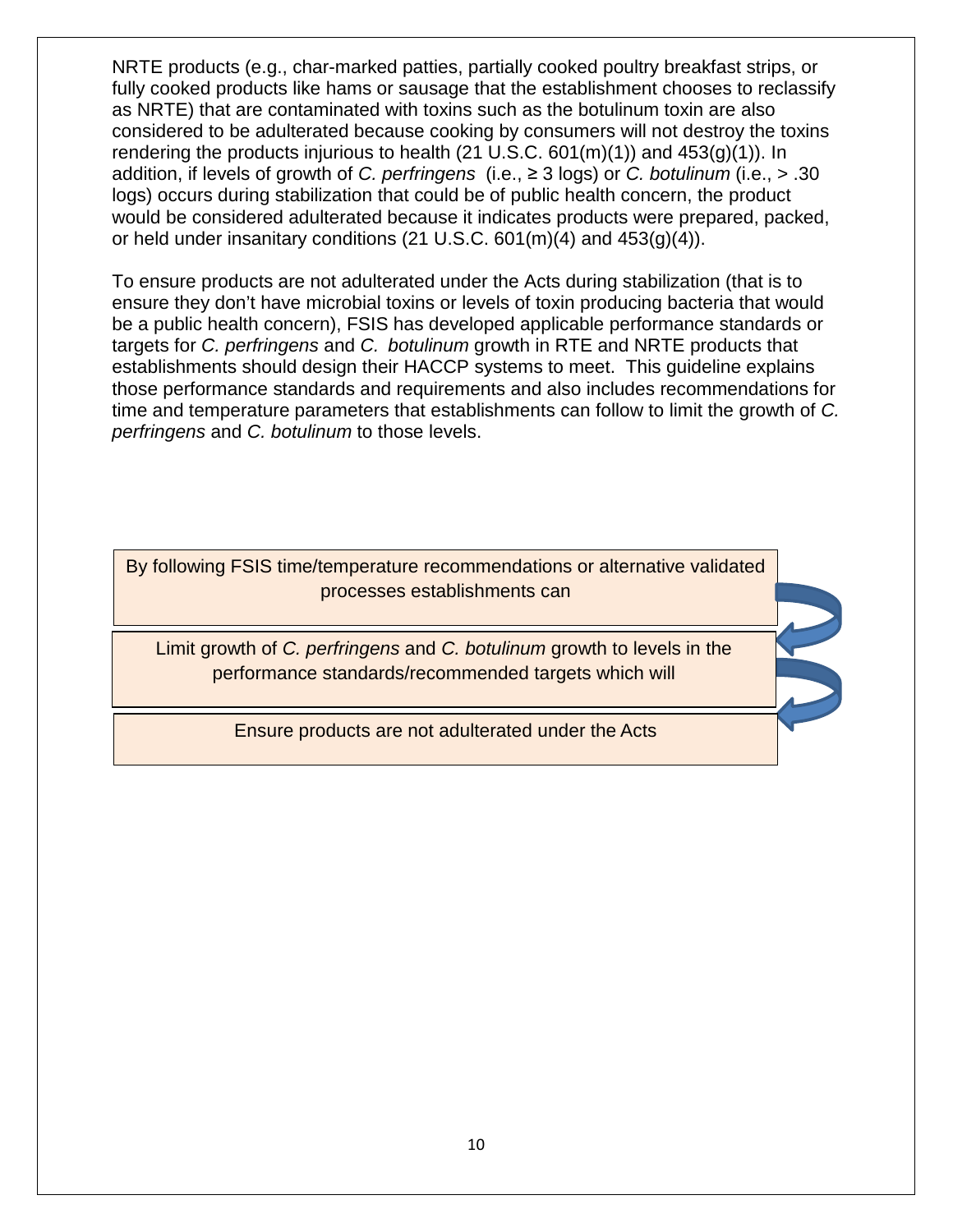|                                                                     | Stabilization performance standards or targets for Clostridia growth                                                                                                                                                                                                                                                                                                                                                                                                                                                                                                              |
|---------------------------------------------------------------------|-----------------------------------------------------------------------------------------------------------------------------------------------------------------------------------------------------------------------------------------------------------------------------------------------------------------------------------------------------------------------------------------------------------------------------------------------------------------------------------------------------------------------------------------------------------------------------------|
| If an                                                               |                                                                                                                                                                                                                                                                                                                                                                                                                                                                                                                                                                                   |
| establishment                                                       |                                                                                                                                                                                                                                                                                                                                                                                                                                                                                                                                                                                   |
| produces                                                            | Then its stabilization treatment                                                                                                                                                                                                                                                                                                                                                                                                                                                                                                                                                  |
| <b>RTE</b> cooked<br>beef<br>RTE roast beef<br>RTE cooked           | Must not allow multiplication of toxigenic microorganisms such as C.<br>botulinum and no more than 1-log <sub>10</sub> multiplication of C. perfringens to<br>comply with 9 CFR 318.17(a)(2).                                                                                                                                                                                                                                                                                                                                                                                     |
| corned beef                                                         | Establishments may submit a waiver to use a stabilization process that<br>allows no more than 2-logs <sub>10</sub> growth of C. perfringens and no multiplication<br>of C. botulinum (see guidance provided on the next page).                                                                                                                                                                                                                                                                                                                                                    |
| <b>RTE</b> uncured<br>beef patties                                  | Must allow no multiplication of toxigenic microorganisms such as C. botulinum<br>and no more than 1-log <sub>10</sub> multiplication of C. perfringens to comply with 9 CFR<br>$318.23(b)(3)(ii)(c)$ .                                                                                                                                                                                                                                                                                                                                                                            |
|                                                                     | Establishments may submit a waiver to use a stabilization process that allows<br>no more than 2-logs <sub>10</sub> growth of C. perfringens and no multiplication of C.<br>botulinum (see guidance provided on the next page).                                                                                                                                                                                                                                                                                                                                                    |
| RTE cooked<br>poultry                                               | Must allow no multiplication of toxigenic microorganisms such as C. botulinum<br>and no more than 1-log <sub>10</sub> multiplication of C. perfringens to comply with 9 CFR<br>$381.150(a)(2)$ .                                                                                                                                                                                                                                                                                                                                                                                  |
|                                                                     | Establishments may submit a waiver to use a stabilization process that allows<br>no more than 2-logs <sub>10</sub> growth of C. perfringens and no multiplication of C.<br>botulinum (see guidance provided on the next page).                                                                                                                                                                                                                                                                                                                                                    |
| Other RTE meat<br>products                                          | Must consider the food safety hazards that are reasonably likely to occur in their<br>stabilization processes and establish steps to prevent, eliminate, or reduce<br>those hazards to an acceptable level (9 CFR 417.2).                                                                                                                                                                                                                                                                                                                                                         |
|                                                                     | FSIS recommends that establishments allow no more than a 1-log <sub>10</sub><br>multiplication of C. perfringens within the product and no multiplication of C.<br>botulinum. Establishments may design their process to allow no more than a 2-<br>$log_{10}$ multiplication of C. perfringens within the product and no multiplication of<br>C. botulinum provided they have excellent controls in place and have support<br>that C. perfringens spore levels in the raw formulated RTE product are low<br>$(\leq 100 \text{ cfu/g})$ (see guidance provided on the next page). |
| <b>NRTE</b> partially<br>cooked and<br>char-marked<br>meat patties, | Must allow no multiplication of toxigenic microorganisms such as C. botulinum<br>and no more than 1-log <sub>10</sub> multiplication of C. perfringens to comply with 9 CFR<br>318.23(c)(1) and 9 CFR 381.150(b).                                                                                                                                                                                                                                                                                                                                                                 |
| and partially<br>cooked poultry<br>breakfast strips                 | Establishments may submit a waiver to use a stabilization process that allows<br>no more than 2-logs <sub>10</sub> growth of C. perfringens and no multiplication of C.<br>botulinum (see guidance provided on the next page).                                                                                                                                                                                                                                                                                                                                                    |
| Other NRTE,<br>heat treated not<br>fully cooked<br>products         | Must consider the food safety hazards that are reasonably likely to occur in their<br>stabilization processes and establish steps to prevent, eliminate, or reduce<br>those hazards to an acceptable level (9 CFR 417.2).                                                                                                                                                                                                                                                                                                                                                         |
|                                                                     | FSIS recommends that establishments allow no more than a 1-log <sub>10</sub><br>multiplication of C. perfringens within the product and no multiplication of C.<br>botulinum. Establishments may design their process to allow no more than a 2-<br>$log_{10}$ multiplication of C. perfringens within the product and no multiplication of<br>C. botulinum provided they have excellent controls in place and have support<br>that C. perfringens spore levels in the raw formulated NRTE product are low<br>(≤100 cfu/g) (see guidance provided on next page).<br>11            |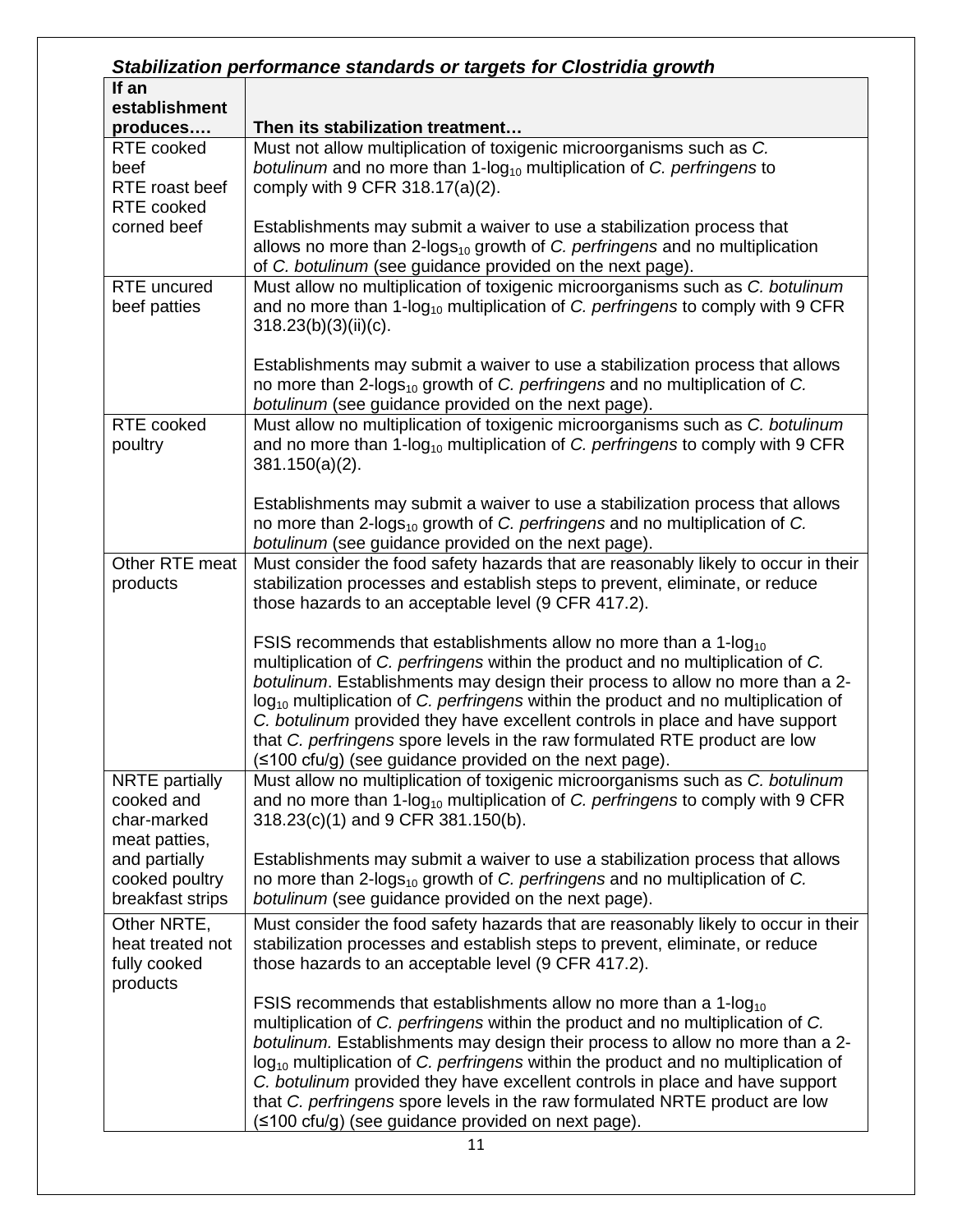**As stated in the table on the previous page, establishments producing RTE roast beef, cooked beef, corned beef, meat patties, and poultry products** are required by FSIS to meet the stabilization performance standards for preventing or limiting the growth of spore-forming bacteria in 9 CFR §§ 318.17(a)(2), 318.23(b)(3)(ii)(c), and 381.150(a)(2), respectively. The regulatory requirements in 9 CFR §§ 318.17(a)(2), 318.23(b)(3)(ii)(c), and 381.150(a)(2) limit growth of *C. perfringens* to 1.0-log<sub>10</sub> based on the [Lethality and Stabilization Performance Standards for Certain Meat and Poultry](https://www.fsis.usda.gov/wps/wcm/connect/d9932e95-49da-4c98-a55e-246036571fc6/95-033F_tech_paper.pdf?MOD=AJPERES)  [Products: Technical Paper.](https://www.fsis.usda.gov/wps/wcm/connect/d9932e95-49da-4c98-a55e-246036571fc6/95-033F_tech_paper.pdf?MOD=AJPERES) Since that time, FSIS has issued a final guidance document on [HACCP Systems Validation](http://www.fsis.usda.gov/wps/wcm/connect/a70bb780-e1ff-4a35-9a9a-3fb40c8fe584/HACCP_Systems_Validation.pdf?MOD=AJPERES) that clarifies the types of data that establishments must gather to support their HACCP systems can be effectively implemented.

FSIS has determined that establishments may request a waiver from the regulatory performance standards in 9 CFR §§ 318.17(a)(2), 318.23(b)(3)(ii)(c), and 381.150(a)(2) to allow up to 2-log<sub>10</sub> multiplication of *C. perfringens* within the product and no multiplication of *C. botulinum* occurs. Guidance for requesting a waiver from a regulation can be found in the [FSIS Compliance Guideline Procedures for New](http://www.fsis.usda.gov/wps/wcm/connect/c64d8f3b-56aa-49c9-91f3-daf0caaba6bd/New-Technology-Protocols-042015.pdf?MOD=AJPERES)  [Technology Notifications and Protocols.](http://www.fsis.usda.gov/wps/wcm/connect/c64d8f3b-56aa-49c9-91f3-daf0caaba6bd/New-Technology-Protocols-042015.pdf?MOD=AJPERES) In the request, establishments should provide data to justify the waiver request. The Agency will use this information to review and evaluate waiver requests and to potentially amend the regulations.

The data that establishments provide should support that *C. perfringens* spore levels in the product are low ( $\leq 100$  cfu/g) through conduction of a baseline study as well as ongoing verification testing or through use of an intervention validated to reduce *C. perfringens* spores. This documentation (either baseline study or validated intervention support) should address the spore levels in the raw formulated product (not just the meat or poultry component) prior to cooking/heating. A recommended sampling plan for a baseline can be found on page 13.

**Establishments producing other RTE and NRTE products that do not fall under the regulatory performance standards** (that is RTE products other than roast beef, corned beef, cooked beef, patties, or poultry) may choose to design their process to allow no more than a 2-log<sub>10</sub> multiplication of *C. perfringens* within the product and no multiplication of *C. botulinum* if they have excellent controls in place and have support that *C. perfringens* spore levels in the raw formulated products are low (≤100 cfu/g). An example of excellent controls includes incorporating the cooling procedure into a Critical Control Point (CCP), continuous monitoring of the cooling process to ensure that the time/temperature profile from the scientific support is consistently met and a history of few deviations from the cooling CCP's critical limit (e.g., no cooling deviations within a six month period). To support that *C. perfringens* spore levels in the raw formulated products are low (≤100 cfu/g), establishments may provide documentation indicating the raw materials or raw formulated products have been tested or treated to reduce *C. perfringens* spores. This documentation should address the spore levels in the raw formulated product (not just the meat or poultry component) prior to cooking/heating. The same recommendations for designing a baseline sampling plan below can be used by establishments that choose to test the raw materials for support for products that do not fall under the regulatory performance standards. Based on the best available data, FSIS does not believe that allowing up to 2-log<sub>10</sub> multiplication of *C. perfringens* will result in multiplication of *C. botulinum.* Currently, FSIS is not recommending that establishments provide data on the growth of *C. botulinum*, but may change that recommendation if additional data becomes available.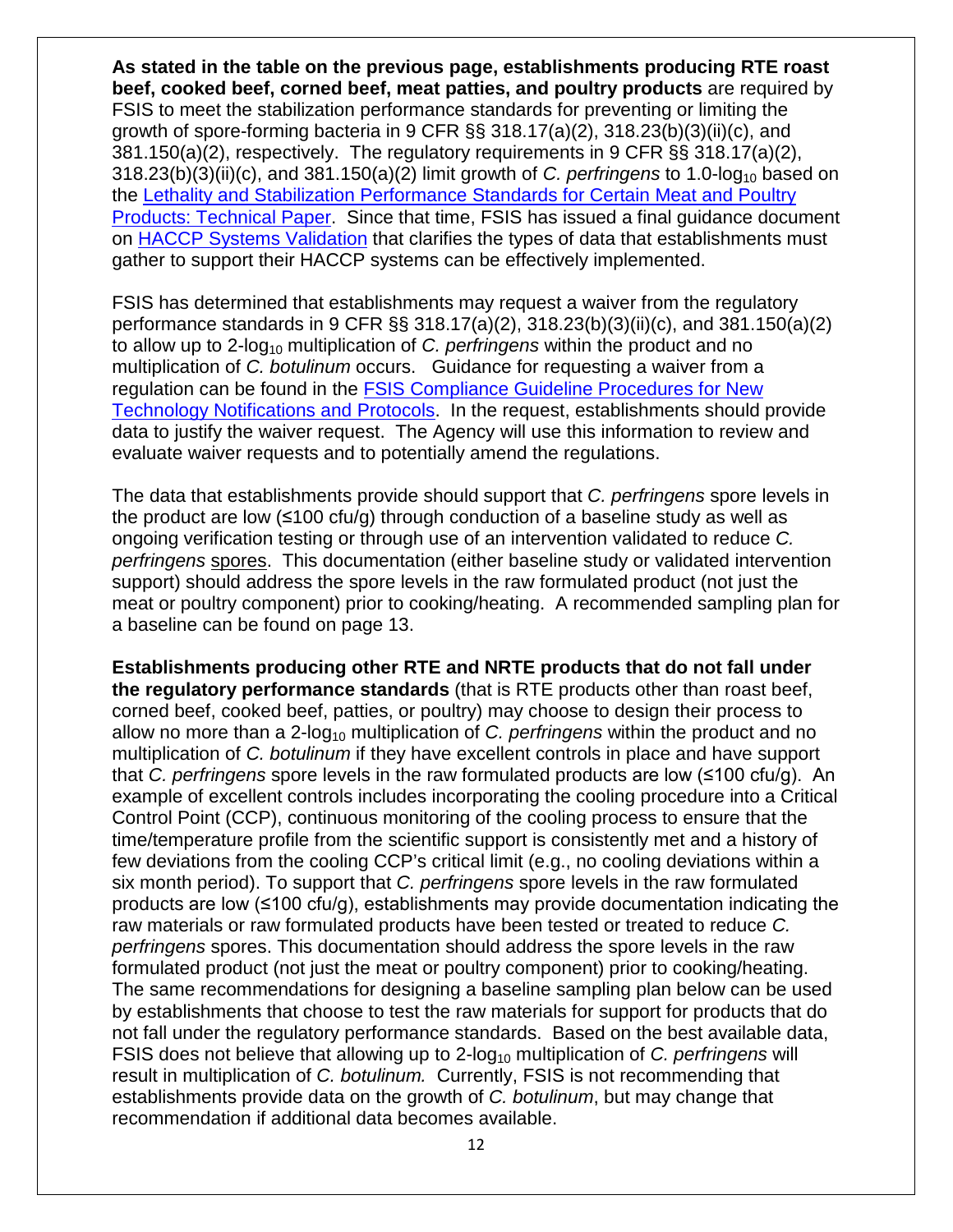#### **Recommended Sampling Plan for a Baseline study (survey) of raw, formulated RTE and/or NRTE Meat and Poultry Product:**

Establishments that request a waiver from the regulatory performance standards in 9 CFR §§ 318.17(a)(2), 318.23(b)(3)(ii)(c), and 381.150(a)(2) to allow up to 2-log<sub>10</sub> multiplication of *C*. *perfringens* within the product and no multiplication of *C. botulinum* occurs should provide data supporting *C. perfringens* spore levels in the product are low (≤ 100 CFU/gram). To support that *C. perfringens* spore levels in the product are low establishments can conduct baseline sampling that demonstrates the highest levels of *C. perfringens* spores in the raw, formulated RTE and/or NRTE meat and poultry product are ≤ 100 CFU/gram before cooking. This target level is based on the premise that a 2-log stabilization step would increase *C. perfringens* spore levels of ≤ 100 CFU/gram to a total count (both spores and vegetative cells) of *C. perfringens* of ≤ 10,000 CFU/gram and provide a 2-log margin of safety as recommended by National Advisory Committee on Microbiological Criteria for Foods (NACMCF) to take into account the variability expected in the product and the process (NACMCF, 2010). The 2-log margin of safety is based upon that fact that the lower infectious dose for *C. perfringens* is 6-log CFU/gram.

The baseline study should be designed such that the establishment can demonstrate, with reasonable confidence, that less than 0.01% of the raw, formulated product contains concentrations of *C. perfringens* spores > 100 CFU/gram before cooking. Such a study will likely entail collection of at least 500 observations based upon 10% of samples testing positive for *C. perfringens* spores. Because the necessary sample size depends on the microbiologic characteristics of the particular raw, formulated product, establishment managers should consult references to determine the optimal study design (e.g., Williams, Cao, Ebel, 2013). For example, if the proportion of positive samples for *C. perfringens* spores is less than 10%, then the establishment should increase the data set size in order to obtain a sufficient number of positive samples that can be enumerated for *C. perfringens* spores.

After the establishment has completed its baseline study, it should randomly collect and test raw, formulated RTE and/or NRTE meat product samples for *C. perfringens* spore level on a weekly basis as a part of their on-going verification program. The objective of the on-going verification program will be to verify that the highest levels of *C. perfringens* spores in raw, formulated products continue to be ≤ 100 CFU/gram before cooking. The establishment should plan to accumulate at least as many samples per year in its on-going verification sampling program as were collected in its baseline study. Therefore, if the baseline study consisted of n=500 samples, then the establishment should plan to collect about 10 samples per week (e.g., 500 samples/52 weeks).

**NOTE:** The recommendation that stabilization of NRTE products should limit the growth of *C. perfringens* and *C. botulinum* to the same levels in RTE products is consistent with guidance for controls in any raw meat or poultry process, in which the establishment needs to document in the hazard analysis the necessary controls that must be maintained to minimize microbial growth to a level such that customary cooking practices would be sufficient to make the product safe.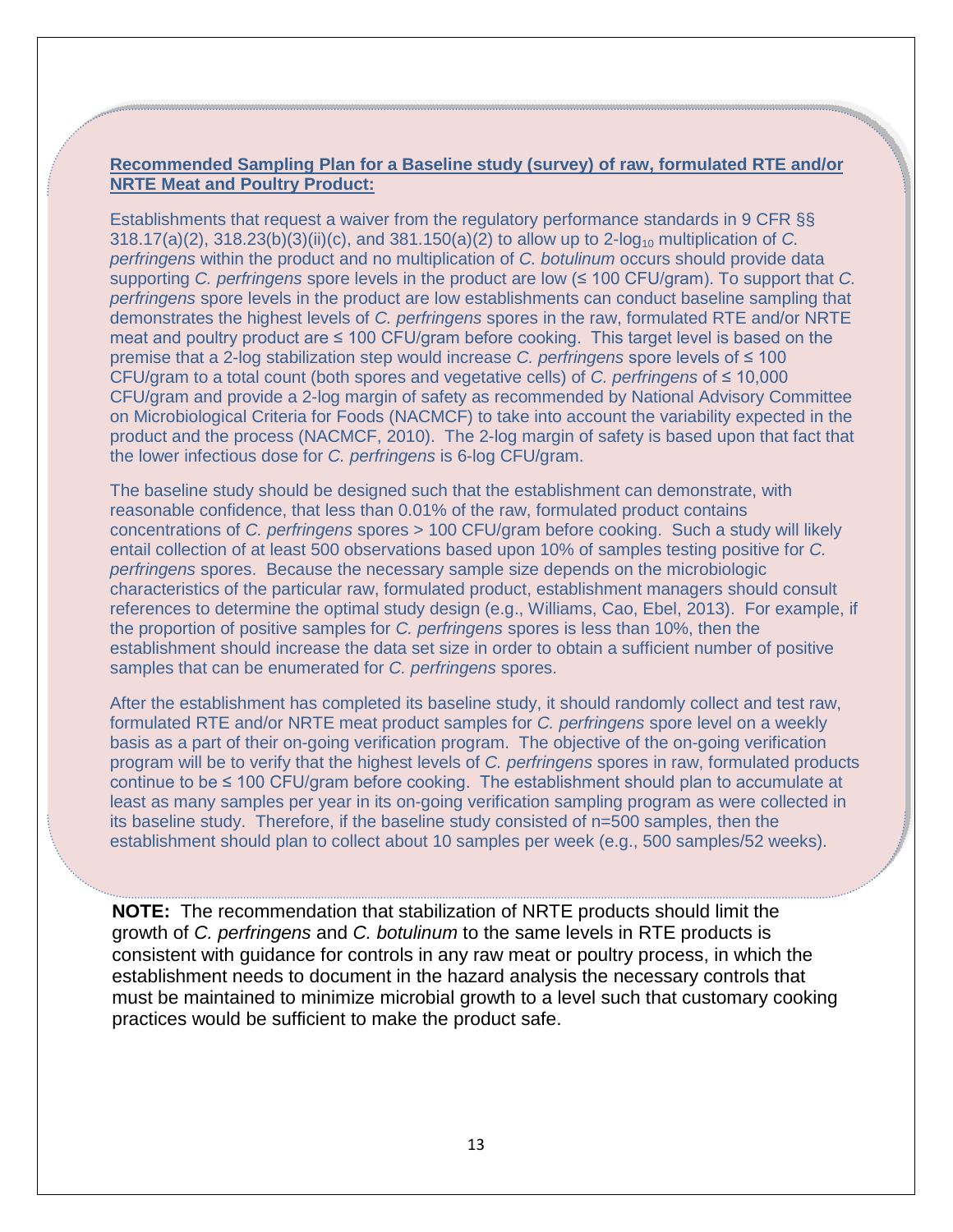### <span id="page-17-0"></span>**Scientific Support Available for Cooling and Hot-Holding**

Establishments have numerous options for the types of scientific support documents that can be used to demonstrate their stabilization process results in acceptable levels of *Clostridia* growth. Examples of the scientific support available to help develop a safe cooling or hot-holding process schedule are discussed below along with considerations for each type of support.

**KEY POINT:** Product sampling results, based on historical data alone, should not be used as scientific support for a stabilization process since they do not provide information of the level of growth allowed by the process.

# <span id="page-17-1"></span>*Using FSIS Compliance Guidelines for Cooling and Hot-Holding (Including "FSIS Appendix B") to Support Stabilization/Cooling Procedures*

This section contains a number of time/temperature recommendations for cooling and hot-holding including those previously found in FSIS Appendix B. FSIS considers these cooling options, if followed precisely, to be validated process schedules because they contain processing time and temperature parameters already accepted by the Agency as effective. Establishments need to follow all parts of each option including applying the option to the applicable products identified in order to use the Appendix as support for decisions in the hazard analysis. If an establishment does not follow all parts of an option then it must provide support for why that option should still limit growth of *C. perfringens* to  $\leq 1.0$ -log<sub>10</sub> (or  $\leq 2.0$ -log<sub>10</sub>) and allow for no multiplication of *C. botulinum.* The data that was used to develop each option is included at the end of this document for reference.

## **Compliance Guidelines for Cooling of Fully and Partially Heat-Treated RTE and NRTE Meat and Poultry Products that Achieve ≤ 1.0**  $log_{10}$ **growth** *C. perfringens* **("FSIS Appendix B")**

FSIS has four recommended options for cooling meat and poultry products that limit growth of *C. perfringens* to ≤1.0-log10 and allow for no multiplication of *C. botulinum*. The first three options were included in the original *Appendix B Compliance Guidelines for Cooling Heat-Treated Meat and Poultry Products (Stabilization)* that was issued in January 1999 and last updated in June 1999. Minor modifications and clarifications were made to these options based on askFSIS questions received. In addition to the three original options in Appendix B, the revised recommendations also include an option for slow cooling for some cured products that had previously been included in *FSIS Directive 7110.3, Rev. 1 Time/Temperature Guidelines for Cooling Heated Products*, dated January 24, 1989. No changes were made to this recommendation.

All of the four options apply to products that are cooled in a continuous manner and do not apply to processes where cooling starts and stops multiple times.

**Option 1 (≤ 1.0 log<sub>10</sub>):** During cooling, the product's maximum internal temperature should not remain between 130°F to 80°F for more than 1.5 hours nor between 80°F and 40°F for more than 5 hours (6.5 hours total cooling time). This option applies to: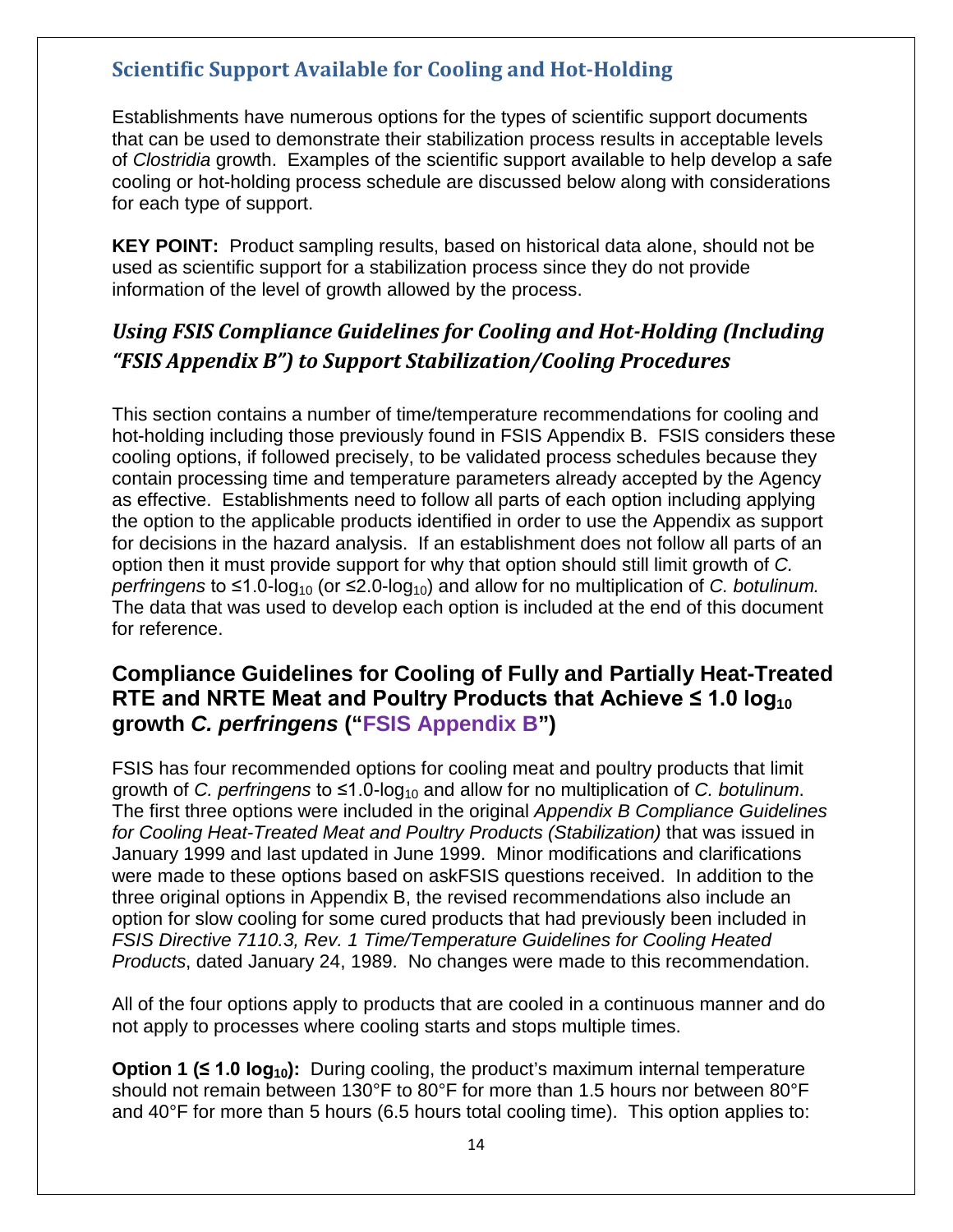- Fully cooked products (including intact or non-intact meat or poultry) and
- Partially cooked small mass products, provided the establishment can support the heating come-up time (CUT) to the final heating temperature for partially cooked small mass products is  $\leq 1$  $\leq 1$  hour<sup>1</sup>.
- Products may be cured or uncured although there is a larger safety margin if cured.

**Option 2 (≤ 1.0 log10):** Chilling should begin within 90 minutes after the cooking cycle is completed. All product should be chilled from 120°F to 80°F in 1 hour and from 80°F to 55°F in 5 hours (6 hours total cooling time) followed by continuous chilling until the product reaches 40°F. This option applies to:

- Fully cooked products (including intact or non-intact meat or poultry).
- Products may be cured or uncured although there is a larger safety margin if cured.

**NOTE:** Establishments do not need to measure that product is chilled between 120°F and 80°F within 1 hour with every stabilized lot of product if data has been gathered during initial validation and as part of ongoing verification to support the critical operational parameters of this option can be met. During initial validation, establishments should ensure the conditions are representative of routine production so that the data gathered is also representative and can support the parameters are being met on an ongoing basis. Conditions affecting consistent cooling include size, shape, and weight of product. In addition, stacking/storage in the cooler and the amount of

product in the cooler can also impact the rate of cooling. For example, a relatively empty cooler might not cool at the same rate as an overstuffed cooler.

**Option 3 (** $\leq 1.0$  **log<sub>10</sub>):** The following process may be used for the slow cooling of fully cooked meat and poultry products cured with nitrite. During cooling, the product's maximum internal temperature should not remain between 130°F to 80°F for more than 5 hours nor between 80°F and 45°F for more than 10 hours (15 hours total cooling time). This option applies to:

• Fully cooked products (including intact or nonintact meat or poultry) that are cured with at least 100 ppm ingoing sodium nitrite (either from a purified or natural source) and 250 ppm sodium erythorbate or ascorbate.

# KEY DEFINITIONS

The **heating come-up time (CUT)** refers to the time the product is placed in the heated oven until the target heating temperature is reached.

<span id="page-18-0"></span> $1<sup>1</sup>$  A come up time has been included for partially cooked small mass products to ensure the cumulative growth of *C. perfringens* and *C. botulinum* over the course of the partial cooking and cooling process is limited to acceptable levels. The come up time is not addressed for fully cooked products because all vegetative cells of *C. perfringens* and *C. botulinum* are destroyed by the cooking process.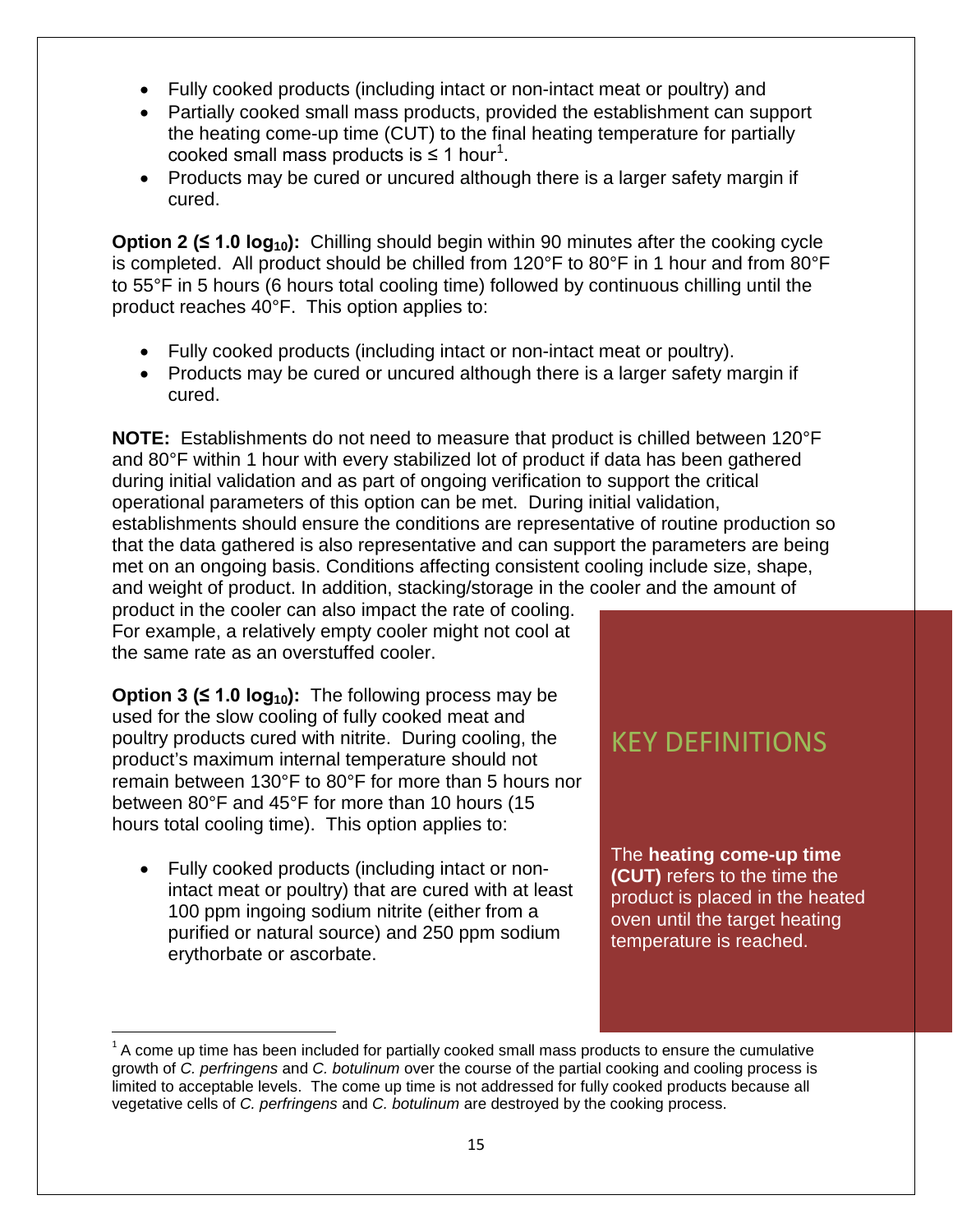**NOTE:** Research by King et al. (2015) demonstrates that natural sources of sodium nitrite provide equivalent functionality to pure sodium nitrite for controlling the growth of *C. perfringens* when the concentration is the same and there is a sufficient amount of ascorbate present. For more information see pages 7-8.

**Option 4 (≤ 1.0 log<sub>10</sub>):** The following process may be used for the slow cooling of fully cooked meat and poultry products cured with nitrite or salt. During cooling, the product's maximum internal temperature should not remain between 120°F to 40°F for more than 20 hours and the cooling process:

- causes a continuous drop in product temperature; **or**
- controls the product's temperature so that it does not stay between 120°F and 80°F for more than 2 hours

This option applies to:

- Fully cooked products (including intact or non-intact meat or poultry)
- Formulated with ≥ 40 ppm of sodium nitrite or its equivalent and a brine concentration of 6% or more; **or**
- Formulated with or without nitrite (such as salt cured product), but with a maximum water activity of 0.92.

**NOTE:** The previous slow cooling recommendations indicated this option also applied to products formulated with ≥ 120 ppm of sodium nitrite or its equivalent and a brine concentration of 3.5% or more; however currently available pathogen modeling programs have indicated these parameters would result in > 2.0-log<sub>10</sub> *C. perfringens* growth. Therefore, these criteria have been removed.

### **Compliance Guidelines for Cooling of Fully and Partially Heat-Treated RTE and NRTE Meat and Poultry Products that Achieve ≤ 2.0 log10 growth** *C. perfringens*

FSIS has now developed additional stabilization guidance that limits growth of *C. perfringens* to  $\leq 2.0$ -log<sub>10</sub> and allows for no multiplication of *C. botulinum* for those establishments that can support that *C. perfringens* spore levels are low (≤100 cfu/g) (see pages 11-13 for further information). FSIS developed two options for cooling uncured meat and poultry products that limit growth of *C. perfringens* to  $\leq 2.0$ -log<sub>10</sub> and allow for no multiplication of *C. botulinum*. Guidance was only included for uncured products because establishments have historically been able to meet FSIS' time/temperature recommendations in Appendix B for cured products of  $130 - 80$ °F  $\leq 5$ hours and 80 – 45°F ≤ 10 hours so FSIS determined a slower cooling option was not needed. The two options apply to products that are cooled in a continuous manner and do not apply to processes where cooling starts and stops multiple times.

**Option 1 (≤ 2.0 log<sub>10</sub>):** During cooling, the product's maximum internal temperature should not remain between 130°F to 80°F for more than 2.5 hours nor between 80°F and 40°F for more than 6.5 hours (9 hours total cooling time). This option applies to:

• Fully cooked products (including intact or non-intact meat or poultry).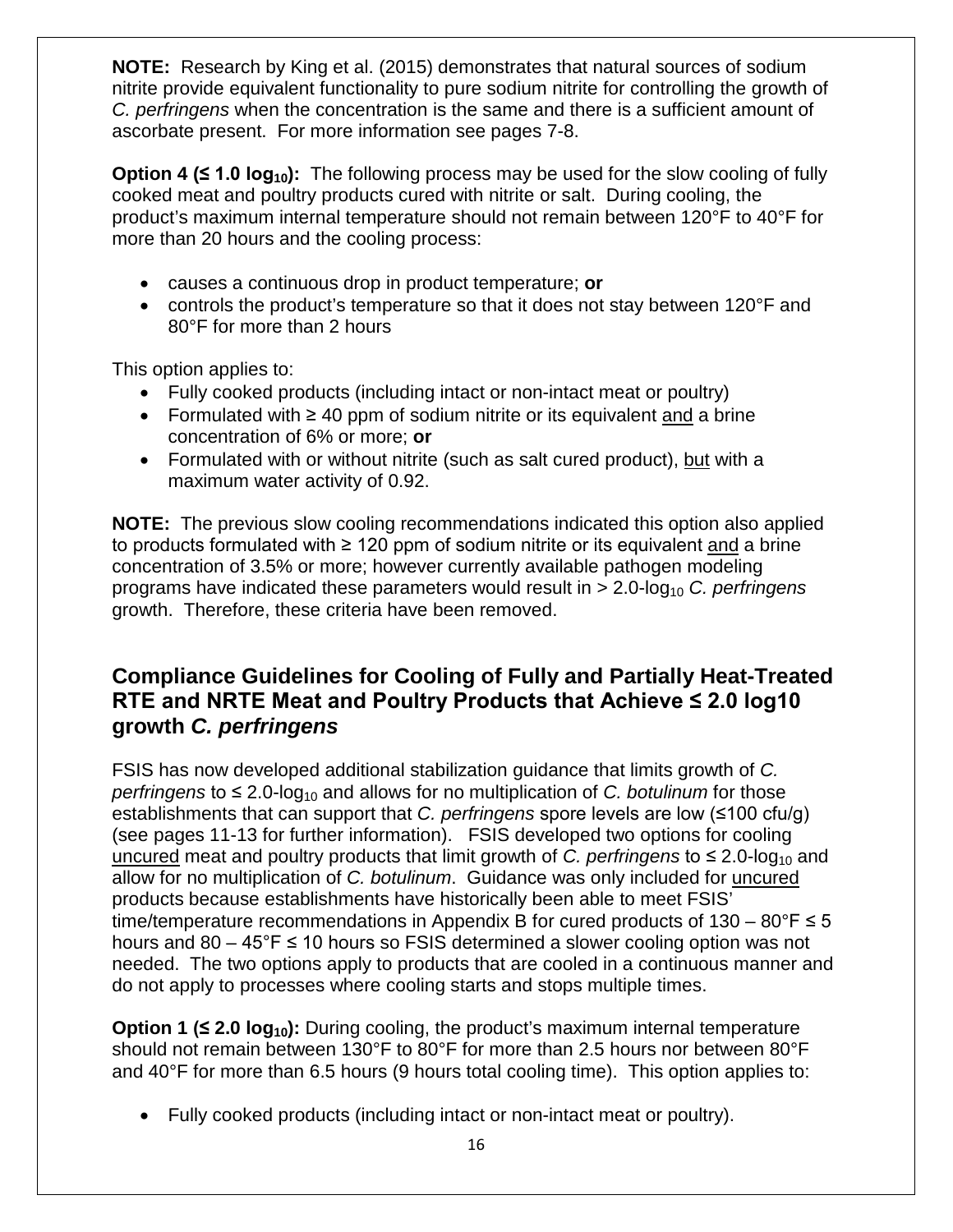• Products may be cured or uncured although there is a larger safety margin if cured.

**Option 2 (≤ 2.0 log<sub>10</sub>):** During cooling, the product's maximum internal temperature should not remain between 120°F to 80°F for more than 2.5 hours nor between 80°F and 55°F for more than 3.5 hours (6 hours total cooling time) followed by continuous chilling until the product reaches 40°F. This option applies to:

- Fully cooked products (including intact or non-intact meat or poultry).
- Products may be cured or uncured although there is a larger safety margin if cured.

## **Time/Temperature Options for Hot-Holding Meat and Poultry Products**

Hot-holding is the process of holding meat and poultry products at hot temperatures (typically above 130°F) prior to distribution. Often products such as meals or pies are held at hot temperatures and then shipped hot to customers (either directly or to retailers such as convenience stores) for immediate consumption. FSIS is including in this document recommendations for hot-holding that were previously included in FSIS Directive 7110.3 *Time/Temperature Guidelines for Cooling Heated Products*.

### *Hot-holding temperatures*

Uncured cooked products should be held for:

- Up to 4 hours if kept above 130°F, or
- An extended period if kept above 140°F.

If product drops below 130° F for over 30 minutes, the processor should either continuously cool it to meet the times and temperatures in one of the cooling options on the previous pages, immediately reheat it to 160°F, or discard it.

**NOTE:** Establishments should hold product above 140°F, unless they have established excellent temperature control over every portion of the product. Thus, establishments should maintain product above 140°F when in transit, in the absence of container temperature monitoring, and in similar cases where control procedures are not established and monitored. Establishments should also have ongoing communication with the retailer to support that the product is being hot held appropriately.

### <span id="page-20-0"></span>*Intermediate holding temperatures*

Occasionally, some establishments will have a need to hold product at an intermediate temperature (<60°F) prior to completing cooling. When this occurs, FSIS recommends.

Products heated above 155°F then cooled from 130°F to 60°F within 2 hours may be held for up to 4 hours if they are:

- Kept below  $60^{\circ}$ F during the 4 hours,
- Protected from post-cooking contamination, and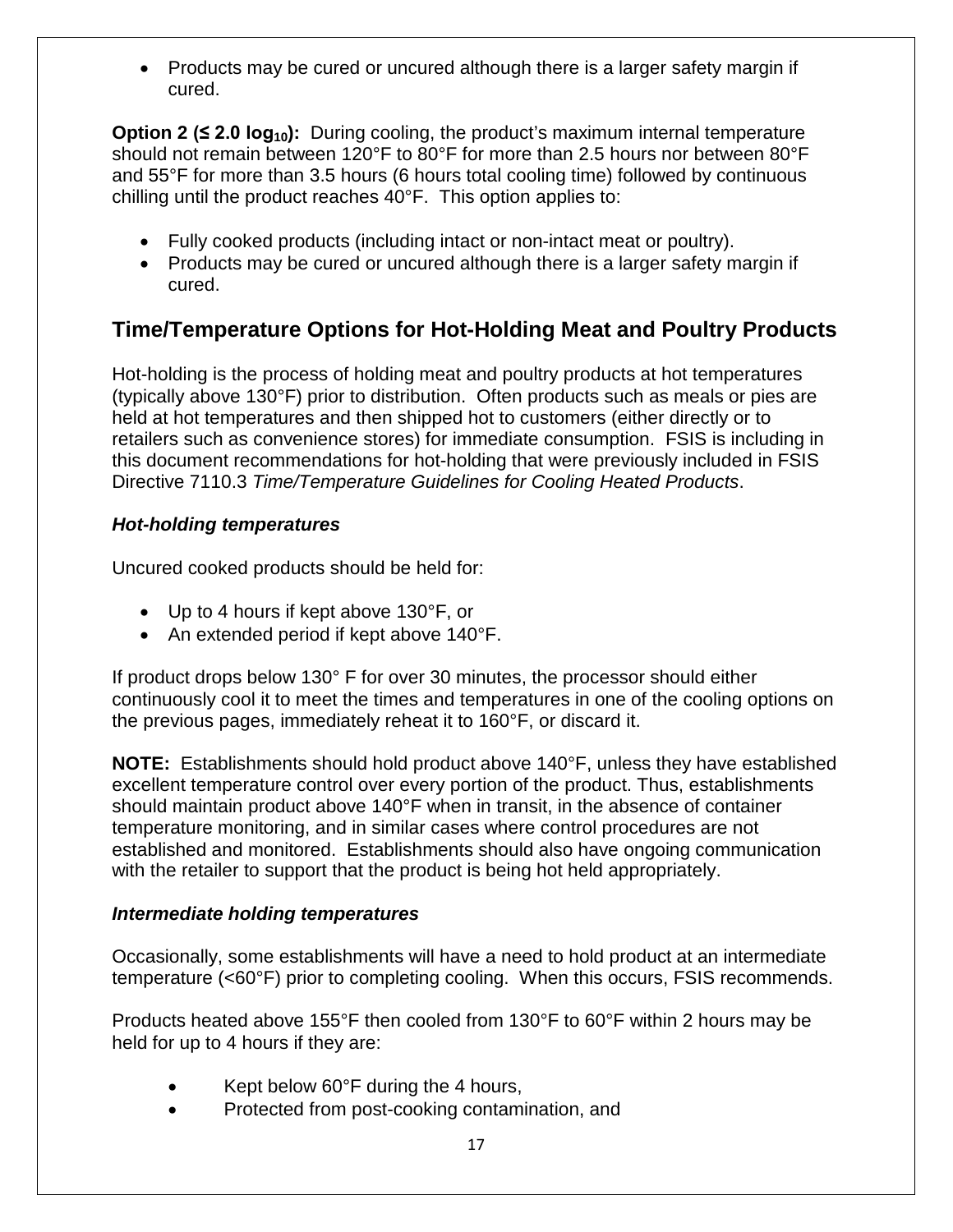At the end of the 4 hour holding period are cooled to 40°F within 2 hours,

### *FDA Time/Temperature Recommendations for Cooling*

The FDA Food Code is another type of support that establishments may use for cooling. Section 3-501.14 Cooling of the [2013 FDA Food Code](http://www.fda.gov/downloads/Food/GuidanceRegulation/RetailFoodProtection/FoodCode/UCM374510.pdf) recommends the following parameters for cooling fully cooked products:

(A) Cooked TIME/TEMPERATURE CONTROL FOR SAFETY FOOD shall be cooled:

(1) Within 2 hours from 57°C (135°F) to 21°C (70°F); and

(2) Within a total of 6 hours from  $57^{\circ}$ C (135°F) to  $5^{\circ}$ C (41°F) or less.

This option applies to:

• Fully cooked products (including intact or non-intact meat or poultry).

FSIS regulated establishments may use these parameters for stabilizing fully cooked meat and poultry products provided the most up to date copy of the FDA Food Code is maintained on file as supporting documentation.

# <span id="page-21-0"></span>*Using Journal Articles to Support Alternative Stabilization/Cooling Procedures*

Journal articles are another type of support used for developing cooling schedules for RTE and NRTE meat and poultry products. As previously discussed, it is important that establishments compare the time/temperature cooling profile from their process with the cooked product's time/temperature cooling profile listed in the peer-reviewed research article. It is also important to determine if the establishment's time/temperature cooling profile for their product is chilling at the same or faster rate as the cooked product's time/temperature cooling profiles described in the published studies. As already discussed, establishment's should also ensure that their product matches the one studied in the journal article in terms of other factors such as pH, salt concentration, sodium nitrite concentration, and any other ingredients that are included that can affect the growth of *C. perfringens*.

A summary of time-temperature combinations, along with other critical operational parameters from published studies that have been found to limit *C. perfringens* and *C. botulinum* growth to adequate levels is included in [this document.](#page-41-0) If an establishment chooses to use a journal article as scientific support, it should ensure that all of the critical operational parameters used in the study match those used in the actual process. If one or more of the parameters are not addressed or do not match the level used in the support, then the establishment's process may not achieve the same level of growth as cited in the journal article. In that case, the establishment should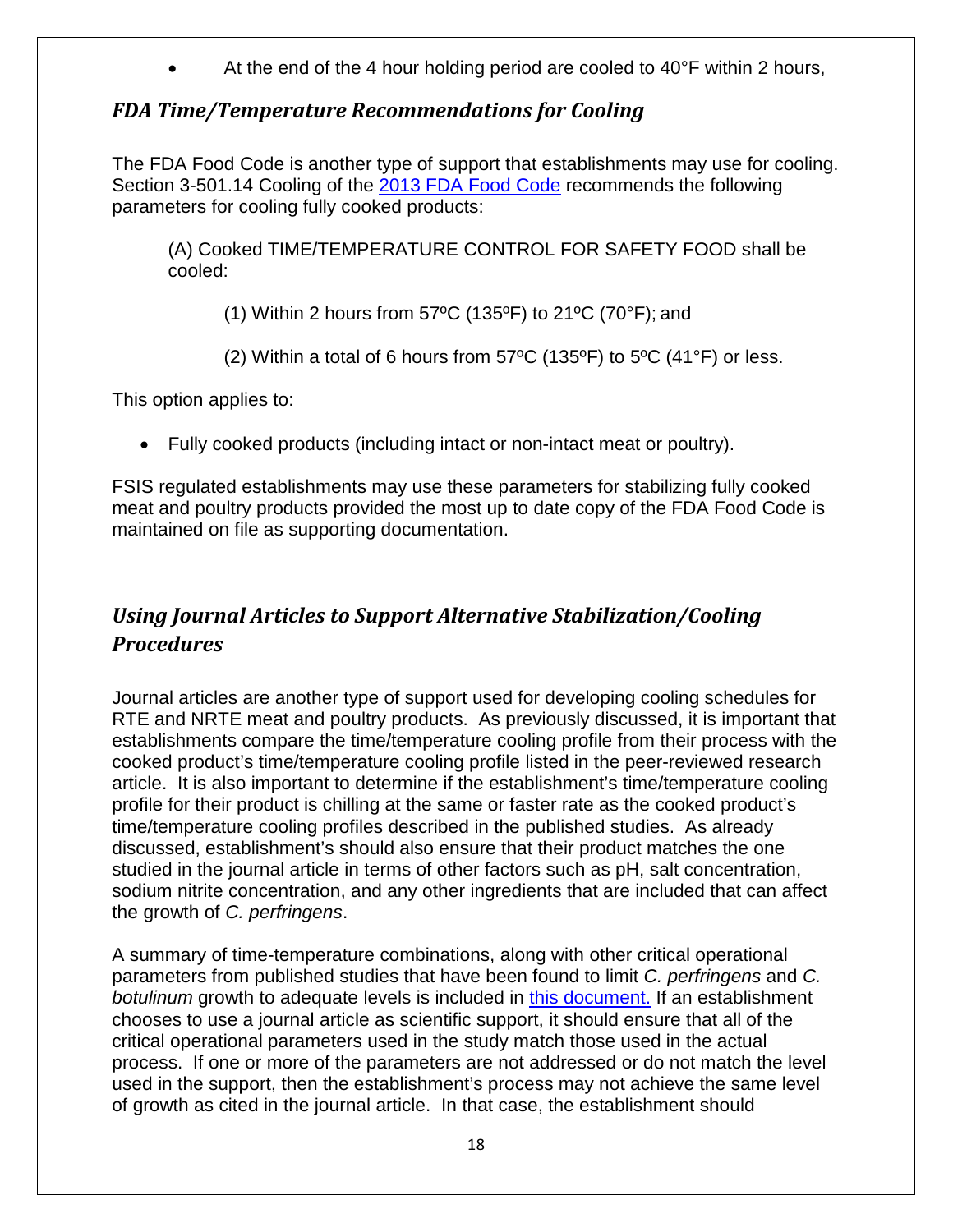document a justification as to why the parameter does not need to be met or measured, or why it differs from the support. An establishment should have knowledge of the products it produces including knowledge of the pH, salt concentration, etc. because meeting the critical operational parameters is essential in preventing or limiting growth of *Clostridia.* The parameters used or measured in the article should be addressed in the process.

**FSIS does not consider the summary of journal articles provided in this document [\(Time and Temperature Parameters Reported in the Literature for](#page-41-0)  [Stabilization Processes](#page-41-0)**) **as adequate support on its own because it does not provide the details of each study (e.g., the levels of some critical operational parameters) that the establishment needs to determine if it is representative of the actual process.** For this reason, if an establishment chooses to use one of the articles provided in the attachment for scientific support, the establishment will need to have the complete copy of the article on file as part of its supporting documentation.

In addition, there are three articles for which FSIS has identified methodological errors or flaws:

- 1. Haneklaus A.N., Harris K.B., Cuervo M.P., Ilhak O.I., Lucia L.M., Castillo A., Hardin M.D., Osburn W.N., and Savell, J.W. 2011. Alternative Cooling Procedures for Large, Intact Meat Products to Achieve Stabilization Microbiological Performance Standards. Journal of Food Protection. Vol. 74: 101- 105.
- 2. Juneja, V.K., Snyder, O.P., and Cygnarowicz-Provost. M. 1994. Influence of Cooling Rate on Outgrowth of Clostridium perfringens Spores in Cooked Ground Beef. Journal of Food Protection. 57: 1063-1067.
- 3. Steele, F.M., and K.H. Wright. 2001. Cooling Rate Effect on Outgrowth of Clostridium perfringens in Cooked, Ready-to-Eat Turkey Breast Roasts. Poultry Science. 80: 813-816.

FSIS does not recommend establishments use these articles because of the methodological errors identified without additional support. If an establishment chooses to use one of these articles as support for its stabilization process, FSIS recommends the establishment gather additional data (e.g., microbiological data gathered in-plant) to address the concerns outlined below.

The following pages explain the methodology errors or flaws FSIS has identified in each of the three articles of concern.

#### **1. Alternative Cooling Procedures for Large, Intact Meat Products to Achieve Stabilization Microbiological Performance Standards (Haneklaus et al., 2015)**

FSIS has reviewed the article by Haneklaus, et al. (2011) and determined that this article does not provide sufficient scientific support **alone** for alternative stabilization procedures for large, intact whole muscle meat products. Establishments should not rely on this article alone unless additional data is generated (e.g., in-plant data or an inoculation challenge study) that addresses the level of *C. perfringens* growth (increase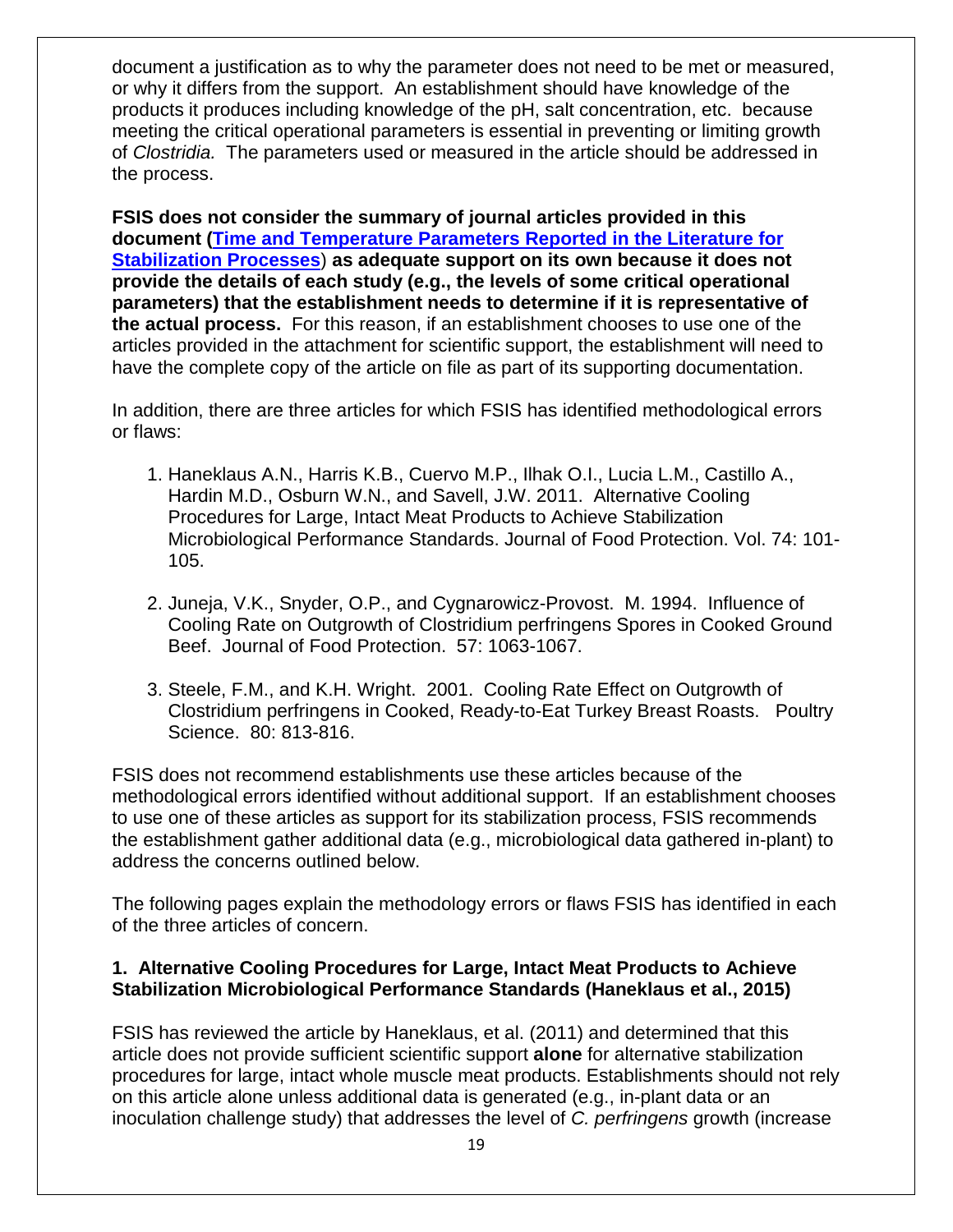of vegetative cells) that occurs during the cooling process. FSIS made this determination based on the method the authors used to measure bacterial load in the final product. In the article, *C. perfringens* spore counts were used to measure bacterial load in the final product and determine product safety. Although measuring *C. perfringens* spore counts is considered an appropriate method to quantify the initial levels of the *C. perfringens* inoculum, the final measure of bacterial load should include a measure of both spore levels and vegetative cells. FSIS considers it important for public health to measure the vegetative cells in addition to the spore levels because during stabilization, *C. perfringens* spores can germinate and grow into vegetative cells. Once vegetative cells reach a critical level and the contaminated food is consumed, then some of the cells will survive passage in the stomach and produce toxin during sporulation in the intestines to cause illness.

Several published studies (Juneja, Thippareddi, and Friedman, 2006; Juneja, Bari, Inatsu, Kawamato, and Friedman, 2007; Sabah, Juneja, and Fung, 2004; Sánchez-Plata, Amézquita, Blankenship, Burson, Juneja, and Thippareddi, 2005; Velugoti, Rajagopal, Juneja, and Thippareddi, 2007) have measured total *C. perfringens* growth in cooked, uncured pork and beef products that are exponentially cooled using similar stabilization parameters to that used in the Haneklaus et al. (2011) article [i.e., cooled from 129.9 $\degree$  F (54.4 $\degree$  C) to 45 $\degree$  F (7.2 $\degree$  C) in 9, 12, or 15 hours]. These studies have shown that when these processes are used significant growth  $(> 1.0 \log_{10}$  increase) of *C. perfringens* will occur. The amount of total *C. perfringens* growth ranged from 1.72 to 5.37 log depending on the experiment and the product's intrinsic factors (e.g., pH, % salt, and % phosphate) (Juneja et al, 2006; Juneja et al, 2007; Sabah et al, 2004; Sanchez-Plata et al, 2005; Velugoti et al, 2007). FSIS believes these studies accurately represent the combined vegetative and spore load of *C. perfringens* present in products that are exposed to stabilization parameters similar to those used in the Haneklaus, et al. (2011) study. When the published studies use shorter stabilization parameters [i.e., cooled from 129.9° F (54.4° C) to 45° F (7.3° C) in 6.5 hours] lower levels of growth of *C. perfringens* ( $\leq 1.0 \log_{10}$  increase)<sup>5</sup> are observed which is consistent with FSIS guidance in Option 1 of this guideline.

#### **2. Influence of Cooling Rate on Outgrowth of** *Clostridium perfringens* **Spores in Cooked Ground Beef (Juneja et al., 1994)**

FSIS has reviewed the article by Juneja et al. (1994) and determined that this article does not provide sufficient scientific support **alone** for alternative stabilization procedures for meat products. Establishments should not rely on this article alone unless additional data is generated (e.g., in-plant data or an inoculation challenge study) that addresses the level of *C. perfringens* growth (increase of vegetative cells) that occurs during the cooling process. FSIS made this determination based on the methods the authors used in which ground beef was packaged in Whirlpak bags as opposed to Spiral Biotech pouches which are more commonly used in these types of studies. Research conducted by Smith, Juneja, and Schaffner has shown that ground beef packaged in Whirlpak bags used in the study shows significantly less growth of *C. perfringens* than ground beef packaged in Spiral Biotech bags. This is probably due to the former bag's greater oxygen permeability. For example, more than a 5 log increase in *C. perfringens* was seen in ground beef contained within Spiral Biotech pouches compared with only a 0.81 to 2.05 log increase in samples within WhirlPak bags during a 21 hour cooling cycle (Smith et al., 2004). The Whirlpak bags were also used in the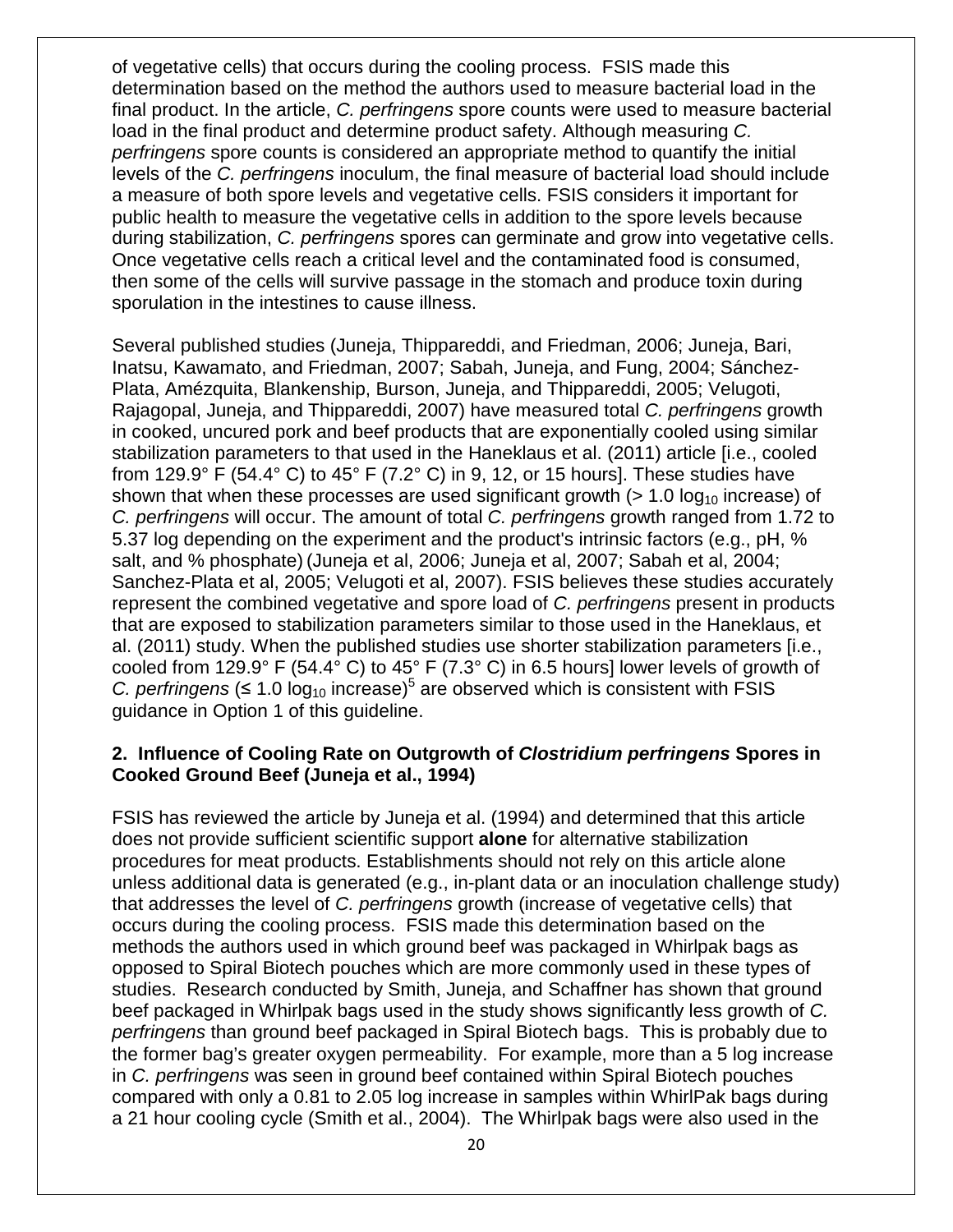1994 Juneja study that demonstrated minimal growth of *C. perfringens* in cooked ground beef for cooling periods up to 15 hours that were supposed to represent anaerobic condition (Juneja et al, 1994). Consequently, this study demonstrates that the use of Whirlpak bags is not suitable for use in challenge studies because of their apparent high oxygen permeability, which probably suppresses or slows the growth of the facultative anaerobe *C. perfringens* (Smith et al. 2004).

Several published studies support that similar cooling profiles result in significant growth (> 1.0 log10 increase) of *Clostridium perfringens* in cooked beef products that are exponentially cooled from 130°F (54.4°C) to 45°F (7.2°C) in 15 hours. The amount of *Clostridium perfringens* growth ranged from 1.72 to 5.37 log depending on the experiment and the product's intrinsic factors (e.g., pH, % salt, and % phosphate) (Juneja et al, 2006; Sabah et al, 2004; Smith et al., 2004; Zaika, 2003). Furthermore, the same studies showed that exponential chilling from 54.4 to 7.2° C in 12 or 9 hours also resulted in more than 1 log<sub>10</sub> increase in *C. perfringens* (Juneja et al, 2006; Sabah et al, 2004; Zaika, 2003). Consequently, these more recently published studies contradict the 1994 Juneja study that showed no growth of *C. perfringens* in cooked ground beef cooled from 54.4° C to 7.2° C up to a 15 hours cooling period.

### **3. Cooling Rate Effect on Outgrowth of** *Clostridium perfringens* **in Cooked, Ready-to-Eat Turkey Breast Roasts (Steele and Wright. 2001)**

FSIS has reviewed the article by Steele and Wright (2001) and determined that this

article does not provide sufficient scientific support **alone** for alternative stabilization procedures for turkey breast products. Establishments should not rely on this article alone unless additional data is generated (e.g., in-plant data or an inoculation challenge study) that addresses the level of *C. perfringens* growth (increase of vegetative cells) that occurs during the cooling process. FSIS made this determination because inadequate information is included in the paper to allow comparison to an establishment's actual process. Specifically, published research and predictive microbial models have shown that the product's intrinsic factors (e.g., pH, sodium nitrite, salt, and phosphate concentration) can have a profound impact on the growth of *C. perfringens* during cooling or temperature abuse of cooked/heated, not shelf stable meat and poultry products. For example, research has shown that a high salt concentration can have a significant inhibitory effect on the growth of *C. perfringens* during cooling (Zaika, 2003). Consequently, it would be expected that the establishment assess how its product compares to that studied in the paper; however, this information is not included in the article for comparison.

# <span id="page-24-0"></span>*Using Predictive Microbial Models to Support Alternative Stabilization/Cooling Procedures*

# KEY DEFINITIONS

**Intrinsic factors** are those inherent parameters of a food that affect the growth of microorganisms. Examples of intrinsic factors include, among other things, pH, moisture content, salt concentration, water activity, and nutrient content.

**Extrinsic factors** are those parameters that are external to the food that affect the growth of microorganisms. Examples of extrinsic factors include, among other things, temperature of storage, time of storage, and relative humidity.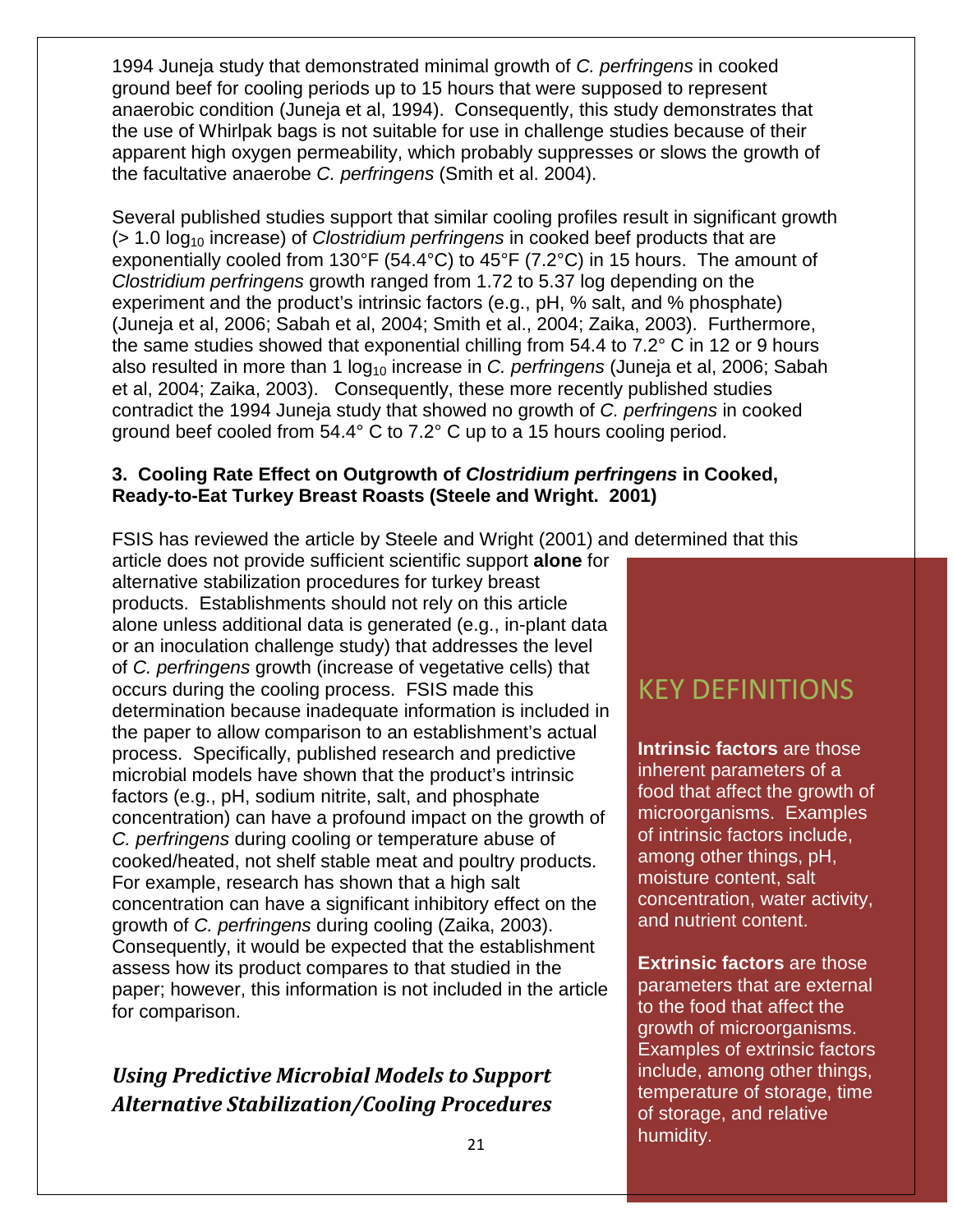Predictive food microbiology uses models (i.e., mathematical equations) to describe the growth, survival or inactivation of microbes in food systems from knowledge of the **intrinsic** and **extrinsic** factors of the food over time. Establishments can use predictive models to help guide the design of customized process. There are many free predictive microbial models available to establishments either online or through a download. Establishments should not rely on the results of a model alone unless the model has been validated for the particular food of interest.

#### *Recommendations when conducting predictive microbial modeling*

The following are FSIS' recommendations for establishments to consider when conducting predictive microbial modeling:

• *Use a model that has been validated for the product of interest.* It is not appropriate to rely solely on a model unless the model has been validated for the particular food of interest. A validated cooling model is a predictive microbial model whose predictions have been found to agree with or be more conservative than actual observed results. Many models have been validated (by both published and unpublished studies) in different food systems and have those supporting documents available on their web site. For example, Mohr et al. (2015) found that the UK IFR ComBase *Perfringens* Predictor, Agricultural Research Service (ARS) Predictive Microbiology Information Portal models for *C. perfringens* in uncured beef, chicken, and pork and the Smith-Simpson and Schaffner model for *C. perfringens* are useful and reliable tools to evaluate the safety of cooked or heat-treated uncured meat and poultry products exposed to cooling deviations or to develop customized cooling schedules. These models are all considered validated for predicting the growth of *C. perfringens* in cooked or heat-treated uncured meat and poultry products. The same article found that the ARS *C. perfringens* in beef broth model could not be validated and typically under-predicted the growth of *C. perfringens*. Since the model could not be validated it has been removed from the ARS website. If a model has not been validated for a particular food of interest, then establishments should provide additional supporting documentation to support the results from the model (e.g., sampling data or comparison with other model results as described in the next point).

**NOTE:** The ARS *C. botulinum* in beef broth cooling model has not been validated. However, it is the best tool available at this time. Therefore, FSIS does not object to its use.

- *Conduct modeling using at least 5 time/temperature data points.* At least five data points are needed in order to run some cooling models and to get an accurate model estimate. If less than five data points are available, establishments may be able to interpolate additional data points by assuming a linear decrease between known temperature points
- *Conduct modeling based on the worst-case cooling time/temperature profile for the product of interest.* To assess what the cooling worst-case scenario might be, the establishment should take into account their actual cooling CCP or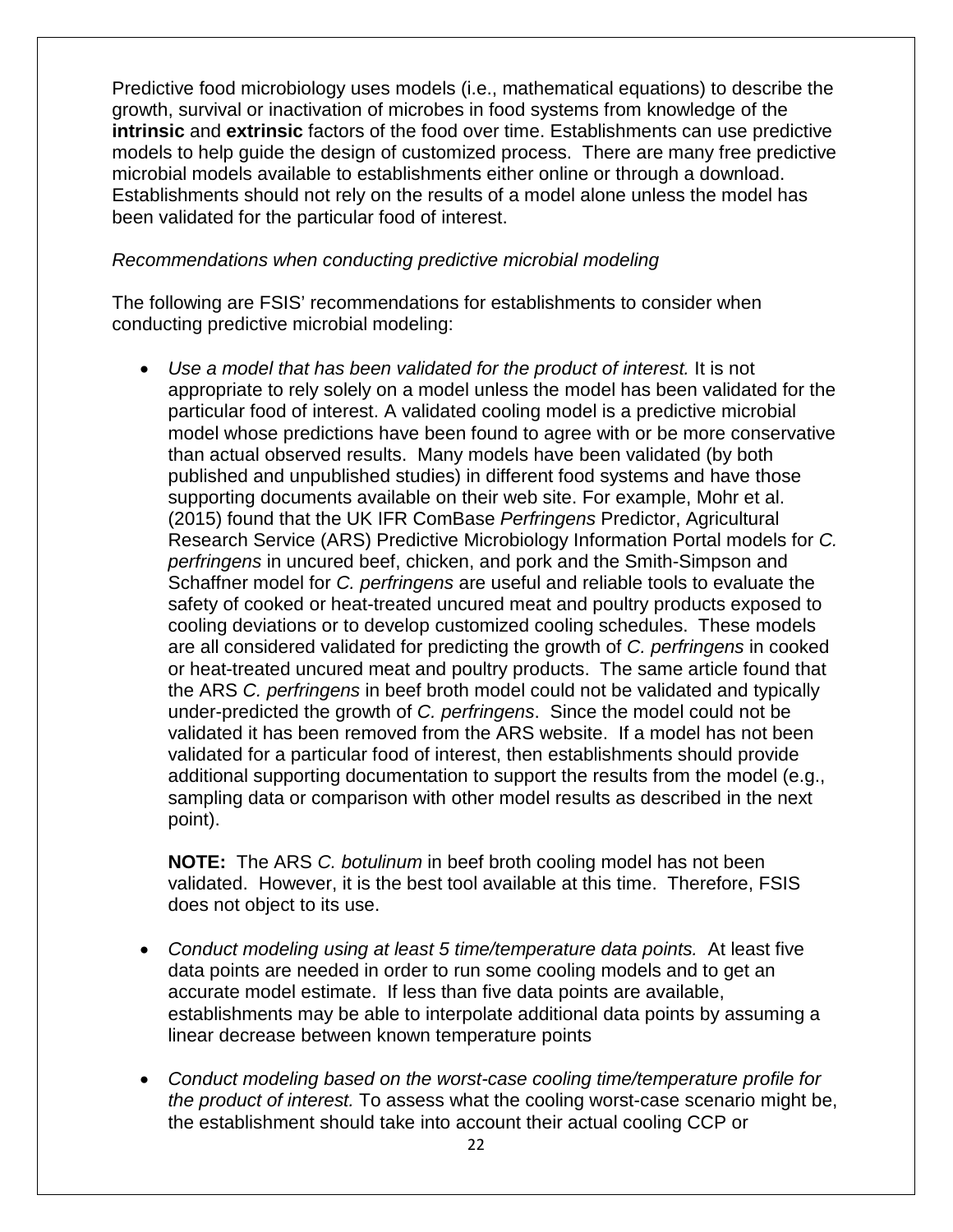prerequisite program limits. For example, if the establishment's critical limits are to cool from 130°F to 80°F in 2 hours and between 80°F and 40°F in 5.5 hours then it should assume the worst case (that is a linear decrease) between these values in order to determine the growth of *C. perfringens* that may occur for their customized cooling process schedule.

- *If included in the model, input accurate pH and salt concentrations into the model.* Knowledge of intrinsic and extrinsic factors (e.g., pH, aw, temperature, salt concentration) used as inputs for the model are essential to have confidence in the results. Establishments need to determine and use values for these parameters that represent the worst-case of possible processing conditions in their establishment and have documentation to support the values used. If the establishment doesn't know the pH and salt concentrations, it should assume a worst-case pH of 6.2 and a salt concentration of 1%.
- *If not using a validated model, compare results of several models .* Due to the variability in model predictions, FSIS recommends that establishments compare the results of several available models when the models have not been validated. When establishments use a single model alone, they should exercise caution in making a decision related to food safety unless the model has been validated for the particular food of interest. If an establishment were to use several unvalidated models that provided similar results, this additional information could be used to support their position.
- *Maintain modeling results on file* (both the input and the output) as part of the supporting documentation along with support that the model has been validated.

**Three sources for validated cooling models** that are currently available for assessing the growth of *C. perfringens* in cooked/heat-treated meat and poultry products are described below along with information on their availability. Not all models cover a full range of growth parameters. Therefore, knowledge of the basis for the model and their limitations in different food systems is key to making supportable determinations and using a model appropriately.

### **1. UK IFR ComBase** *Perfringens* **Predictor Model:**

The UK IFR ComBase website also contains a number of predictive microbial models. One in particular, The UK IFR ComBase *Perfringens* predictor model available at <https://browser.combase.cc/membership/Login.aspx?ReturnUrl=%2f> has been validated<sup>[2](#page-26-0)</sup> for cooked, cured and uncured meat and poultry products. Therefore, establishments may rely on the results of this model alone.

Establishments should be aware that this model provides an **accurate** estimation of the growth of *C. perfringens* in cooked, cured and uncured meat and poultry products.

<span id="page-26-0"></span> $2$  A copy of the validation report is available from the Food Standard Agency, United Kingdom. The cooling model research has been published in the International Journal of Food Microbiology (Yvan Le Marc et al., 2008).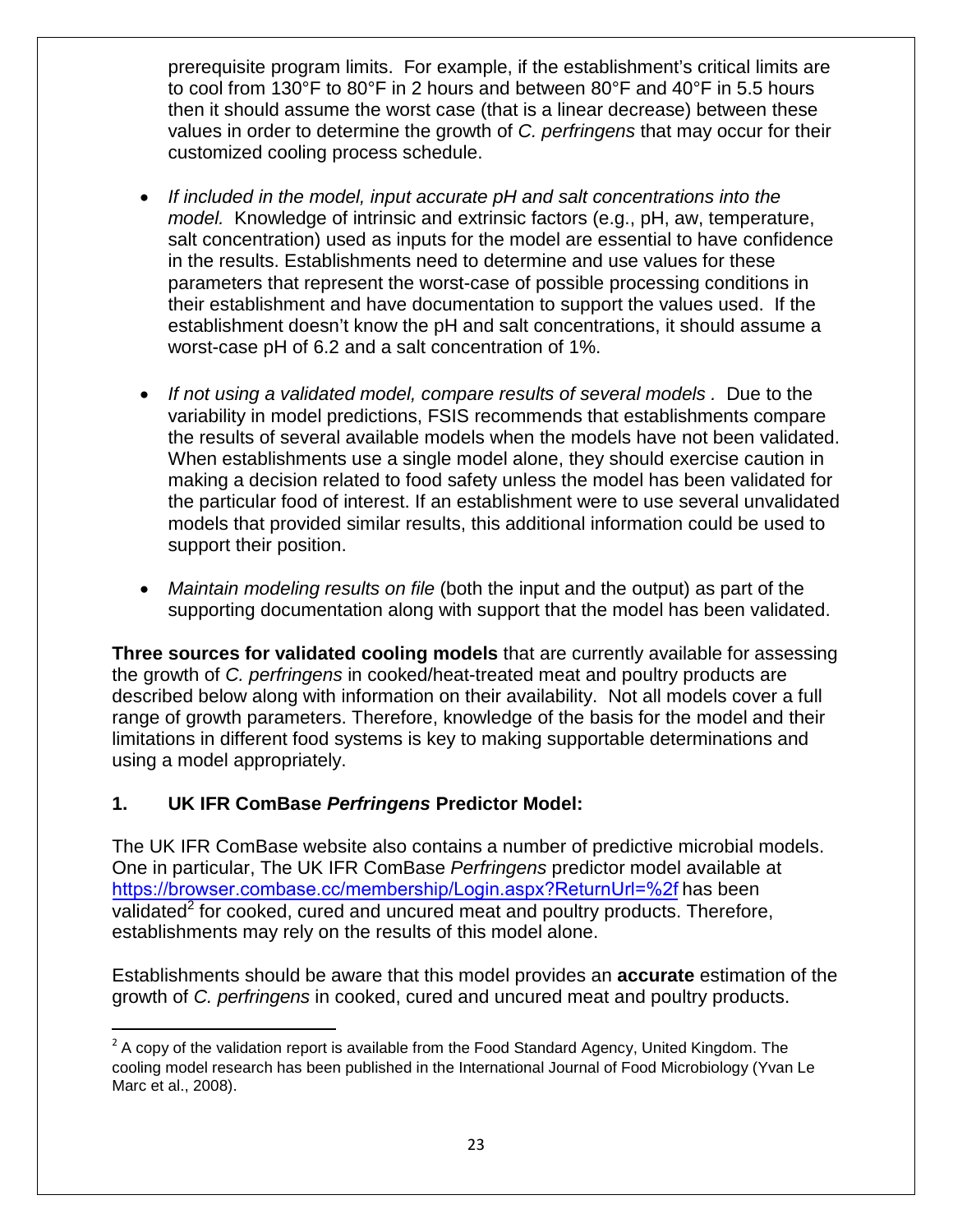Furthermore, in addition to taking into account whether the products are cured or uncured, the ComBase *Perfringens* predictor model takes into account the pH and salt concentration of the meat, which the other cooling models do not.

### **2. USDA ARS Predictive Microbiology Information Portal (PMIP, a.k.a. PMP Online):**

### The USDA ARS PMP Online available at

<https://pmp.errc.ars.usda.gov/PMPOnline.aspx> contains a number of predictive microbial models. The following three models within the PMP meet the FSIS criteria for acceptable performance and "validation for food safety" (Mohr et al., 2015). Therefore, establishments may rely on the results of these models alone.

- *Clostridium perfringens* in cooked, uncured beef
- *Clostridium perfringens* in cooked, uncured pork
- *Clostridium perfringens* in cooked, uncured chicken

Establishments should be aware that these cooling models will, most of the time, **overestimate** the amount of growth of *C. perfringens* that occurred in a meat or poultry product involved in a cooling deviation or for a customized cooling schedule. Establishments should not rely solely on the results of other models within the PMP Online since they have not been validated.

### **3. Smith-Schaffner Model—Version #3:**

The Smith-Schaffner Version #3, an excel-based model, is another cooling model that can be used for assessing the growth of *C. perfringens*. The Smith-Schaffner version #3 also meets the FSIS criteria for acceptable performance and "validation for food safety" (Mohr et al., 2015). Therefore, establishments may rely on the results of this model alone.

This model has been validated for cooked, uncured meat and poultry products. The model is a reliable model for assessing the severity of cooling deviations for cooked, uncured meat and poultry products with typical pH values and typical levels of salt and phosphate. This model meets the FSIS criteria for acceptable performance and "validation for food safety" (Mohr et al., 2015). It is also a useful model for evaluating deviations because it allows for input of data where the temperature decreases and then increases and decreases a second time.

### <span id="page-27-0"></span>*Using Challenge Studies to Support Alternative Stabilization/Cooling Procedures*

In cases where an establishment's process does not match available scientific support documents, such as this Compliance Guideline or published journal article, establishments may decide to conduct an inoculation challenge study to support their process achieves adequate cooling and controls the growth of *Clostridia*. Challenge studies should be conducted by a microbiologist trained in performing challenge studies in a laboratory to avoid the possible spread of contamination in an establishment. In a challenge study, the number of organisms before and after the application of the control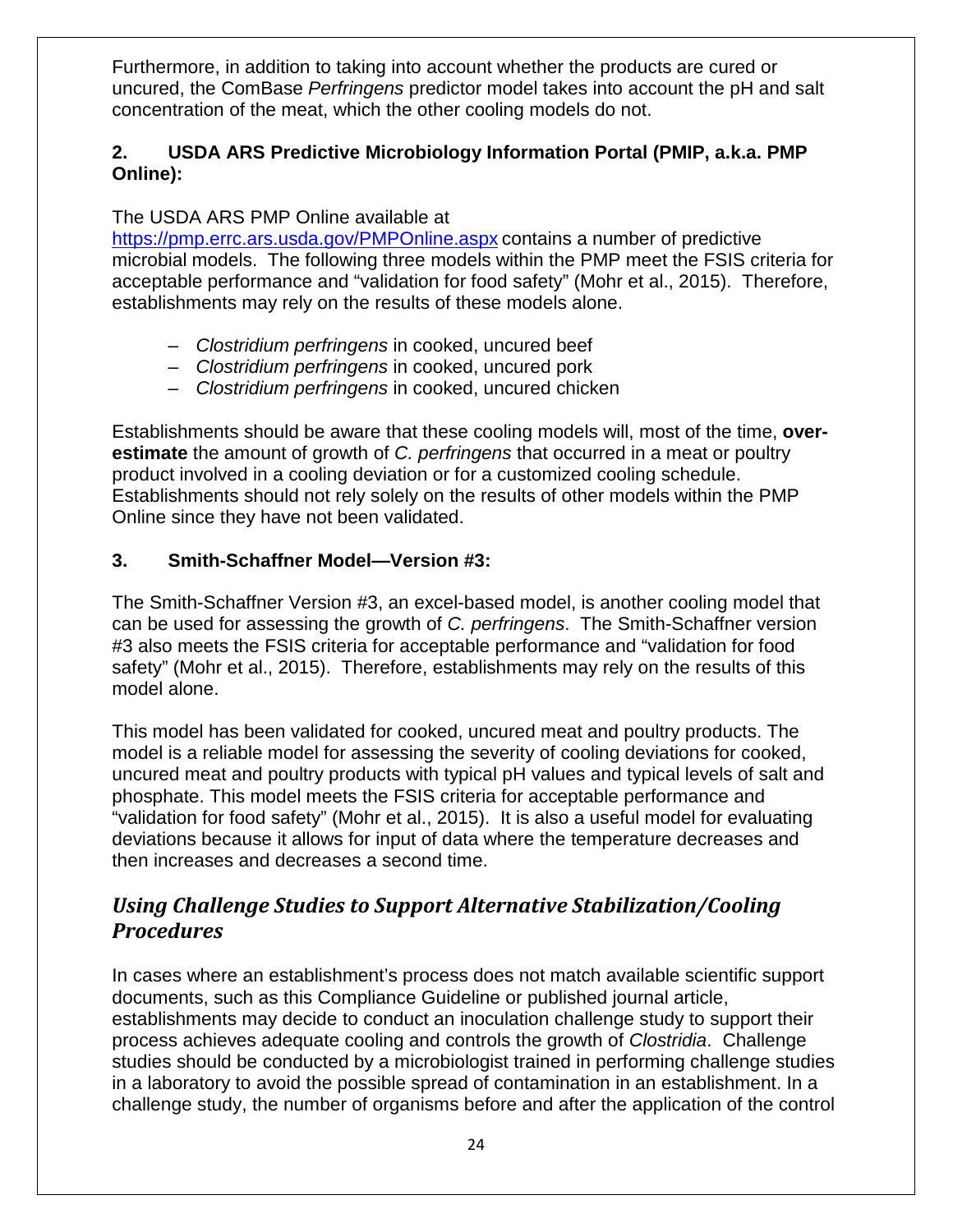measure is counted to determine the effect of the control measure. The challenge study should be designed to match the establishment's time/temperature cooling profiles and intrinsic factors in the establishment's actual process.

It is also important that the challenge study is conducted using the pathogen of interest and that the inoculation level is at the appropriate level (1-3 log CFU/g) to show limited log growth of the target pathogens. *C. perfringens* can be used alone in an inoculated pack study to demonstrate that the cooling performance standard or target is met for both microorganisms, *C. perfringens*, and *C. botulinum*. This is because conditions of time/temperature that would limit the growth of *C. perfringens* to one log or less would also prevent multiplication of *C. botulinum*, which is much slower. A cocktail of various strains of *C. perfringens* spores is often used for this purpose. Relatively "fast" growing toxigenic strains should be used to develop a worst case. However, the strains selected should also be heat-resistant and among those that have been historically implicated in an appreciable number of outbreaks, especially in products similar to those being prepared in the establishment. It is also important that the final measure of bacterial load in the product after cooling include a measure of both spore levels and vegetative cells.

Challenge studies should contain equivalent level of detail as peer-reviewed scientific literature and should use methodology equivalent to that used in peer-reviewed research. All of the critical elements of the study discussed above need to be included to permit evaluation or confirmation of the results. For more information on conducting challenge studies please review the article published by the National Advisory Committee on Microbiological Criteria for Foods in the [Journal of Food Protection](https://www.fsis.usda.gov/wps/wcm/connect/a7f8aa06-d2ac-40bf-bd7f-11c5a59b6c6a/NACMCF_JFP_Inoculated_Pack.pdf?MOD=AJPERES) in 2010.

### <span id="page-28-0"></span>**How should establishments assess growth of** *Clostridia* **when a process incorporates more than one heat treatment?**

As previously explained, a full lethality treatment will destroy all vegetative cells of *Clostridia* leaving only the spores to survive. It is the outgrowth of spores and the production of toxins or high levels of vegetative cells that is the concern during stabilization. Therefore, if an establishment incorporates multiple full lethality treatments (i.e., by achieving  $FSIS$  Appendix A conditions), it only needs to assess the growth of *Clostridia* following the final lethality treatment. However, establishments that incorporate a post-lethality heat treatment that does not achieve a full cook (e.g., applying heat to the surface of a cooled RTE product after slicing, reheating a filling, or frying a tamale that contains cooked meat), and then re-stabilize (cool) the product, should assess the cumulative growth of *C. perfringens* that occurs during the first cooling process as well as the growth that occurs during the heating come up and cooling come down time of the subsequent post-lethality treatment or warming step.

One of the most common ways of assessing the cumulative growth of *C. perfringens* in a process is by conducting predictive microbial modeling of the first cooling step and the heating come up and cooling come down time of the subsequent post-lethality treatment or warming step. To model the cumulative growth of *C. perfringens*, FSIS recommends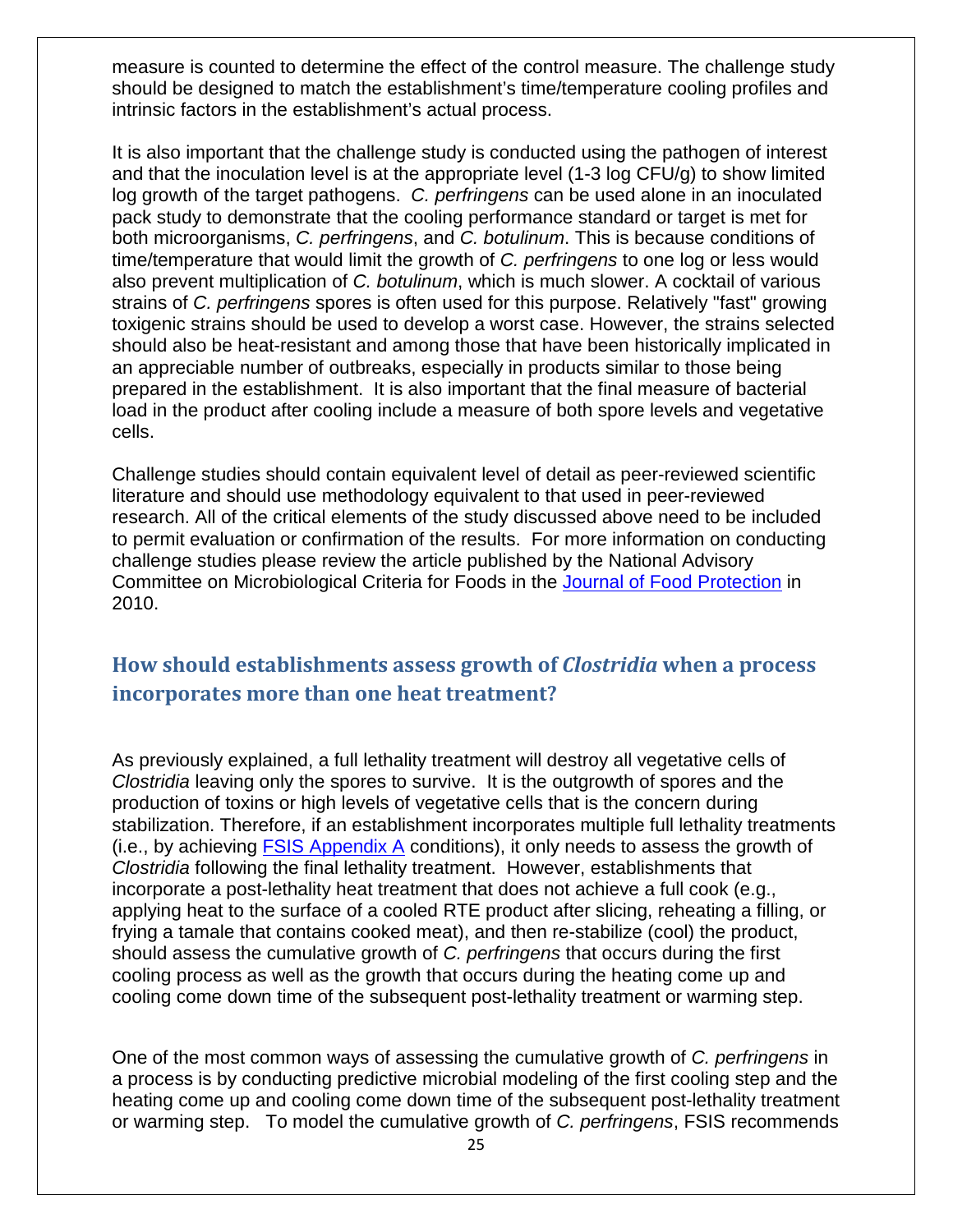establishments collect time/temperature profiles for each step. Based on the worst case time/temperature profiles the establishment could use one of the options below for modeling:

1. Use the ComBase *Perfringens* Predictor cooling model (found under Food Models) and the ComBase *C. perfringens* Growth Model (found under ComBase Predictor Growth Models) to assess the cumulative growth of *C. perfringens* during the entire time/temperature profile based upon a worst-case scenario approach. For this option, FSIS recommends establishments:

- Use the ComBase *Perfringens* Predictor to estimate the *C. perfringens* growth during the first cooling step and add the results to
- The ComBase *C. perfringens* Growth Model to estimate the *C. perfringens* growth during the heating come up and cooling come down time of the subsequent post-lethality treatment or warming step
	- o Use a physiological state of 1 in order to model in a conservative manner, especially given that many of these predictive microbial growth models are not fail-safe for predicting the lag phase (Tamplin, 2002; Vold, et al. 2000; Walls and Scott, 1996).
	- $\circ$  Use a temperature of 59°F (15°F) for product's time/temperature data points that are below 59°F (15°F) to overcome one of the shortcomings of using the ComBase *C. perfringens* growth model.

**NOTE:** It is only appropriate to conduct separate models for each of the steps in the process (e.g., modeling the first cooling step and then the second heating come up time and cooling step separately) if a physiological state of 1 is used to indicate no lag phase. Otherwise, the modeling would assume *C. perfringens* undergoes a lag phase each time the model is run which would not be representative of the actual process.

2. Use the ComBase *C. perfringens* Growth Model to assess the cumulative growth of *C. perfringens* during the entire time/temperature profile based upon a worst-case scenario approach. For this option, FSIS recommends establishments:

- Use a physiological state of 1 in order to model in a conservative manner, especially given that many of these predictive microbial growth models are not fail-safe for predicting the lag phase (Tamplin, 2002; Vold, et al. 2000; Walls and Scott, 1996).
- Use a temperature of 59°F (15°F) for product's time/temperature data points that are below 59°F (15°F) to overcome one of the shortcomings of using the ComBase *C. perfringens* Growth Model.

3. Use the Smith-Schaffner cooling model to assess the cumulative growth of *C. perfringens* during the entire time/temperature profile based upon a worst-case scenario approach.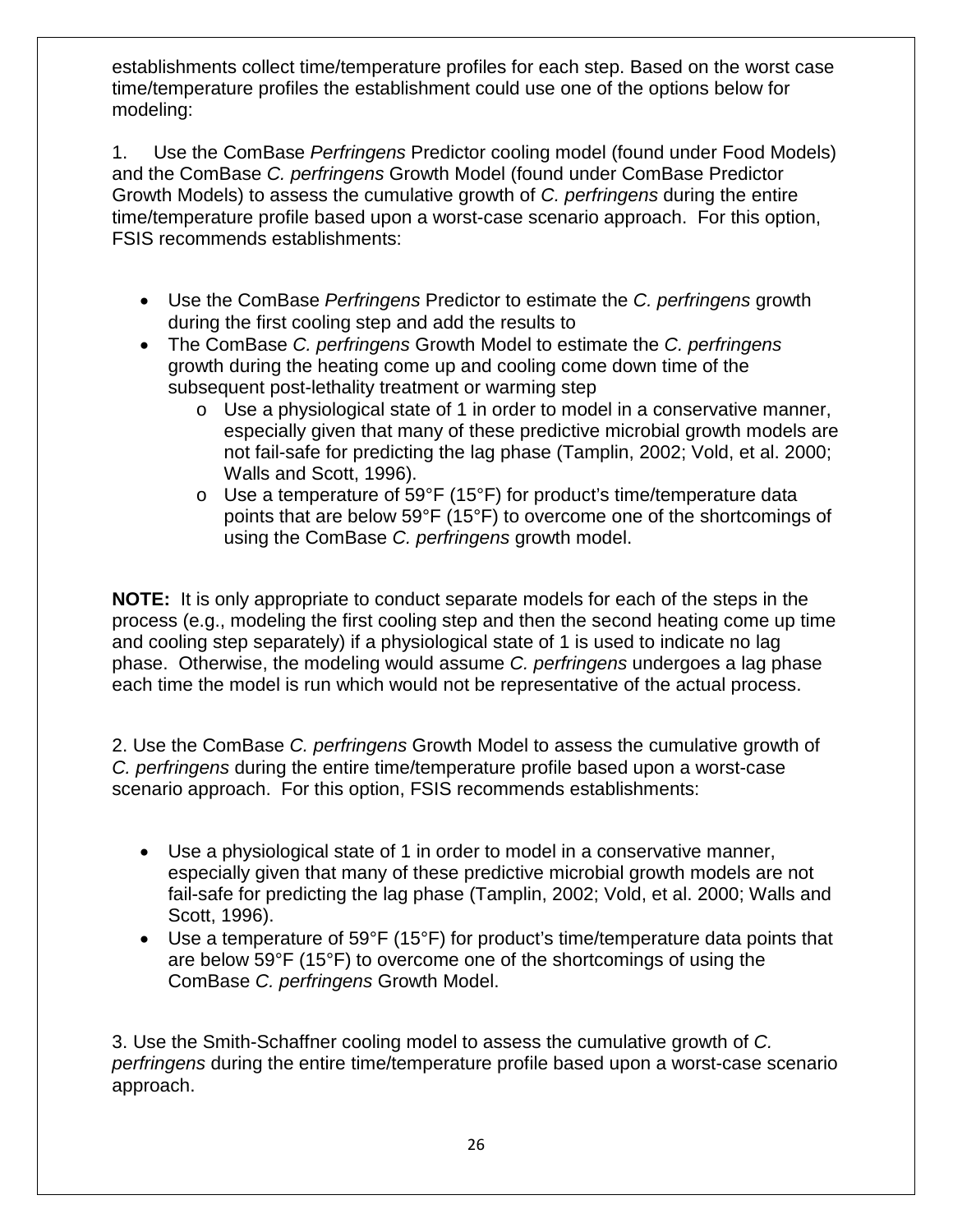The modeling results should demonstrate that the entire process allows no more than the performance standard or target the establishment identifies (i.e., 1.0 or 2.0-log<sub>10</sub> total growth of *C. perfringens* and no multiplication of *C. botulinum*) in the finished product before shipment. When employing a post-lethality heat treatment, establishments should remember that *C. perfringens* will not grow at temperatures of 130°F or greater.

Establishments may also choose to conduct a challenge study to demonstrate the entire process allows no more than the performance standard or target the establishment identifies (i.e., 1.0 or 2.0-log<sub>10</sub> total growth of *C. perfringens* and no multiplication of *C. botulinum*) in the finished product before shipment.

# <span id="page-30-0"></span>**What types of corrective actions should establishments perform when there is a cooling deviation?**

Cooling deviations will occasionally occur in spite of the best efforts of an establishment to maintain process control. Cooling deviations occur when an establishment fails to meet its cooling CCP critical limit or cooling process schedule. Common causes for cooling deviations are exceeding the chilling capacity of the coolers, power failures, or breakdown of refrigeration equipment. Establishments are required to take corrective actions, as required by the Hazard Analysis and Critical Control Point (HACCP) regulations regardless of whether the cooling process is addressed through a CCP or prerequisite program. This includes ensuring that no product that is injurious to health or otherwise adulterated as a result of the deviation enters commerce, and be able to support those product disposition decisions (9 CFR 417.3(a) and (b)).

When cooling is addressed through a CCP, as part of corrective actions, establishments are required to determine the cause of all cooling deviations, no matter how small (9 CFR 417.3(a)(1)) and ensure measures are established to prevent recurrence (9 CFR 417.3(a)(3)). A small deviation may not cause a problem in every instance. Ultimately, if the cause of each small cooling deviation is not traced and corrected when first noticed, the problem will likely recur and will become more frequent and more severe. The establishment should consider an occasional small deviation an opportunity to find and correct a control problem. Large deviations or continual small ones always constitute unacceptable risk. In addition, continual or repetitive deviations from the critical limit demonstrate the establishment is unable to control the process and therefore, it should reassess as required by 9 CFR 417.4(b) and identify controls that can be implemented effectively. When cooling is addressed through a prerequisite program, as part of corrective actions, establishments are required to reassess to determine whether the newly identified deviation or other unforeseen hazard should be incorporated into the HACCP plan (9 CFR 417.3(b)(4)). In addition, an establishment may not be able to continue to support its decisions in its hazard analysis that spore-formers are not reasonably likely to occur if it has continual or repetitive deviations from its cooling prerequisite program (9 CFR 417.5(a)(1)).

To determine the safety of the affected product, FSIS recommends that establishment's first conduct modeling using validated cooling models. Depending on the results of the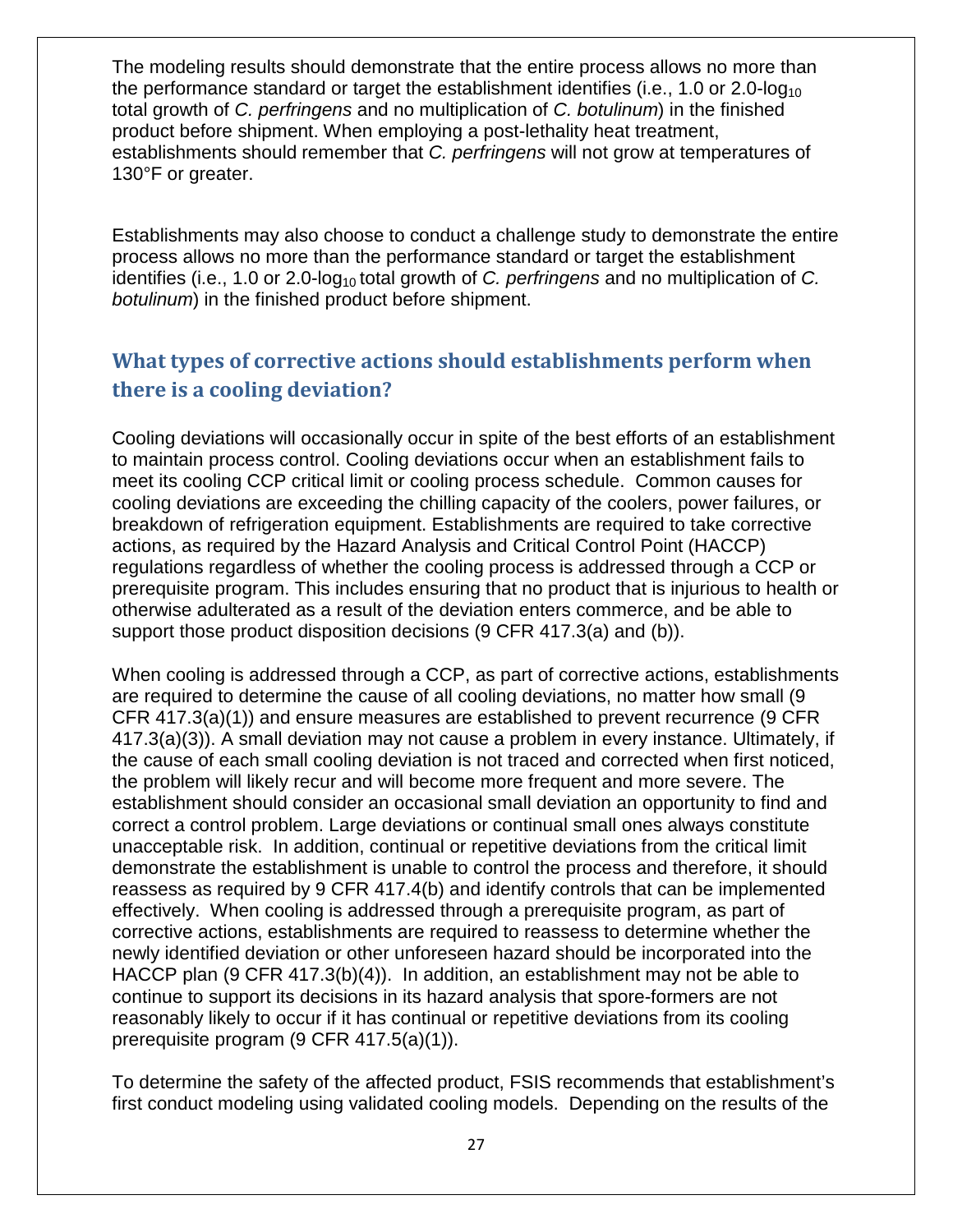modeling, sampling may be recommended. As part of the support for product safety, FSIS recommends establishment's write up an assessment of the deviation that addresses the hazards of concern, the predictive microbial model selected (including support the model has been validated), the parameters inputted into the model (and in the case of missing data, a rationale or support for data used), an assessment of results, and product disposition determination.

#### Using Pathogen Modeling to Assess a Deviation

FSIS recommends establishments use validated predictive microbial models such as the UK IFR ComBase *Perfringens* Predictor model. General recommendations regarding cooling models can be found on pages 22 and 24. Predictive microbial models (i.e., cooling models) are an excellent tool to use in assessing the severity of a cooling deviation provided the model has been validated for the product in question. As previously indicated, it is not appropriate to rely solely on the results of a predictive microbial model unless it has been validated. In the case of a cooling deviation, establishments should input the time/temperature profile documented through monitoring. If an establishment does not know the pH or salt concentration of the product that experienced the cooling deviation, it should assume a worst-case pH of 6.2 and a salt concentration of 1%.

Once establishments obtain modeling results, they should evaluate them to determine product disposition. The Agency's policy concerning the disposition of RTE and NRTE product from cooling deviations based on modeling and/or sampling is summarized below:

- If there is no more than 1.0-log<sub>10</sub> growth of *C. perfringens* and no *C. botulinum* growth (mean net growth  $\leq 0.30$  log), then the process meets the stabilization performance standard or policy and the product can be released.
- If there is more than a 1.0-log<sub>10</sub> growth of *C. perfringens*, no *C. botulinum* growth (mean net growth  $\leq 0.30$  log), less than 3.0-log<sub>10</sub> growth of *B. cereus*, and the establishment does not have support that spore levels in the product are low, then product may be either:
	- o Recooked, or
	- o Microbiologically tested (N ≥ 10), or
	- o Destroyed
- If there is greater than a 1.0-log<sub>10</sub> growth of *C. perfringens* or other supportable stabilization target (e.g.,  $2$ -log<sub>10</sub> growth) and greater than a 0.30 log increase of *C. botulinum*, then the product should be destroyed.

**NOTE:** In general, establishments only need to assess *B. cereus* growth when modeling estimates *C. perfringens* growth is  $> 3.0$ -log<sub>10</sub> because *C. perfringens* grows faster than *B. cereus*. Establishments can assess *B. cereus* growth using the ComBase Growth Model for *B. cereus* (found under ComBase Predictor Growth Models). Although this model has not been validated, it is the best tool available therefore FSIS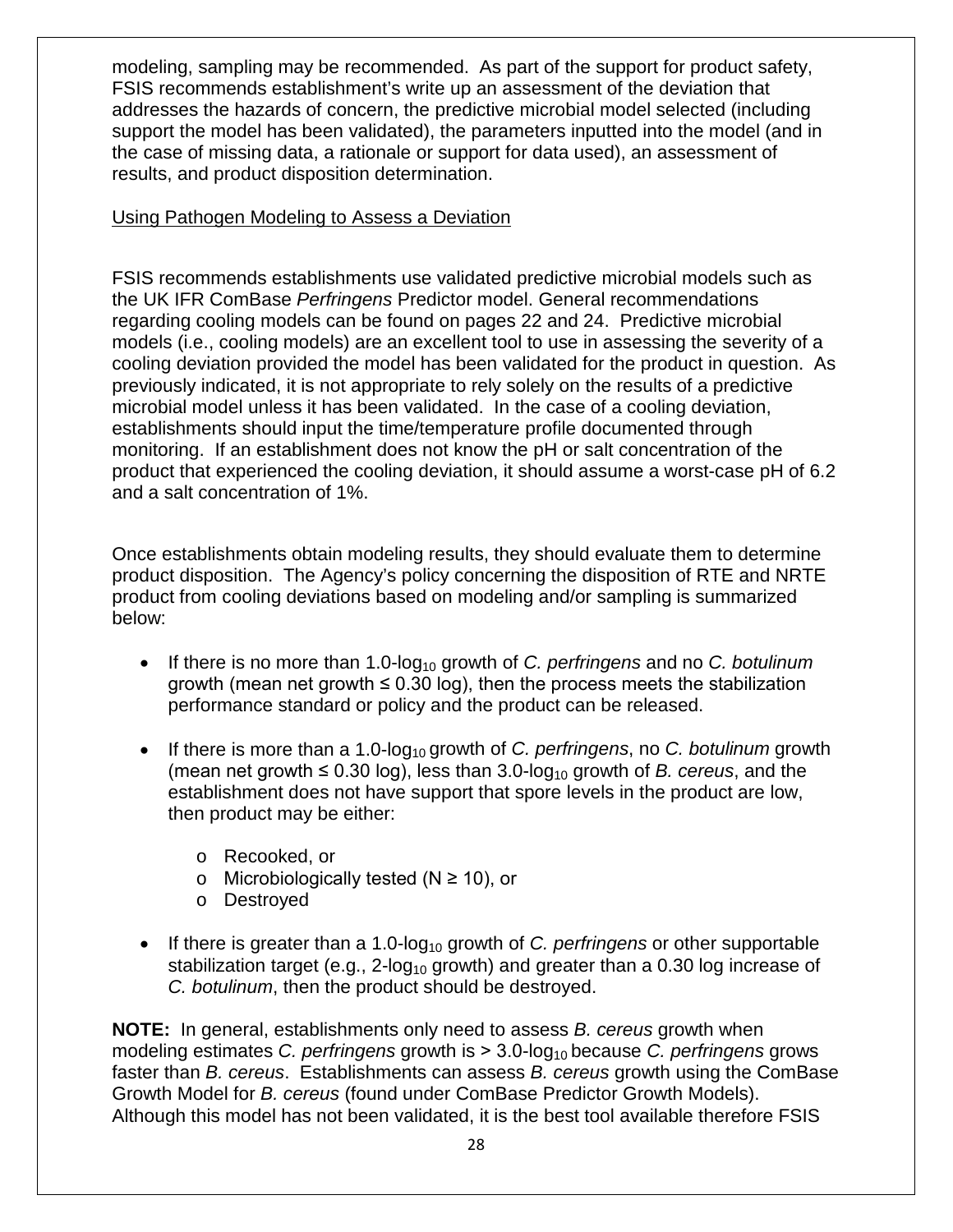does not object to its use. Establishments should use a physiological state of 1 in order to model in a conservative manner, especially given that many of these predictive microbial growth models are not fail-safe for predicting the lag phase.

In addition, if establishments can support spore levels in the product are low (e.g., they have requested a waiver from the performance standard requirements and conducted baseline and ongoing verification sampling of *C. perfringens* spore levels), then there is an alternative recommendation that:

• If there is no more than 2.0-log<sub>10</sub> growth of *C. perfringens* and no *C. botulinum* growth (mean net growth  $\leq 0.30$  log), then the product can be released.

### Sampling

To assess safety of product involved in a deviation, FSIS recommends that modeling be conducted prior to any sampling because it provides greater confidence for estimating levels of *C. perfringens* growth. Sampling is more limited because *C. perfringens* is generally not evenly distributed throughout the product. Therefore, depending on the results of modeling, sampling may be an appropriate tool to provide information to the establishment to help support product disposition. Specifically, if modeling indicates there is more than a 1.0-log<sub>10</sub> growth of *C. perfringens* and no *C. botulinum* growth (mean net growth  $\leq 0.30$  log), less than 3.0-log<sub>10</sub> growth of *B. cereus*, and the establishment does not have support that spore levels in the product are low then product may be sampled in order to further support product safety. The following are FSIS' recommendations for conducting such sampling and testing:

- At least 10 samples should be taken per affected lot.
- Samples should be refrigerated 2-10 °C (35-50°F) immediately after collection. Ship samples refrigerated (2-10 °C) to the laboratory for receipt within 24 hours. Samples should be refrigerated (2-10 °C) upon laboratory receipt. The laboratory should promptly analyze samples to avoid loss of viability. The laboratory should not analyze samples more than 24 hours after receipt.
- Testing should be specifically for *C. perfringens* or GFAs (gas forming anaerobes).
- If no sample exceeds 100 CFU/gram and no more than two samples equal 100 CFU/gram, then the lot can be sold as is. If no more than two samples exceed 100 CFU/gram and none exceeds 500 CFU/gram, then a recook should be considered. If more than two samples equal or exceed 100 CFU/gram or any exceed 500 CFU/gram, then destruction of the product in the affected lot is highly recommended.

### Re-cooking to salvage product after a cooling deviation

If, as described above, analysis of the deviation suggests that the cooling deviation would likely result in more than a 1.0-log<sub>10</sub> increase in *C. perfringens* (or other supportable stabilization target (e.g., 2-log<sub>10</sub> growth)) without multiplication of *C.*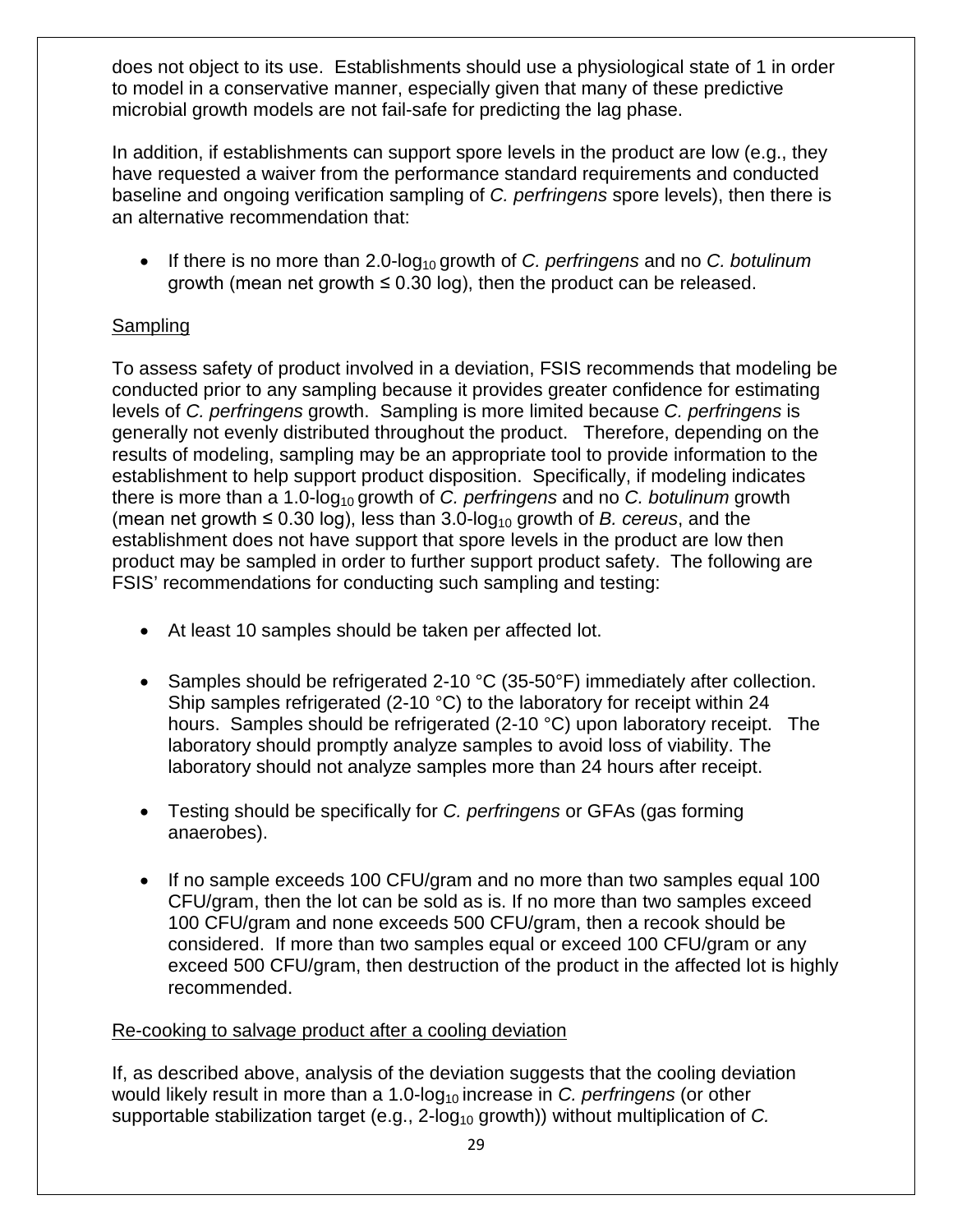*botulinum*, then the establishment can choose to recook. FSIS recommends establishments conduct predictive microbial modeling before recooking because in the event modeling shows greater than a 0.30 log increase of *C. botulinum* then recooking is not an appropriate disposition option.

A minimum recook temperature of 149°F with a holding time of at least two minutes is recommended. This will address the hazard of *C. perfringens* vegetative cells, as it will result in at least a  $5.0$ -log<sub>10</sub> reduction.

FSIS recommends establishments re-cook only when:

- All product was either immediately refrigerated after the deviation or can be immediately recooked after the deviation; and
- The recooking procedure can achieve a final internal product temperature of at least 149°F (65°C) for two minutes. Subsequent to recooking, the product must again be cooled according to the establishment's support.
- When the product is to be reworked with another raw product, the recooking procedure for the combined product must achieve a minimum internal temperature of 149°F (two minutes holding time) to address the cooling deviation. The time\temperature for the combined product should be increased further if necessary to be in accord with any other requirement relative to microbiological safety for the intended final product. The reworked product must again be cooled to meet these same stabilization performance standards.
- Subsequent to recooking, the product is cooled in strict conformance to the establishment's scientific support.

FSIS recommends establishments recook product to a final internal product temperature of at least 149°F (65°C) for two minutes because *C. perfringens* is more heat resistant once a product has been cooked. The recommendations within [FSIS](https://www.fsis.usda.gov/wps/wcm/connect/bf3f01a1-a0b7-4902-a2df-a87c73d1b633/Salmonella-Compliance-Guideline-SVSP-RTE-Appendix-A.pdf?MOD=AJPERES)  [Appendix A](https://www.fsis.usda.gov/wps/wcm/connect/bf3f01a1-a0b7-4902-a2df-a87c73d1b633/Salmonella-Compliance-Guideline-SVSP-RTE-Appendix-A.pdf?MOD=AJPERES) are based on thermal death time studies for *Salmonella* in raw ground beef. Therefore, they may not be sufficient to address *C. perfringens* in a cooked product. For example, the Vijay et al. (1998) showed that contaminated cooked beef should be re-heated to an internal temperature of 62.5°C (144.5°F) for at least 9.6 minutes and cooked turkey for at least 7.8 minutes in order to achieve at least a 6-log reduction of *C. perfringens*. However, Appendix A only has a dwell time of 5 minutes at a temperature of 62.2°C (144°F).

### <span id="page-33-0"></span>**References**

Blankenship, L.C., Craven, S.C., Leffler, R.G. and Custer, C. 1988. Growth of *Clostridium perfringens* in cooked chili during cooling. Appl. Environ. Microbiol. 54:1104- 1108.

Centers for Disease Control and Prevention (CDC). 1963. Provisional Information on Selected Notifiable Diseases in the United States and On Deaths in Selected Cities for Week Ended October 26, 1963. MMRW Morb Mortal Wkly Rep. 12(43).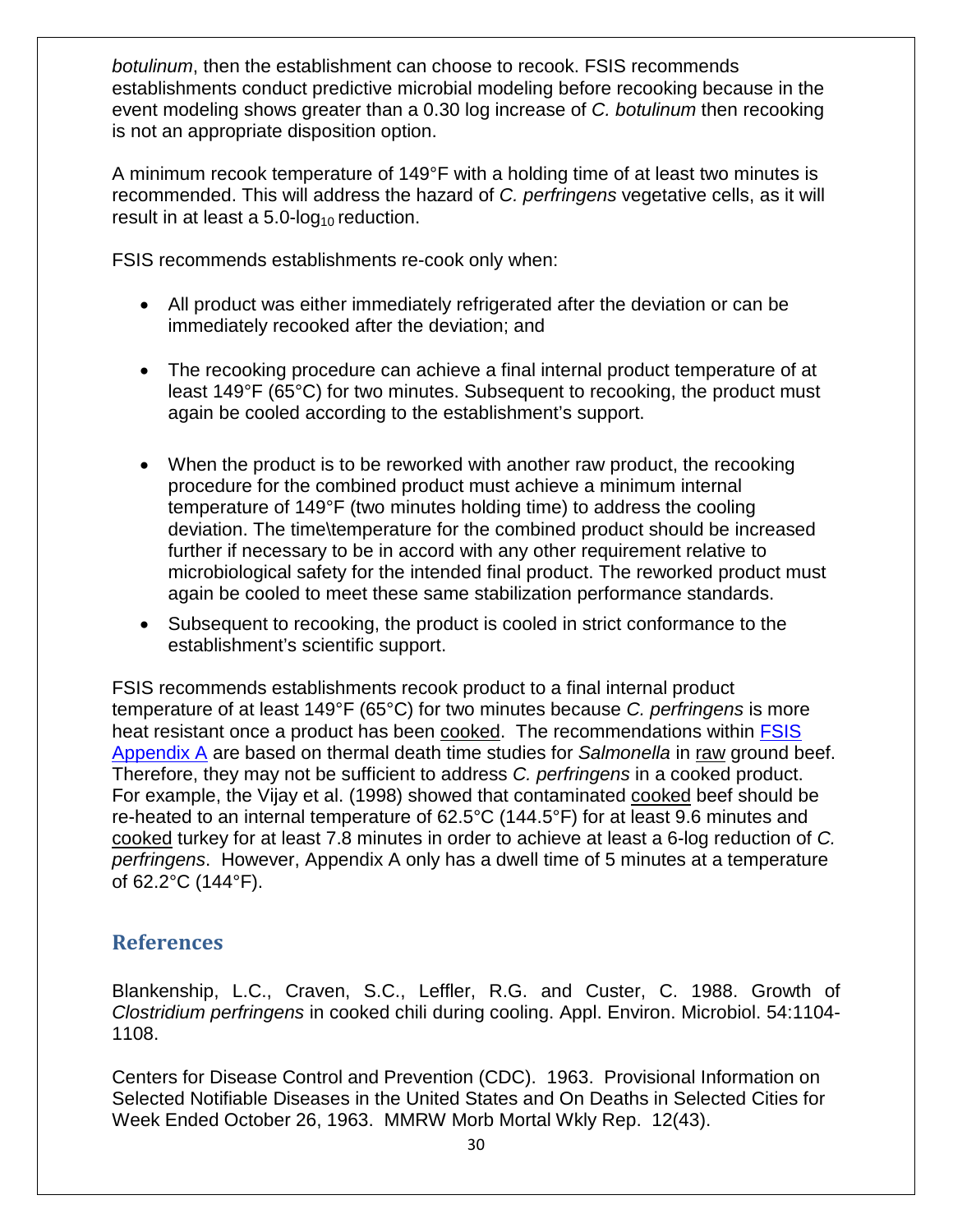Centers for Disease Control and Prevention (CDC). 2007. Botulism Associated with Commercially Canned Chili Sauce --- Texas and Indiana, July 2007. Morbidity and Mortality Weekly Report, July 30, 2007. Available via: <http://www.cdc.gov/mmwr/preview/mmwrhtml/mm56d730a1.htm> (accessed 8/27/15).

Centers for Disease Control and Prevention (CDC). 2000. Surveillance for Foodborne-Disease Outbreaks — United States, 1993–1997. Morbidity and Mortality Weekly Report, CDC Surveillance Summaries, March 17, 2000. MMWR 49, No. SS-1. Available via<http://www.cdc.gov/mmwr/preview/mmwrhtml/ss4901a1.htm> (accessed 8/27/15).

Food and Drug Administration (FDA). 2013. Food Code. U.S. Department of Health and Human Services Public Health Service. College Park, MD. 20740. Available at: [http://www.fda.gov/downloads/Food/GuidanceRegulation/RetailFoodProtection/FoodCo](http://www.fda.gov/downloads/Food/GuidanceRegulation/RetailFoodProtection/FoodCode/UCM374510.pdf) [de/UCM374510.pdf](http://www.fda.gov/downloads/Food/GuidanceRegulation/RetailFoodProtection/FoodCode/UCM374510.pdf) (accessed 8/27/15).

Haneklaus, A.N., Harris, K.B., Cuervo, M.P., Ilhak, O.I., Lucia, L.M., Castillo, A., Hardin, M.D., Osburn, W.N., and Savell, J.W. 2011. Alternative Cooling Procedures for Large, Intact Meat Products to Achieve Stabilization Microbiological Performance Standards. Jf F Prot. Vol. 74: 101-105.

Jackson, A.L, Sullivan, G.A., Kulchaiyawat, C., Sebranek, J.G., and Dickson, J.S. 2011a. Survival and growth of *Clostridium perfringens* in commercial no-nitrate-ornitrite-added (natural and organic) frankfurters, hams, and bacon. J Food Prot. 74(3): 410-416.

Jackson, A.L, Sullivan, G.A., Kulchaiyawat, C., Sebranek, J.G., and Dickson, J.S. 2011b. Use of natural ingredients to control growth of *Clostridium perfringens* in naturally cured frankfurters and hams. J Food Prot. 74(3): 417-424.

Juneja, V.K., Snyder, O.P., and Cygnarowicz-Provost. M. 1994. Influence of Cooling Rate on Outgrowth of *Clostridium perfringens* Spores in Cooked Ground Beef. J Food Prot. 57: 1063-1067.

Juneja, V. K., Marmer, B. S. and Miller, A. J. 1994. Growth of Sporulation Potential of *Clostridium perfringens* in Aerobic and Vacuum-Packaged Cooked Beef. J Food Prot. 57:393-398.

Juneja, V. K., Marmer, B. S. and Miller, A.J. 1998. Thermal inactivation of *Clostridium perfringens* vegetative cells in ground beef and turkey as affected by sodium pyrophosphate. Food Microbiology. 15:281-287.

Juneja, V. K., and Sofos, J.N. (ed.). 2010. Pathogens and toxins in foods: challenges and interventions. ASM Press, Washington, DC.

Juneja, V. K., and Thippareddi, H. 2004a. Inhibitory effects of organic acid salts on growth of *Clostridium perfringens* from spore inocula during chilling of marinated ground turkey breast. Int. J. Food Microbiol. 93:155-163.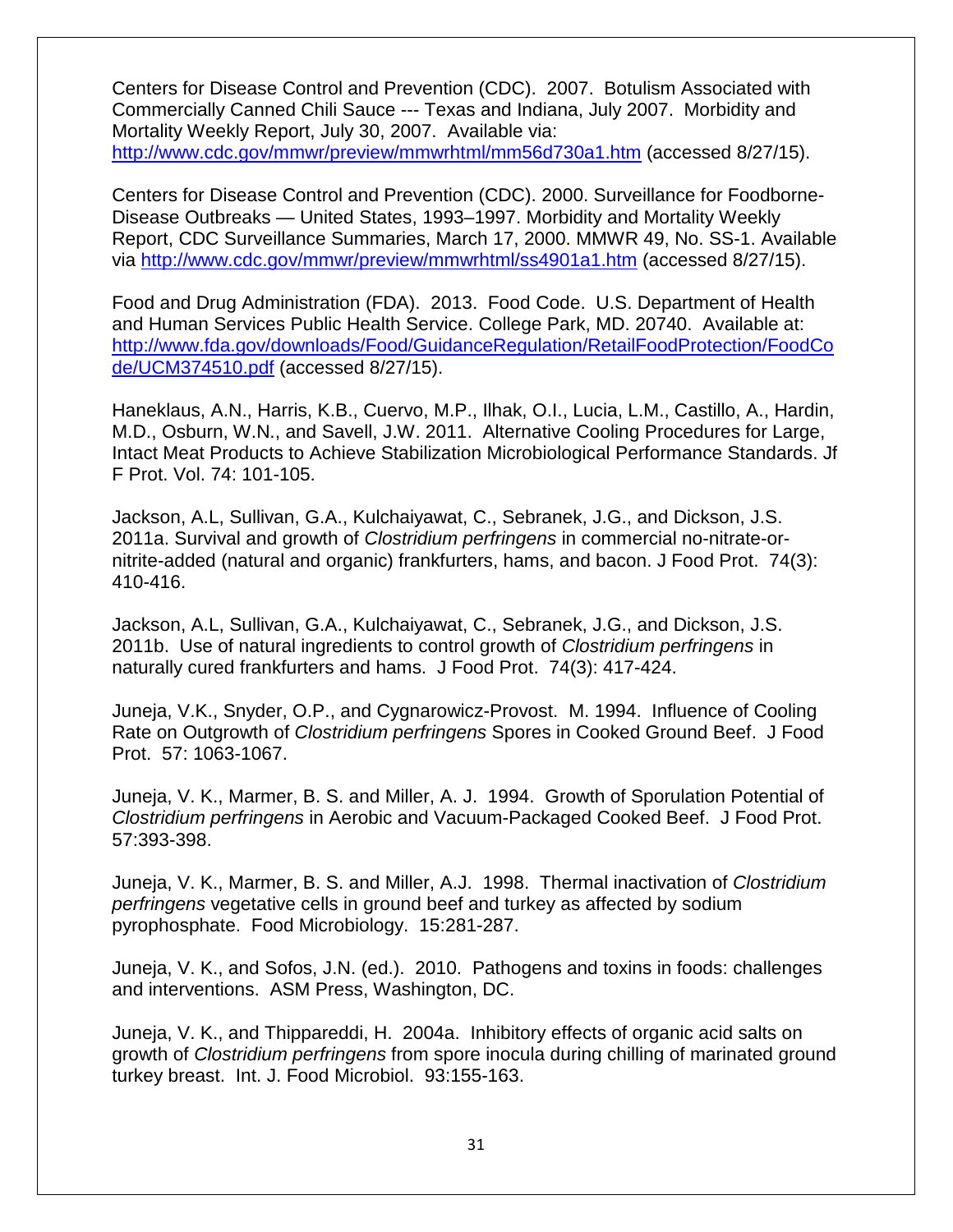Juneja, V. K. and Thippareddi, H. 2004b. Control of *Clostridium perfringens* in a Model Roast Beef by Salts of Organic Acids during Chilling. Journal of Food Safety. 24:95- 108.

Juneja, V. K., Thippareddi, H. and Friedman, M. 2006. Control of *Clostridium perfringens* in Cooked Ground Beef by Carvacrol, Cinnamaldehyde, Thymol, or Oregano Oil during Chilling. J Food Prot. 69:1546-1551.

Juneja, V. K., Bari, M.L, Inatsu, Y., Kawamoto, S., and Friedman, M. 2007. Control of *Clostridium perfringens* Spores by Green Tea Leaf Extracts during Cooling of Cooked Ground Beef, Chicken, and Pork. J Food Prot. 70:14291433.

Juneja, V. K., Baker, D.A., Thippareddi, H., Snyder, Jr., O.P. and Mohr. T.B. 2013. Growth potential of *Clostridium perfringens* from spores in acidified beef, pork and poultry products during chilling. J Food Prot. 76:65-71.

King, A.M., Glass, K.L., Milkowski, A.L., and Sindelar, J.J. 2015. Comparison of the Effect of Curing Ingredients Derived from Purified and Natural Sources on Inhibition of *Clostridium perfringens* Outgrowth during Cooling of Deli-style Turkey Breast. J Food Prot. 78: 1527-1535.

Lin, L., C. Valenzuela-Martinez, M. Redondo, V. K. Juneja, D. E. Burson, and Thippareddi, H. 2012. Inhibition of *Clostridium perfringens* Spore Germination and Outgrowth by Lemon Juice and Vinegar Product in Reduced NaCl Roast Beef. J Food Sci. 77:M598-M603.

Lindstrom, M., Kiviniemi, K., and Korkeala, H. 2006. Hazard and control of group II (non-proteolytic) *Clostridium botulinum* in modern food processing. Int. J. Food Microbiol. 108:92-104.

Mohr, T.B., V.K. Juneja, Thippareddi, H.H., Schaffner, D.W., Bronstein, P.A., Silverman, M. and Cook, L.V. 2015. Assessing the Performance of *Clostridium perfringens* Cooling Models for Cooked, Uncured Meat and Poultry Products. J F Prot. 78(8):1512- 1526.

Montville, T. J., and Matthews, K.R. 2008. Food microbiology: an introduction—2<sup>nd</sup> ed. ASM Press, Washington, DC.

National Advisory Committee on Microbiological Criteria for Foods. 2010. Parameters for Determining Inoculated Pack/Challenge Study Protocol. J. Food Prot. 73:140-20

Ohye, D.F. and Scott, W.J.. 1957. Studies in the physiology of *Clostridium botulinum* type E. Aust. L. Biol. Sci. 10:85–94.

Peck, M., Devlieghere, F., and Membre, J. 2015. *Clostridium botulinum*: a recurrent emerging foodborne pathogen. Symposium conducted at the International Association of Food Protection: Portland, Oregon. July 26-29, 2015.

Personal Communication. J. Sindelar and Glass, K. September 21, 2015.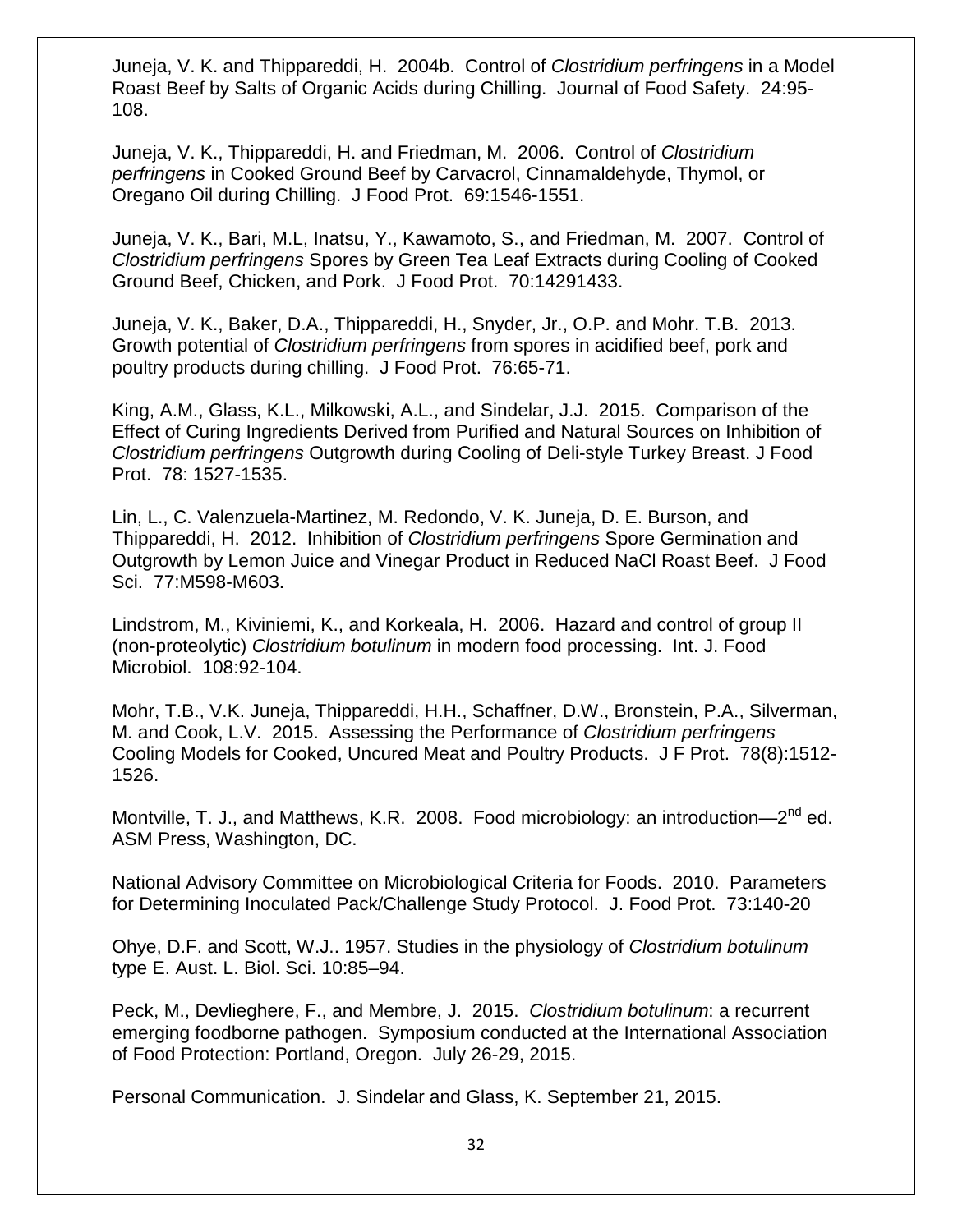Redondo-Solano, M., Valenzuela-Martinez, C., Cassada, D.A., Snow, D.D., Juneja, V.K., Burson, D.E., and Thippareddi, H. 2013. Effect of Meat Ingredients (Sodium nitrite and erythorbate) and Processing (vacuum storage and packaging atmosphere) on Germination and Outgrowth of *Clostridium perfringens* Spores in Ham During Abusive Cooling.

Roberts, T. A., Gibson, A.M., and Robinson, A. 1981. Factors controlling the growth of *Clostridium botulinum* types A and B in pasteurized, cured meats. I Growth in pork slurries from 'low' pH meat (pH range 5.5-6.3). J Food Technol. Vol. 16 pages 239-266.

Roberts, T. A., Gibson, A.M., and Robinson, A. 1981. Factors controlling the growth of *Clostridium botulinum* types A and B in pasteurized, cured meats. II Growth in pork slurries from 'high' pH meat (pH range 6.3-6.8). J Food Technol. Vol. 16 pages 267-281.

Sabah, J. R., Thippareddi, H., Marsden, J.L., and Fung, D.Y.C. 2003. Use of Organic Acids for the Control of *Clostridium perfringens* in Cooked Vacuum-Packaged Restructured Roast Beef during an Alternative Cooling Procedure. J Food Prot. 66:1408-1412.

Sabah, J. R., Juneja, V. K., and Fung, D.Y.C. 2004. Effect of Spices and Organic Acids on the Growth of *Clostridium perfringens* during Cooling of Cooked Ground Beef. J Food Prot. 67:1840-1847.

Sánchez-Plata, M., Amézquita, A., Blankenship, E., Burson, D.E., Juneja, J., and Thippareddi, H. 2005. Predictive Model for *Clostridiums perfringens* Growth in Roast Beef during Cooling and Inhibition of Spore Germination and Outgrowth by Organic Acid Salts. J Food Prot. 68:2594-2605.

Scallan, E., Hoekstra, R.M., Angulo, F.J., Tauxe, R.V., Widdowson, M., Roy, S.L., Jones, J.L., and Griffin, P.M. 2011. Foodborne Illness Acquired in the United States – Major Pathogens. Emerg Infect Dis [serial on the Internet]. (accessed 9/26/16). [http://dx.doi.org/10.3201/eid1701.P11101.](http://dx.doi.org/10.3201/eid1701.P11101)

Singh, A., Korasapati, N.R., Juneja, V.K., and Thippareddi, H. 2010. Effect of Phosphate and Meat (Pork) Types on the Germination and Outgrowth of *Clostridium perfringens* Spores during Abusive Chilling. J Food Prot. 73:879-887.

Steele, F.M., and Wright. K.H. 2001. Cooling Rate Effect on Outgrowth of Clostridium perfringens in Cooked, Ready-to-Eat Turkey Breast Roasts. Poultry Sci. 80: 813-816.

Tamplin, M. L. 2002. Growth of *Escherichia coli* O157:H7 in Raw Ground Beef Stored at 10° C and the influence of Competitive Bacterial Flora, Strain Variation, and Fat Level. J. Food Prot. 65:1535-1540.

Taormina, P.J., Bartholomew, G.W., and Dorsa, W.J. 2003. Incidence of *Clostridium perfringens* in Commercially Produced Cured Raw Meat Product Mixtures and Behavior in Cooked Products during Chilling and Refrigerated Storage. J Food Prot. 66: 72-81.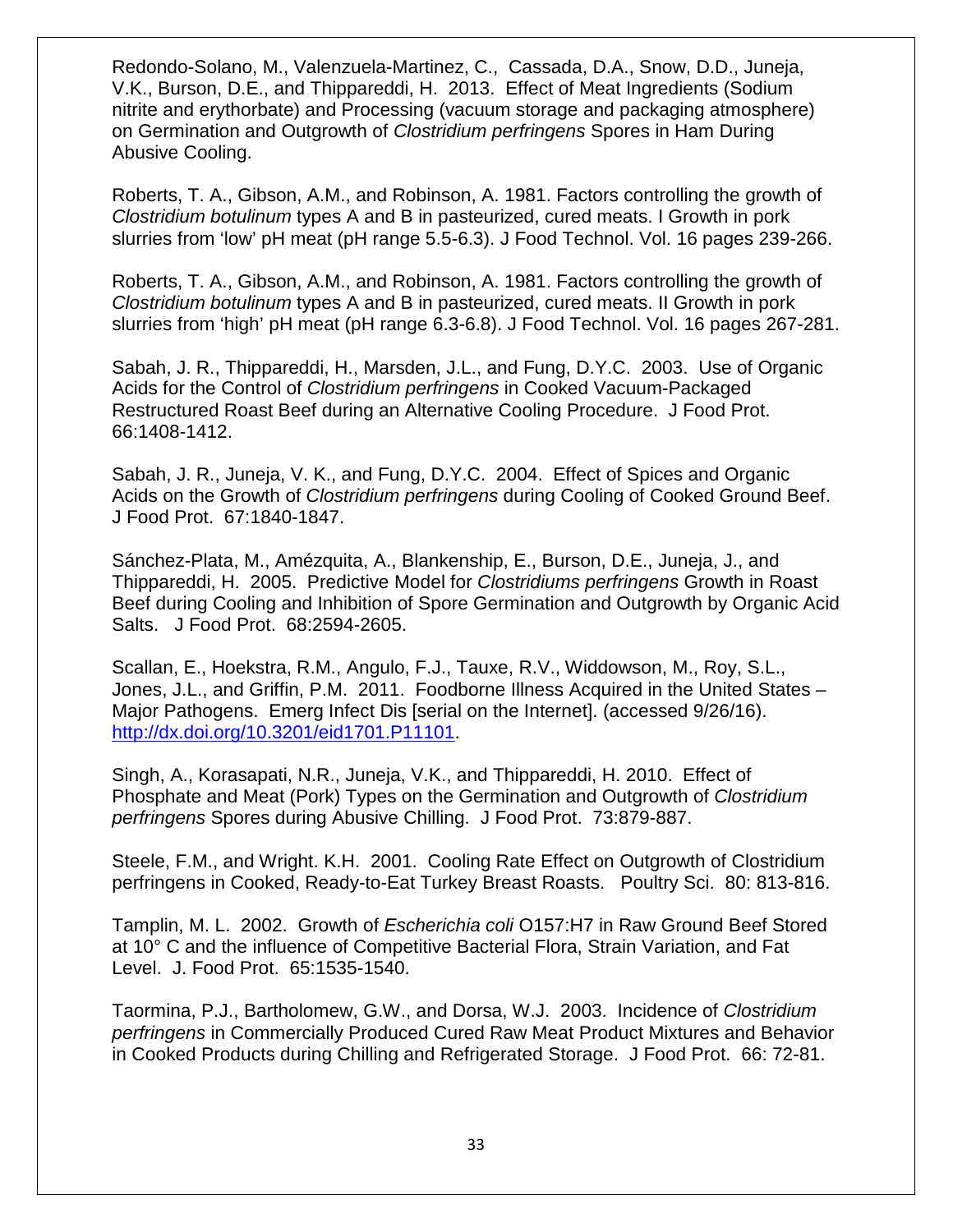Thompson, D.R., Willardsen, R.R., Busta, F.F., Allen, C.E. T. 1979. *Clostridium perfringens* population dynamics during constant and rising temperatures in beef. J Food Sci. v. 44 (3) p. 646-651.

USDA/FSIS. (1992–1996). Nationwide Microbiological Baseline Data Collection Program. Available at: [http://www.fsis.usda.gov/wps/wcm/connect/d9932e95-49da-](https://www.fsis.usda.gov/wps/wcm/connect/d9932e95-49da-4c98-a55e-246036571fc6/95-033F_tech_paper.pdf?MOD=AJPERES)[4c98-a55e-246036571fc6/95-033F\\_tech\\_paper.pdf?MOD=AJPERES.](https://www.fsis.usda.gov/wps/wcm/connect/d9932e95-49da-4c98-a55e-246036571fc6/95-033F_tech_paper.pdf?MOD=AJPERES)

Velugoti, P. R., Bohra, L.K, Juneja, V.K., and Thippareddi, H. 2007. Inhibition of Germination and Outgrowth of *Clostridium perfringens* Spores by Lactic Acid Salts during Cooling of Injected Turkey. J Food Prot. 70:923-929.

Velugoti, P. R., Rajagopal, L., Juneja, V.K., and Thippareddi, H. 2007. Use of calcium, potassium, and sodium lactates to control germination and outgrowth of *Clostridium perfringens* spores during chilling of injected pork. Food Microbiology. 24:687-694.

Vold, L., Holck, A., Wasteson, Y., and Nissen, H. 2000. High levels of background flora inhibit growth of *Escherichia coli* O157:H7 in ground beef. Int. J. Food Microbiol. 56:219-225.

Walls, I., and Scott, V.N. 1996. Validation of predictive mathematical models describing the growth of *Escherichia coli* O157:H7 in raw ground beef. J. Food Prot. 59:1331-1335.

Williams, M. S., Y. Cao, and Ebel. E.D. 2013. Sample size guidelines for fitting a lognormal probability distribution to censored most probable number data with a Markov chain Monte Carlo method. Int. J. Food Microbiol: 165:89-96.

Zaika, L. 2003. Influence of NaCl Content and Cooling Rate on Outgrowth of *Clostridium perfringens* Spores in Cooked Ham and Beef. J Food Prot. 66:1599-1603.

### <span id="page-37-0"></span>**Helpful Websites (Control + click to be directed to website)**

- USDA ARS Pathogen Modeling Program Online: <https://pmp.errc.ars.usda.gov/PMPOnline.aspx>
- USDA ARS Pathogen Modeling Program Version 7.0 and 6.1 downloadable versions: [https://www.ars.usda.gov/northeast-area/wyndmoor-pa/eastern-regional](https://www.ars.usda.gov/northeast-area/wyndmoor-pa/eastern-regional-research-center/residue-chemistry-and-predictive-microbiology-research/docs/pathogen-modeling-program/pathogen-modeling-program-models/)[research-center/residue-chemistry-and-predictive-microbiology](https://www.ars.usda.gov/northeast-area/wyndmoor-pa/eastern-regional-research-center/residue-chemistry-and-predictive-microbiology-research/docs/pathogen-modeling-program/pathogen-modeling-program-models/)[research/docs/pathogen-modeling-program/pathogen-modeling-program](https://www.ars.usda.gov/northeast-area/wyndmoor-pa/eastern-regional-research-center/residue-chemistry-and-predictive-microbiology-research/docs/pathogen-modeling-program/pathogen-modeling-program-models/)models/
- UK IFR ComBase *Perfringens* Predictor Model: <https://browser.combase.cc/membership/Login.aspx?ReturnUrl=%2f>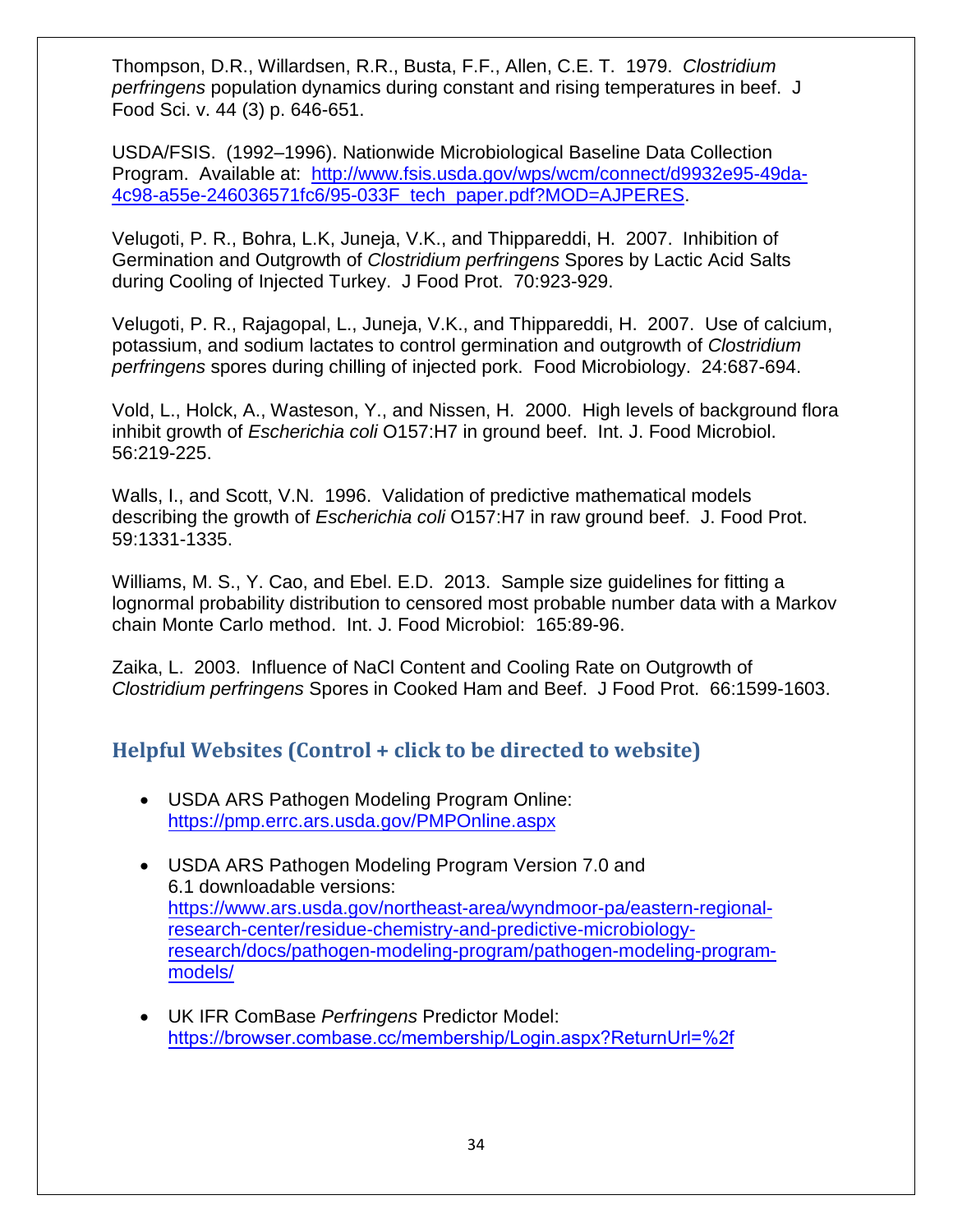# <span id="page-38-0"></span>**Supporting Documentation for Time/Temperature Recommendations for Cooling of Fully and Partially-Heat Treated RTE and NRTE Meat and Poultry Products that achieve ≤1.0-log<sup>10</sup> multiplication of** *C. perfringens* **("FSIS Appendix B")**

### *Option 1:*

Blankenship, L.C., S.C. Craven, R. G. Leffler, and Custer, C. 1988. Growth of *Clostridium perfringens* in cooked chili during cooling. Appl. Environ. Microbiol. 54:1104- 1108.

Thompson,-D.R.; Willardsen,-R.R.; Busta,-F.F.; Allen,-C.E. T. 1979. *Clostridium perfringens* population dynamics during constant and rising temperatures in beef. J Food Sci. v. 44 (3) p. 646-651.

### *Option 2:*

Ohye, D.F. and Scott, W.J.. 1957. Studies in the physiology of *Clostridium botulinum* type E. Aust. L. Biol. Sci. 10:85–94.

#### *Option 3:*

King, A.M., Glass, K.L., Milkowski, A.L., Sindelar, J.J. 2015. Comparison of the Effect of Curing Ingredients Derived from Purified and Natural Sources on Inhibition of *Clostridium perfringens* Outgrowth during Cooling of Deli-style Turkey Breast. Journal of Food Protection. 78: 1527-1535.

Roberts, T. A.; A. M. Gibson; and Robinson, A. 1981. Factors controlling the growth of *Clostridium botulinum* types A and B in pasteurized, cured meats. I Growth in pork slurries from 'low' pH meat (pH range 5.5-6.3). J Food Technol. Vol. 16 pages 239-266.

Roberts, T. A.; A. M. Gibson; and Robinson, A. 1981. Factors controlling the growth of *Clostridium botulinum* types A and B in pasteurized, cured meats. II Growth in pork slurries from 'high' pH meat (pH range 6.3-6.8). J Food Technol. Vol. 16 pages 267-281.

### *Option 4:*

Roberts, T. A.; A. M. Gibson; and Robinson, A. 1981. Factors controlling the growth of *Clostridium botulinum* types A and B in pasteurized, cured meats. I Growth in pork slurries from 'low' pH meat (pH range 5.5-6.3). J Food Technol. Vol. 16 pages 239-266.

Roberts, T. A.; A. M. Gibson; and Robinson, A. 1981. Factors controlling the growth of Clostridium botulinum types A and B in pasteurized, cured meats. II Growth in pork slurries from 'high' pH meat (pH range 6.3-6.8). J Food Technol. Vol. 16 pages 267-281.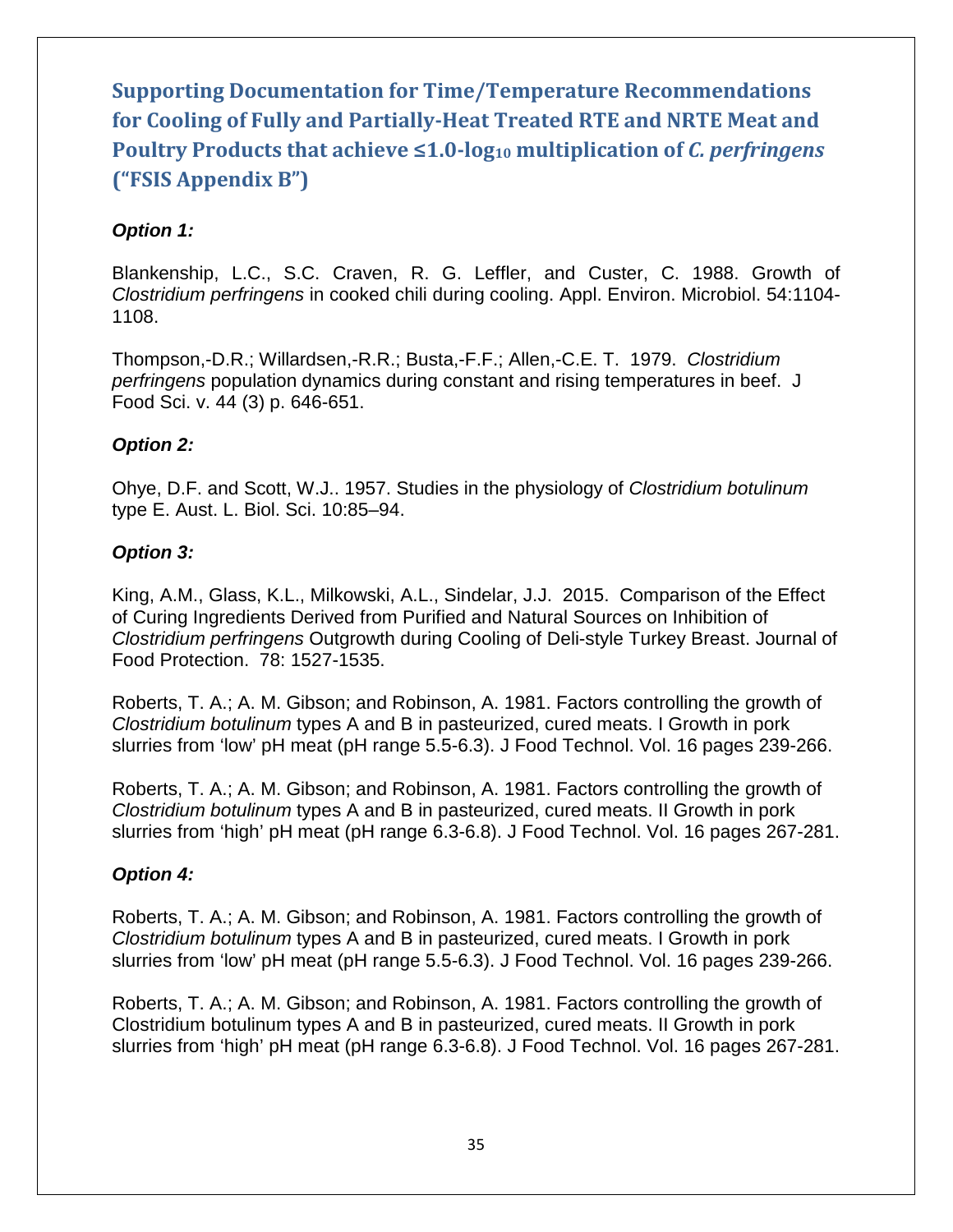<span id="page-39-0"></span>**Supporting Documentation for Time/Temperature Recommendations for Cooling of Fully and Partially-Heat Treated RTE and NRTE Meat and Poultry Products that achieve ≤2.0-log<sup>10</sup> multiplication of** *C. perfringens*

Predictive Microbial Modeling was used to develop the two options for cooling meat and poultry products that limit growth of *C. perfringens* to ≤2.0-log<sub>10</sub> and allow for no multiplication of *C. botulinum*. The results of two validated models were compared.

**Option 1:** 130°F (54.4°C) to 80°F (26.7°C) ≤ 2.5 hours and 80°(26.7°C) to 40° (4.4°C) ≤ 6.5 hours



Combase *Perfringens* Predictor Results = 1.90 Log<sub>10</sub> CFU

Smith Schaffer Model Results = 1.61 Log<sub>10</sub> CFU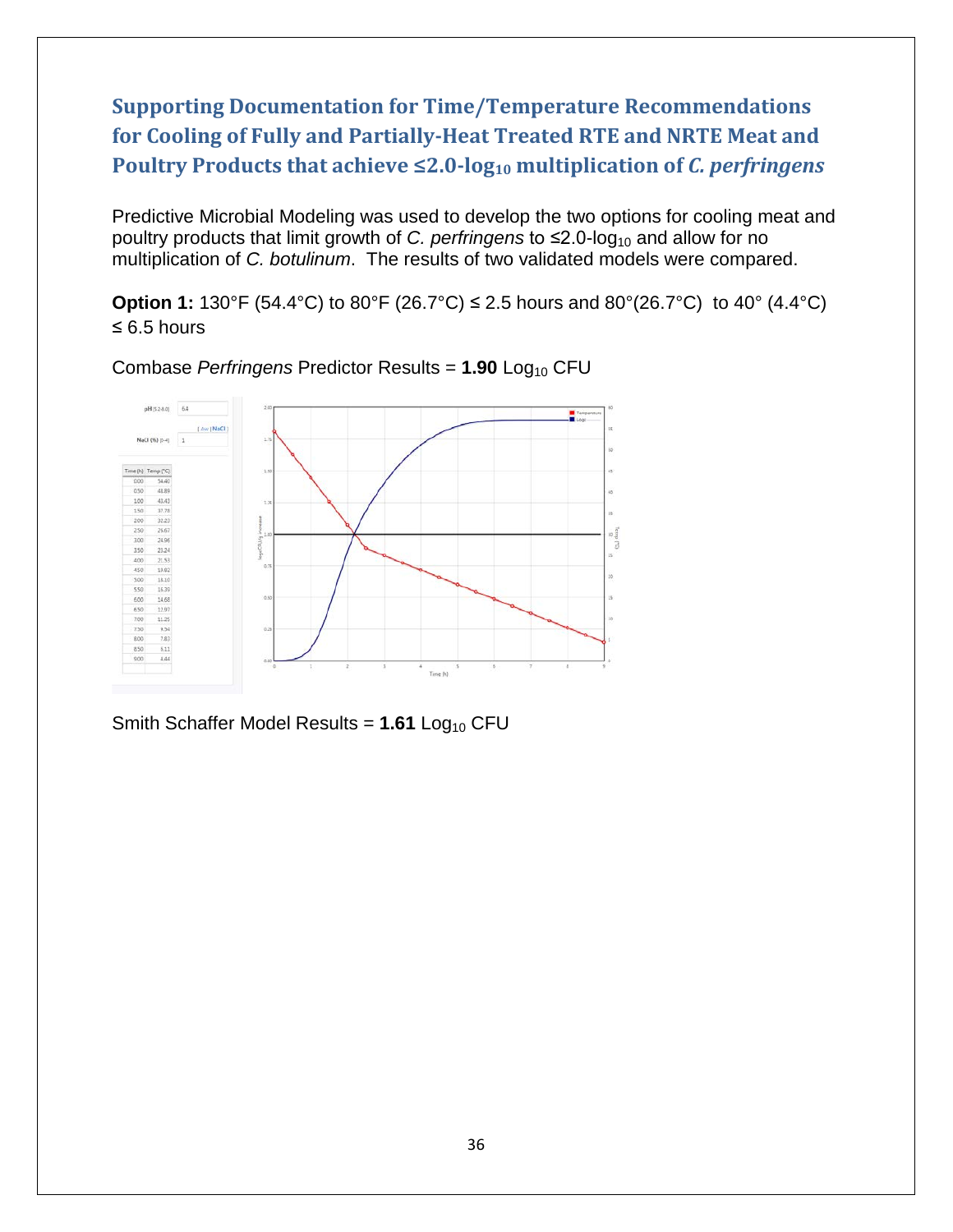### **Option 2:** 120°F (48.9°C) - 80°F (26.7°C) ≤ 2.5 hours and 80°F (26.7°C) - 55°F  $(12.8^{\circ}\text{C}) \leq 3.5$  hours

ComBase *Perfringens* Predictor = 1.94 Log<sub>10</sub> CFU



Smith Schaffer model results = 1.40 Log<sub>10</sub> CFU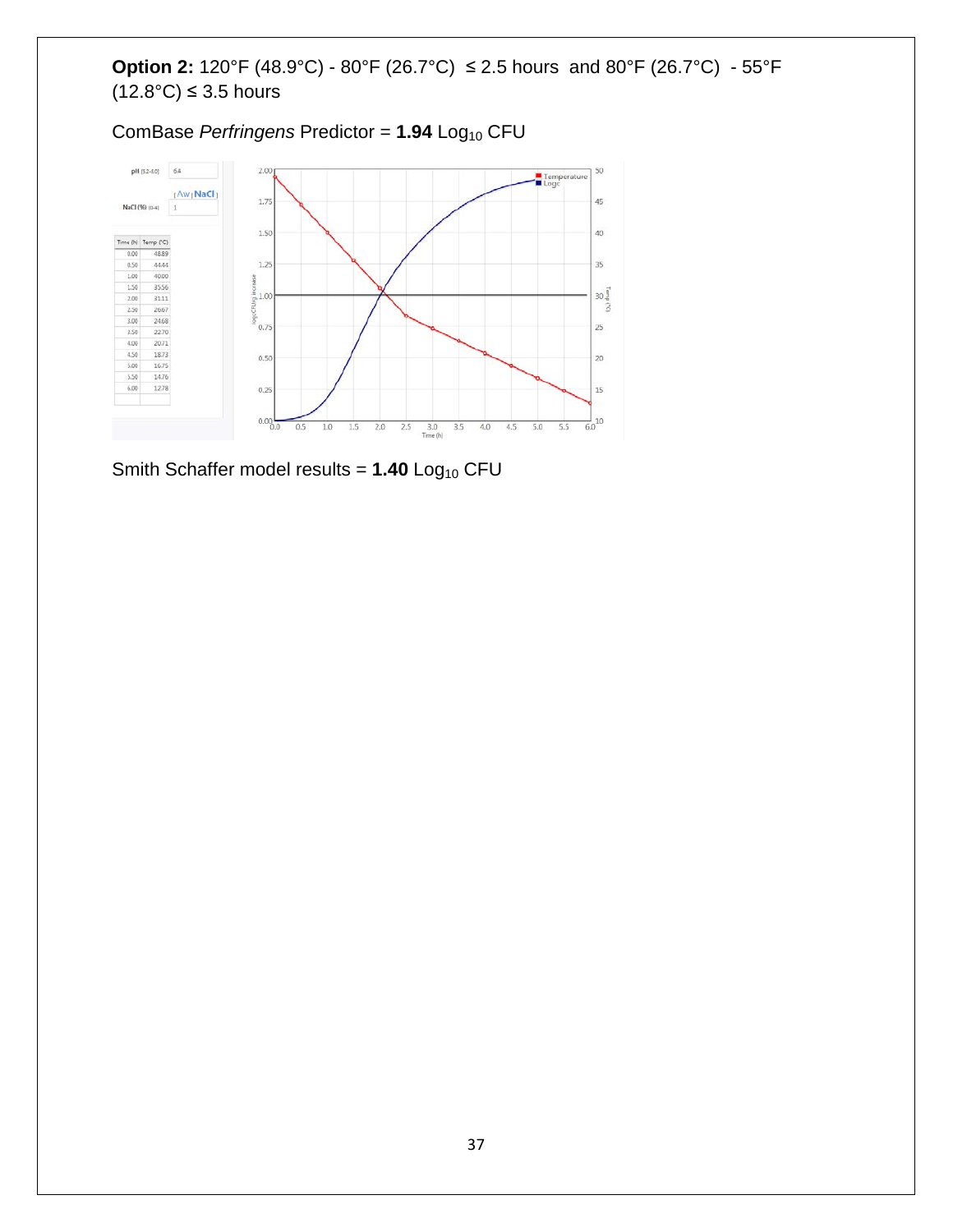### <span id="page-41-1"></span>**Time and Temperature Parameters Reported in the Literature for Stabilization Processes. Key**:

#### ≤1 = ≤1.0 Log CFU/g *C. perfringens* growth

#### ≤2 = > 1.0 Log CFU/g but ≤ 2.0 Log CFU/g *C. perfringens* growth

#### >2 = > 2.0 Log CFU/g *C. perfringens* growth

<span id="page-41-0"></span>

| <b>Reference</b>        | <b>Product</b>       | <b>Critical operational</b><br>parameters provided                               | <b>Experimental Conditions for Chilling/C. perfringens growth</b> |                      |                      |
|-------------------------|----------------------|----------------------------------------------------------------------------------|-------------------------------------------------------------------|----------------------|----------------------|
| Juneja, V. K.<br>and H. | <b>Roast</b><br>beef | pH range 5.51-5.77<br>Salt $(NaCl)3$<br>➤                                        | 54.4 °C(130°F) to<br>$7.2^{\circ}$ C (45 $^{\circ}$ F)            | 18h                  | 21 <sub>h</sub>      |
| Thippareddi.<br>2004b.  |                      | Potassium tetra<br>➤<br>pyrophosphate<br>lonal=buffered<br>$\blacktriangleright$ | <b>lonal 0.75%</b><br>Ional 1%                                    | $\leq 1$<br>$\leq 1$ | $\leq 1$<br>$\leq 1$ |
|                         |                      | sodium citrate                                                                   | Ional $1.3%$                                                      | $\leq 1$<br>>2       | $\leq 1$<br>>2       |
|                         |                      | Ional Plus=buffered<br>sodium citrate<br>supplemented with<br>sodium diacetate   | Ional Plus 0.75%<br>Ional Plus 1%                                 | $\leq 1$             | $\leq 1$             |
|                         |                      |                                                                                  | Ional Plus 1.3%<br>Purasal 1.5%                                   | $\leq 1$<br>$\leq 1$ | $\leq 1$<br>$\leq$ 2 |
|                         |                      | Purasal=sodium<br>➤<br>lactate                                                   | Purasal 3%                                                        | $\leq 1$             | $\leq 1$             |
|                         |                      | Optiform= sodium<br>lactate supplemented<br>with sodium citrate                  | Purasal 4.8%<br>Optiform 1.5%                                     | $\leq 1$<br>$\leq 1$ | $\leq 1$<br>$\leq 1$ |
|                         |                      |                                                                                  | Optiform 3%                                                       | $\leq 1$             | $\leq 1$             |
|                         |                      | Single rate<br>exponential cooling                                               | Optiform 4.8%                                                     | $\leq 1$             | $\leq 1$             |

<sup>&</sup>lt;sup>3</sup> NOTE: The concentration of salt and other ingredients is not included in this attachment. For this reason, if an establishment chooses to use one of the articles provided in the attachment for scientific support, the establishment will need to have the complete copy of the article on file as part of its supporting documentation to determine the levels of the critical operational parameters used in the study.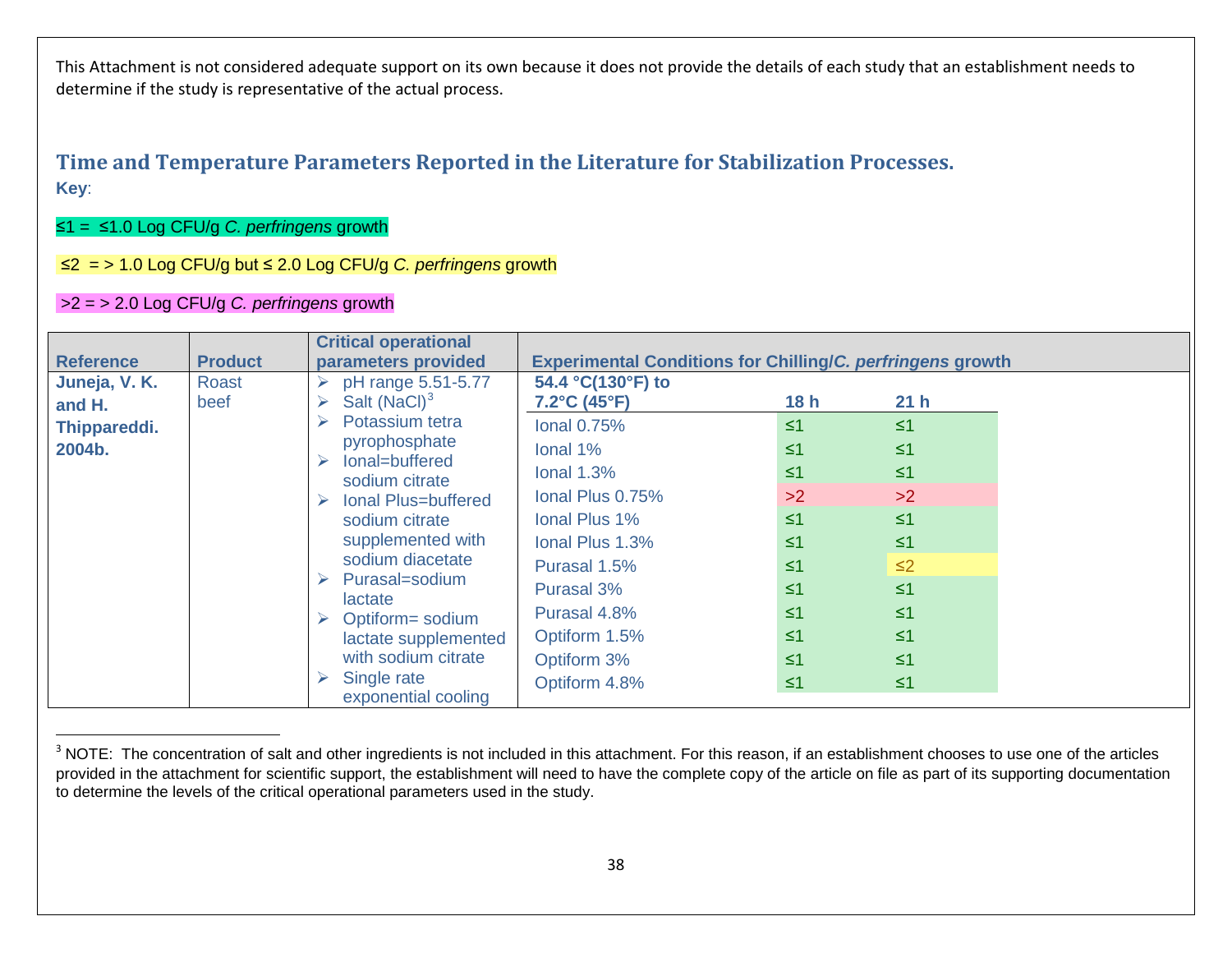|                  |                    | <b>Critical operational</b>                            |                                                                   |                 |          |          |                 |  |
|------------------|--------------------|--------------------------------------------------------|-------------------------------------------------------------------|-----------------|----------|----------|-----------------|--|
| <b>Reference</b> | <b>Product</b>     | parameters provided                                    | <b>Experimental Conditions for Chilling/C. perfringens growth</b> |                 |          |          |                 |  |
| Juneja, V. K.,   | Cooked             | <b>Thymol</b><br>➤                                     | 54.4°C (130°F) to                                                 |                 |          |          |                 |  |
| H. Thippareddi,  | ground beef        | Cinnamaldehyde                                         | 7.2°C (45°F)                                                      | 12 <sub>h</sub> | 15h      | 18h      | 21 <sub>h</sub> |  |
| and M.           | (70% lean)         | Oregano Oil<br>➤<br>$\blacktriangleright$<br>Carvacrol | 0.1% Thymol                                                       | $\leq 1$        | $\leq$ 2 | >2       | >2              |  |
| Friedman.        |                    | $\blacktriangleright$<br>Single rate                   | 0.5% Thymol                                                       | $\leq 1$        | $\leq$ 2 | >2       | >2              |  |
| 2006.            |                    | exponential cooling                                    | 1.00% Thymol                                                      | $\leq 1$        | $\leq$ 2 | >2       | >2              |  |
|                  |                    |                                                        | 2.00% Thymol                                                      | $\leq 1$        | $\leq 1$ | $\leq 1$ | $\leq 1$        |  |
|                  |                    |                                                        | 0.1% Cinnamaldehyde                                               | $\leq 1$        | >2       | >2       | >2              |  |
|                  |                    |                                                        | 0.5% Cinnamaldehyde                                               | $\leq 1$        | $\leq$ 2 | $\leq 1$ | $\leq 1$        |  |
|                  |                    |                                                        | 1.00% Cinnamaldehyde                                              | $\leq 1$        | $\leq 1$ | $\leq 1$ | $\leq 1$        |  |
|                  |                    |                                                        | 2.00% Cinnamaldehyde                                              | $\leq 1$        | $\leq 1$ | $\leq 1$ | $\leq 1$        |  |
|                  |                    |                                                        | 0.10% Oregano oil                                                 | $\leq 1$        | >2       | $>2$     | >2              |  |
|                  |                    |                                                        | 0.50% Oregano oil                                                 | $\leq 1$        | >2       | >2       | >2              |  |
|                  |                    |                                                        | 1.00% Oregano oil                                                 | $\leq 1$        | $\leq$ 2 | >2       | >2              |  |
|                  |                    |                                                        | 2.00% Oregano oil                                                 | $\leq 1$        | $\leq 1$ | $\leq 1$ | $\leq 1$        |  |
|                  |                    |                                                        | 0.10% Carvacrol                                                   | $\leq 1$        | >2       | >2       | >2              |  |
|                  |                    |                                                        | 0.50% Carvacrol                                                   | $\leq 1$        | >2       | >2       | >2              |  |
|                  |                    |                                                        | 1.00% Carvacrol                                                   | $\leq 1$        | $\leq 1$ | >2       | >2              |  |
|                  |                    |                                                        | 2.00% Carvacrol                                                   | $\leq 1$        | $\leq 1$ | $\leq 1$ | $\leq 1$        |  |
| Juneja, V. K. et | <b>Ground beef</b> | $\triangleright$ GTE=Green tea                         | 54.4°C (130°F) to                                                 |                 |          |          |                 |  |
| al. 2007.        | $(93%$ lean)       | polyphenols                                            | $7.2^{\circ}$ C (45 $^{\circ}$ F)                                 | 12 <sub>h</sub> | 15h      | 18h      | 21 <sub>h</sub> |  |
|                  |                    | GTL=powdered tea                                       | 0.5% GTE                                                          | >2              | >2       | >2       |                 |  |
|                  |                    | sample with 20% of<br>green tea                        | <b>1% GTE</b>                                                     |                 | $\leq 1$ | >2       | $>2$            |  |
|                  |                    | polyphenols                                            | <b>2% GTE</b>                                                     |                 | $\leq 1$ | $\leq 1$ | $\leq 1$        |  |
|                  |                    | Single rate<br>$\blacktriangleright$                   | 0.5% GTL                                                          | >2              | >2       |          |                 |  |
|                  |                    | exponential cooling                                    | <b>1% GTL</b>                                                     | >2              | >2       | >2       | >2              |  |
|                  |                    |                                                        | <b>2% GTL</b>                                                     | >2              | >2       |          |                 |  |
|                  |                    |                                                        |                                                                   |                 |          |          |                 |  |
|                  |                    |                                                        |                                                                   |                 |          |          |                 |  |
|                  |                    |                                                        |                                                                   |                 |          |          |                 |  |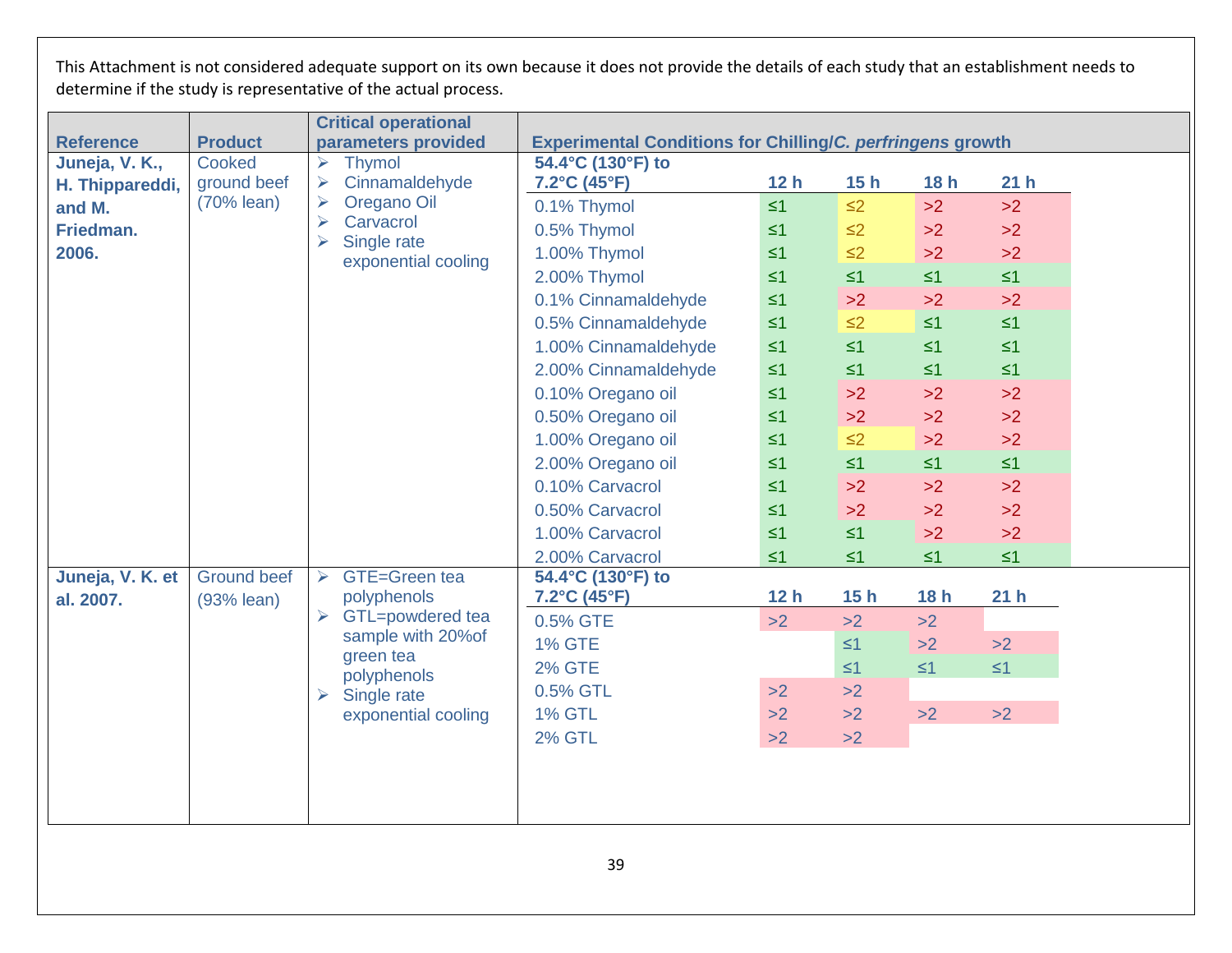<span id="page-43-1"></span><span id="page-43-0"></span>

|                  |                    | <b>Critical operational</b>                              |                                                                                                                 |                 |                |                 |                 |                            |                 |  |
|------------------|--------------------|----------------------------------------------------------|-----------------------------------------------------------------------------------------------------------------|-----------------|----------------|-----------------|-----------------|----------------------------|-----------------|--|
| <b>Reference</b> | <b>Product</b>     | parameters provided                                      | <b>Experimental Conditions for Chilling/C. perfringens growth</b>                                               |                 |                |                 |                 |                            |                 |  |
| Juneja, V. K. et | <b>Ground pork</b> | <b>GTE=Green tea</b><br>$\blacktriangleright$            | 54.4°C (130°F) to                                                                                               |                 |                |                 |                 |                            |                 |  |
| al. 2007         |                    | polyphenols                                              | $7.2^{\circ}$ C (45 $^{\circ}$ F)                                                                               | 12 <sub>h</sub> | 15h            | 18h             | 21 <sub>h</sub> |                            |                 |  |
| continued.       |                    | GTL=powdered tea<br>$\blacktriangleright$                | 0.5% GTE                                                                                                        | $\leq$ 2        | >2             | >2              |                 |                            |                 |  |
|                  |                    | sample with 20% of                                       | <b>1% GTE</b>                                                                                                   |                 | $\leq 1$       | $\leq$ 2        | >2              |                            |                 |  |
|                  |                    | green tea<br>polyphenols                                 | <b>2% GTE</b>                                                                                                   |                 | $\leq 1$       | $\leq 1$        | $\leq 1$        |                            |                 |  |
|                  |                    | Single rate<br>$\blacktriangleright$                     | 0.5% GTL                                                                                                        | >2              | >2             |                 |                 |                            |                 |  |
|                  |                    | exponential cooling                                      | <b>1% GTL</b>                                                                                                   | >2              | >2             | >2              | >2              |                            |                 |  |
|                  |                    |                                                          | <b>2% GTL</b>                                                                                                   | $\leq$ 2        | >2             |                 |                 |                            |                 |  |
|                  | Ground             | GTE=Green tea<br>$\blacktriangleright$                   | 54.4°C (130°F) to                                                                                               |                 |                |                 |                 |                            |                 |  |
|                  | chicken            | polyphenols                                              | $7.2^{\circ}$ C (45 $^{\circ}$ F)                                                                               | 12 <sub>h</sub> | 15h            | 18h             | 21 <sub>h</sub> |                            |                 |  |
|                  |                    | GTL=powdered tea<br>$\blacktriangleright$                | 0.5% GTE                                                                                                        | >2              | >2             | >2              |                 |                            |                 |  |
|                  |                    | sample with 20% of<br>green tea                          | <b>1% GTE</b>                                                                                                   |                 | $\leq 1$       | $\leq 1$        | $\leq$ 2        |                            |                 |  |
|                  |                    | polyphenols.                                             | <b>2% GTE</b>                                                                                                   |                 | $\leq 1$       | $\leq$ 2        | $\leq 1^4$      |                            |                 |  |
|                  |                    | Single rate<br>$\triangleright$                          | 0.5% GTL                                                                                                        | >2              | >2             |                 |                 |                            |                 |  |
|                  |                    | exponential cooling                                      | <b>1% GTL</b>                                                                                                   | >2              | >2             | $\leq 2^5$      | >2              |                            |                 |  |
|                  |                    |                                                          | <b>2% GTL</b>                                                                                                   | >2              | >2             |                 |                 |                            |                 |  |
| Juneja, V.K., et | <b>Acidified</b>   | pH 4.74 - 6.35<br>➤                                      | 54.4°C (130°F) to                                                                                               |                 |                |                 |                 |                            |                 |  |
| al. 2013.        | ground beef,       | Single rate<br>$\blacktriangleright$                     | 7.2°C (45°F)*                                                                                                   | 6 h             | 9 <sub>h</sub> | 12 <sub>h</sub> | 15h             | 18 h                       | 21 <sub>h</sub> |  |
|                  | beef, pork         | exponential cooling                                      | Rotisserie-cooked pork                                                                                          |                 |                |                 |                 |                            |                 |  |
|                  |                    |                                                          |                                                                                                                 |                 |                |                 |                 |                            |                 |  |
|                  |                    |                                                          |                                                                                                                 |                 |                |                 |                 |                            |                 |  |
|                  |                    |                                                          |                                                                                                                 |                 |                |                 |                 |                            |                 |  |
|                  |                    |                                                          |                                                                                                                 |                 |                |                 |                 |                            |                 |  |
|                  |                    |                                                          |                                                                                                                 |                 |                |                 |                 |                            |                 |  |
|                  | and poultry        | *Only results for low<br>inoculum level are<br>reported. | shoulder (pH 6.35)<br>Boiled beef (pH 5.63)<br>Acidified ground beef (pH<br>5.0)<br>Acidified poultry (pH 4.77) | $\leq$ 2        | >2             | >2<br>$\leq 1$  | >2<br>$\leq 1$  | >2<br>$\leq$ 2<br>$\leq 1$ | >2<br>$\leq 1$  |  |

 $4$  Establishments should be aware that the 21 hr treatment time had less growth than the 18 hr treatment time. FSIS recommends establishments assume the longer cooling time would result in the same amount of growth if not higher than the shorter time.

 $5$  Establishments should be aware that the 18 hr treatment time had less growth than the 15 hr treatment time. FSIS recommends establishments assume the longer cooling time would result in the same amount of growth if not higher than the shorter time.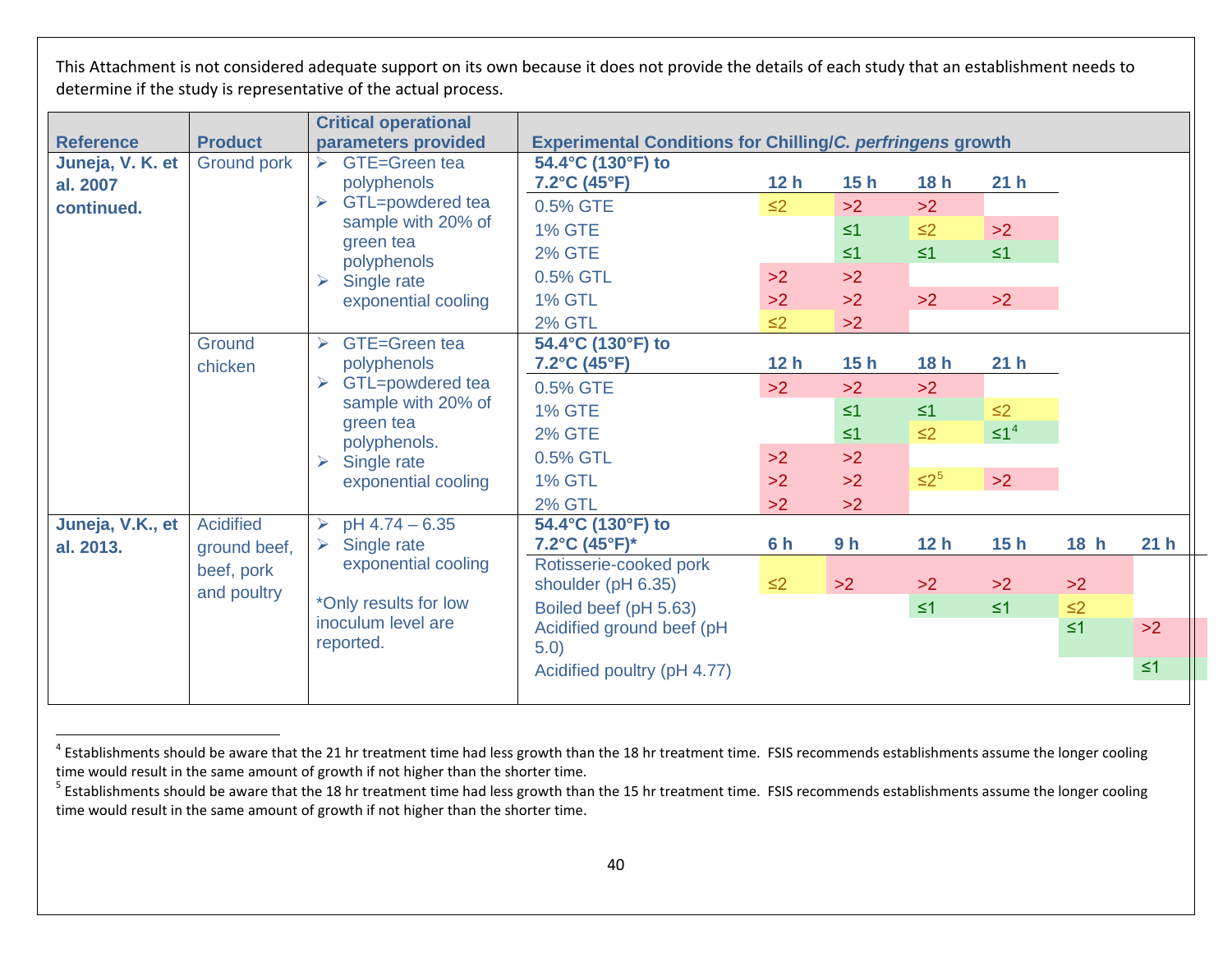| <b>Reference</b> | <b>Product</b>              | <b>Critical operational</b><br>parameters provided                                     | <b>Experimental Conditions for Chilling/C. perfringens growth</b> |                   |                |  |
|------------------|-----------------------------|----------------------------------------------------------------------------------------|-------------------------------------------------------------------|-------------------|----------------|--|
|                  |                             |                                                                                        |                                                                   |                   |                |  |
| Lin, L., 2012.   | Roast beef                  | pH 5.79<br>➤                                                                           | 54.4°C (130°F) to 7.2°C (45°F)                                    | 6.5h              | 9 <sub>h</sub> |  |
|                  |                             | $a_{w}$ 0.98<br>$\blacktriangleright$                                                  | Beef (2% Salt)                                                    | $\leq 1$          | $\leq 1$       |  |
|                  |                             | <b>Salt</b><br>$\blacktriangleright$<br>Sodium pyro-and                                | Beef (1.5% Salt)                                                  | $\leq$ 2          | $\leq$ 2       |  |
|                  |                             | poly-phosphate blend                                                                   | Beef (1.5%Salt + MoStatin)                                        | $\leq 1$          | $\leq 1$       |  |
|                  |                             | $\triangleright$ MoStatin LV1                                                          |                                                                   |                   |                |  |
|                  |                             | (buffered lemon juice                                                                  |                                                                   |                   |                |  |
|                  |                             | and vinegar)<br>$\triangleright$ Single rate                                           |                                                                   |                   |                |  |
|                  |                             | exponential cooling                                                                    |                                                                   |                   |                |  |
| <b>Redondo-</b>  | Ham                         | pH 6.22<br>$\blacktriangleright$                                                       |                                                                   | 15h               | 15h            |  |
| Solano, M., et   |                             | $a_{w}$ 0.987<br>➤                                                                     | 54.4°C (130°F) to 7.2°C (45°F)                                    | <b>Stored 3 h</b> | Stored 24 h    |  |
| al. 2013.        |                             | <b>Nitrite</b><br>$\blacktriangleright$<br>Sodium erythorbate<br>$\blacktriangleright$ | Control                                                           | $\leq$ 2          | >2             |  |
|                  |                             |                                                                                        | Nitrite 50 ppm                                                    | $\leq 1$          | >2             |  |
|                  |                             |                                                                                        | Nitrite 100 ppm                                                   | $\leq 1$          | >2             |  |
|                  |                             |                                                                                        | Nitrite 150 ppm                                                   | $\leq 1$          | >2             |  |
|                  |                             |                                                                                        | Nitrite 200 ppm                                                   | $\leq$ 2          | $\leq 1$       |  |
|                  |                             |                                                                                        | Nitrite 50 ppm erythorbate                                        | >2                | >2             |  |
|                  |                             |                                                                                        | Nitrite 100 ppm erythorbate                                       | $\leq$ 2          | >2             |  |
|                  |                             |                                                                                        | Nitrite 150 ppm erythorbate                                       | $\leq$ 2          | $\leq 1$       |  |
|                  |                             |                                                                                        | Nitrite 200 ppm erythorbate                                       | $\leq$ 2          | $\leq 1$       |  |
| Sabah, J. R. et  | <b>Roast</b><br><b>Beef</b> | <b>Salt</b><br>➤<br>Sodium citrate<br>➤                                                | 54.4°C (130°F) to 4°C (39.2°F)                                    | 18h               |                |  |
| al. 2003.        |                             | Sodium lactate<br>$\blacktriangleright$                                                | Sodium citrate (pH 5.6) at 2% (wt/wt)                             | $\leq 1$          |                |  |
|                  |                             | <b>Trisodium phosphate</b><br>➤                                                        | Sodium citrate (pH 5.6) at 4.8% (wt/wt)                           | $\leq 1$          |                |  |
|                  |                             | <b>Exponential cooling</b><br>➤                                                        | Sodium citrate (pH 5.0) at 2% (wt/wt)                             | $\leq 1$          |                |  |
|                  |                             |                                                                                        | Sodium citrate (pH 5.0) at 4.8% (wt/wt)                           | $\leq 1$          |                |  |
|                  |                             |                                                                                        | Sodium citrate (pH 4.4) at 2% (wt/wt)                             | $\leq 1$          |                |  |
|                  |                             |                                                                                        | Sodium citrate (pH 4.4) at 4.8% (wt/wt)                           | $\leq 1$          |                |  |
|                  |                             |                                                                                        | Sodium lactate (pH 7.3) at 2% (wt/wt)                             | $\leq 1$          |                |  |
|                  |                             |                                                                                        | Sodium lactate (pH 7.3) at 4.8% (wt/wt)                           | $\leq 1$          |                |  |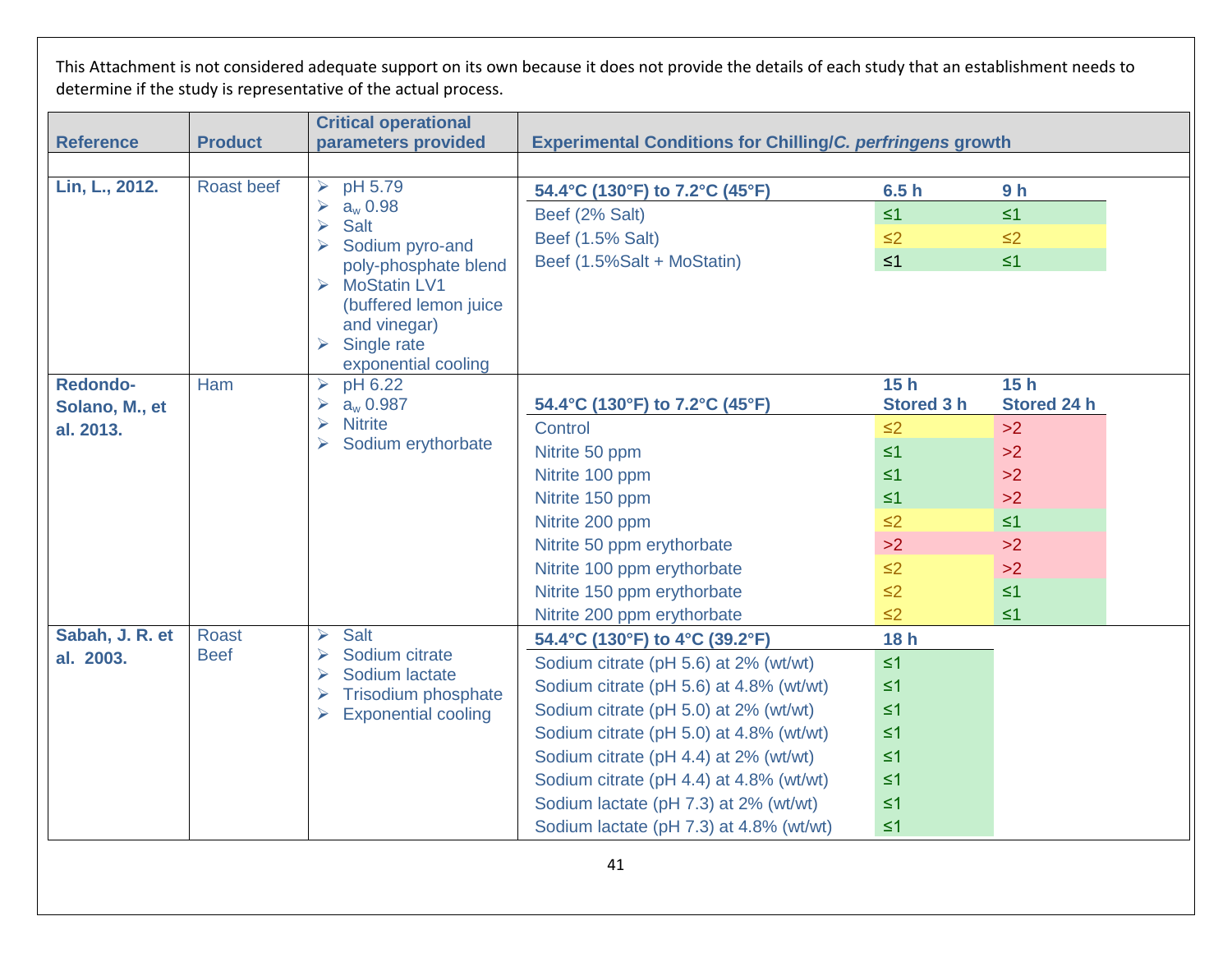<span id="page-45-0"></span>

|                  |                    | <b>Critical operational</b>                             |                                                                   |          |            |                 |  |
|------------------|--------------------|---------------------------------------------------------|-------------------------------------------------------------------|----------|------------|-----------------|--|
| <b>Reference</b> | <b>Product</b>     | parameters provided                                     | <b>Experimental Conditions for Chilling/C. perfringens growth</b> |          |            |                 |  |
| Sabah, J. R. et  |                    | Salt<br>➤                                               | 54.4°C (130°F) to 4°C (39.2°F)                                    |          | 18h        |                 |  |
| al. 2003.        | <b>Roast</b>       | Sodium acetate<br>$\blacktriangleright$                 | Control                                                           |          | $\leq$ 2   |                 |  |
|                  | <b>Beef</b>        | Trisodium phosphate<br><b>Exponential cooling</b><br>➤  | Sodium acetate (pH 9.0) at 0.25% (wt/wt)                          |          | $\leq$ 2   |                 |  |
|                  |                    |                                                         | Sodium diacetate (pH 4.5) at 0.25% (wt/wt)                        |          | $\leq 1$   |                 |  |
| Sabah, J. R., V. | <b>Ground beef</b> | Salt<br>➤                                               | 54.4°C (130°F) to 7.2°C (45°F)                                    | 15h      | 18h        | 21 <sub>h</sub> |  |
| K. Juneja, and   |                    | <b>Chili</b><br>$\blacktriangleright$<br>Sodium lactate | Control                                                           | >2       | >2         | >2              |  |
| D. Y. C. Fung.   |                    | Sodium citrate                                          | <b>Chili</b>                                                      | $\leq$ 2 | >2         | >2              |  |
| 2004.            |                    | Garlic<br>➤                                             | <b>Chili+Sodium Lactate</b>                                       | $\leq 1$ | $\leq 1$   | $\leq 1$        |  |
|                  |                    | <b>Herbs</b>                                            | <b>Chili+Sodium Citrate</b>                                       | $\leq 1$ | $\leq 2^6$ | $\leq 1$        |  |
|                  |                    | Curry                                                   | <b>Garlic and Herbs</b>                                           | >2       | >2         | >2              |  |
|                  |                    | Oregano                                                 | <b>Garlic and Herbs+Sodium</b>                                    |          |            |                 |  |
|                  |                    | Clove<br>Sodium triphosphate<br>➤<br>➤                  | Lactate                                                           | $\leq 1$ | $\leq$ 2   | $\leq$ 2        |  |
|                  |                    |                                                         | <b>Garlic and Herbs+Sodium</b>                                    |          |            |                 |  |
|                  |                    | <b>Exponential cooling</b>                              | <b>Citrate</b>                                                    | $\leq 1$ | $\leq 2^5$ | $\leq 1$        |  |
|                  |                    |                                                         | <b>Curry</b>                                                      | >2       | >2         | >2              |  |
|                  |                    |                                                         | <b>Curry+Sodium Lactate</b>                                       | $\leq$ 2 | $\leq$ 2   | $\leq$ 2        |  |
|                  |                    |                                                         | <b>Curry+Sodium Citrate</b>                                       | $\leq 1$ | $\leq 1$   | $\leq 1$        |  |
|                  |                    |                                                         | Oregano                                                           | $\leq 1$ | >2         | >2              |  |
|                  |                    |                                                         | Oregano+Sodium Lactate                                            | $\leq 1$ | $\leq 1$   | $\leq 1$        |  |
|                  |                    |                                                         | Oregano+Sodium Citrate                                            | $\leq 1$ | $\leq 1$   | $\leq$ 2        |  |
|                  |                    |                                                         | Clove                                                             | $\leq$ 2 | $\leq$ 2   | >2              |  |
|                  |                    |                                                         | <b>Clove+Sodium Lactate</b>                                       | $\leq 1$ | $\leq 2^5$ | $\leq 1$        |  |
|                  |                    |                                                         | <b>Clove+Sodium Citrate</b>                                       | $\leq 1$ | $\leq 1$   | $\leq$ 2        |  |
|                  |                    |                                                         | <b>Sodium Lactate</b>                                             | $\leq 1$ | $\leq 1$   | $\leq$ 2        |  |
|                  |                    |                                                         | <b>Sodium Citrate</b>                                             | $\leq 1$ | $\leq 2^5$ | $\leq 1$        |  |

 $6$  Establishments should be aware that the 21 hr treatment time had less growth than the 18 hr treatment time. FSIS recommends establishments assume the longer cooling time would result in the same amount of growth if not higher than the shorter time.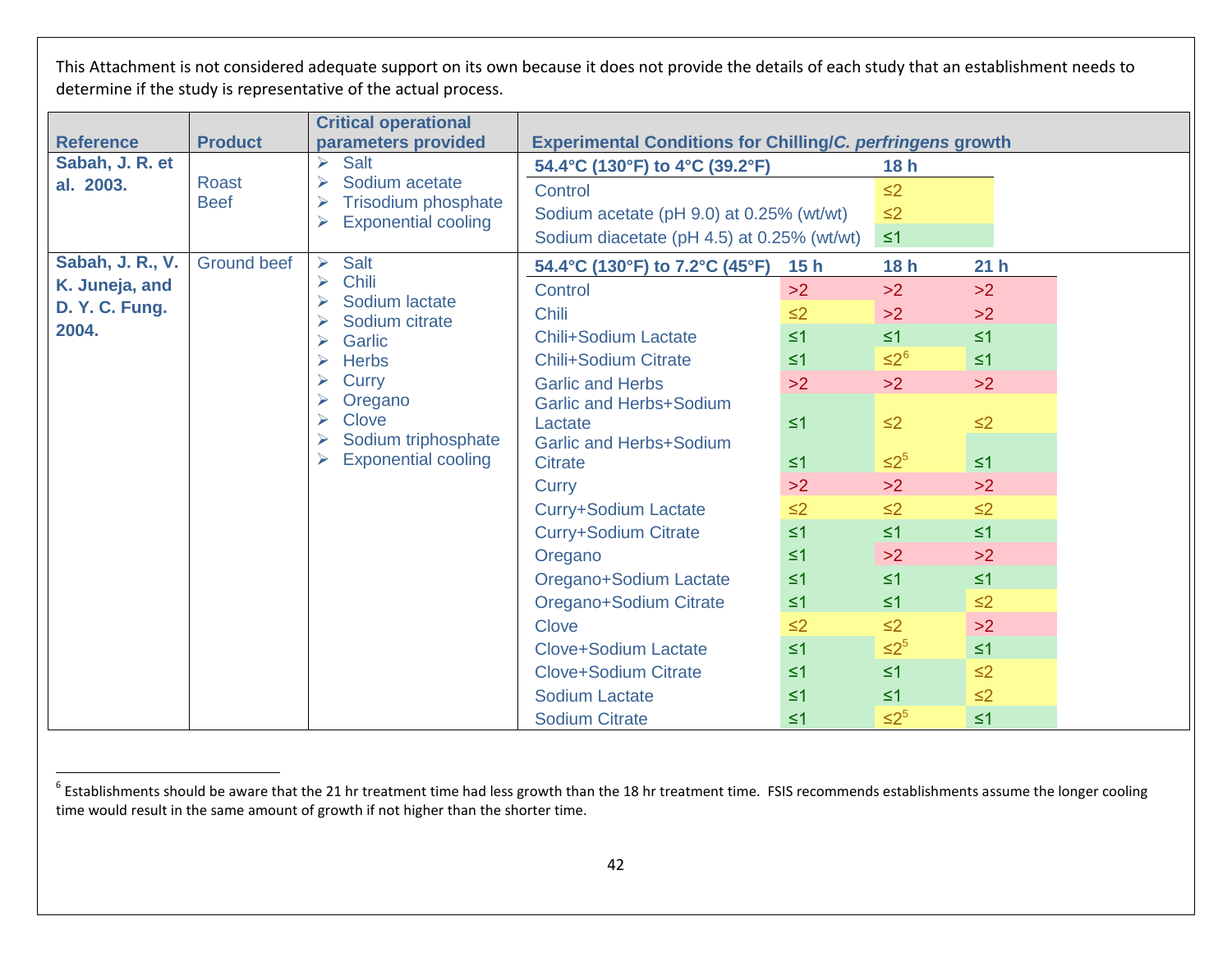|                  |                                    | <b>Critical operational</b>                                       |                                                                   |          |                |                 |          |          |                 |
|------------------|------------------------------------|-------------------------------------------------------------------|-------------------------------------------------------------------|----------|----------------|-----------------|----------|----------|-----------------|
| <b>Reference</b> | <b>Product</b>                     | parameters provided                                               | <b>Experimental Conditions for Chilling/C. perfringens growth</b> |          |                |                 |          |          |                 |
| Sánchez-Plata,   | <b>Roast beef</b>                  | Salt<br>➤                                                         | 54.5°C (130°F) to                                                 |          |                |                 |          |          |                 |
| M., et al. 2005. |                                    | $\blacktriangleright$<br>Potassium                                | 7.2°C (45°F)                                                      |          | 9 <sub>h</sub> | 12 <sub>h</sub> | 15h      | 18h      | 21 <sub>h</sub> |
|                  |                                    | tetrapyrophosphate                                                | Control                                                           |          | $\leq$ 2       | >2              | >2       | >2       | >2              |
| Singh, et al.    | Pork                               | Vacuum packaged<br>pH 5.8<br>$\blacktriangleright$                | 54.4°C (130°F) to                                                 |          |                |                 |          |          |                 |
| 2010.            |                                    | $a_w = 0.992$<br>➤                                                | $7.2^{\circ}$ C (45 $^{\circ}$ F)                                 | 6.5h     | 9 <sub>h</sub> | 12 <sub>h</sub> | 15h      | 18h      | 21h             |
|                  |                                    | Salt<br>$\blacktriangleright$                                     | Control                                                           | $\leq 1$ | >2             | >2              | >2       | >2       | >2              |
|                  | Phosphate<br>$\blacktriangleright$ | $SAPP1+SAPP2$                                                     | $\leq 1$                                                          | $\leq 1$ | $\leq 1$       | $\leq$ 2        | >2       | >2       |                 |
|                  |                                    | SAPP=sodium acid<br>pyrophosphate<br>(Source 1=Sigma-<br>Aldrich, | SAPP <sup>1</sup> +TSPP                                           | $\leq 1$ | $\leq$ 2       | >2              | >2       | >2       | >2              |
|                  |                                    |                                                                   | $SAPP2+TSPP$                                                      | $\leq 1$ | $\leq$ 2       | >2              | >2       | >2       | >2              |
|                  |                                    |                                                                   |                                                                   |          |                |                 |          |          |                 |
|                  |                                    | Source 2=BK Giulini)                                              |                                                                   |          |                |                 |          |          |                 |
| Pork             | TSPP=tetrasodium                   |                                                                   |                                                                   |          |                |                 |          |          |                 |
|                  | pyrophosphate                      |                                                                   |                                                                   |          |                |                 |          |          |                 |
|                  | $pH=5.31$<br>$\blacktriangleright$ | 54.4°C(130°F) to                                                  |                                                                   |          |                |                 |          |          |                 |
|                  | (pale, soft,                       | $a_w = 0.993$                                                     | $7.2^{\circ}$ C (45 $^{\circ}$ F)                                 | 6.5h     | 9 <sub>h</sub> | 12h             | 15h      | 18h      | 21 <sub>h</sub> |
|                  | and                                | Salt<br>$\blacktriangleright$                                     | Control                                                           | $\leq 1$ | $\leq$ 2       | $\leq$ 2        | $>2$     | >2       | >2              |
|                  | exudative,                         | Phosphate<br>⋗                                                    | $SAPP1+SAPP2$                                                     | $\leq 1$ | $\leq 1$       | $\leq 1$        | $\leq 1$ | $\leq 1$ | $\leq 1$        |
|                  | PSE)                               | SAPP Source 1 and 2<br>➤<br><b>TSPP</b><br>$\blacktriangleright$  | SAPP <sup>1</sup> +TSPP                                           | $\leq 1$ | $\leq 1$       | $\leq 1$        | $\leq 1$ | $\leq$ 2 | >2              |
|                  |                                    |                                                                   | $SAPP2+TSPP$                                                      | $\leq 1$ | $\leq 1$       | $\leq 1$        | $\leq 1$ | >2       | >2              |
|                  | Pork                               | pH=5.92<br>➤                                                      | 54.4°C (130°F) to                                                 |          |                |                 |          |          |                 |
|                  | (dark, firm,                       | $a_w = 0.992$                                                     | 7.2°C (45°F)                                                      | 6.5h     | 9 <sub>h</sub> | 12h             | 15h      | 18h      | 21 <sub>h</sub> |
|                  | and dry,                           | Salt<br>➤                                                         | Control                                                           | $\leq 1$ | >2             | >2              | >2       | >2       | >2              |
|                  | DFP)                               | Phosphate<br>➤<br>SAPP Source 1 and 2<br>⋗                        | $SAPP1+SAPP2$                                                     | $\leq 1$ | $\leq$ 2       | $\leq$ 2        | $>2$     | >2       | >2              |
|                  |                                    | <b>TSPP</b><br>➤                                                  | SAPP <sup>1</sup> +TSPP                                           | $\leq 1$ | $\leq 1$       | >2              | >2       | >2       | >2              |
|                  |                                    |                                                                   | SAPP <sup>2</sup> +TSPP                                           | $\leq 1$ | $\leq 1$       | >2              | >2       | >2       | >2              |
|                  |                                    |                                                                   |                                                                   |          |                |                 |          |          |                 |
|                  |                                    |                                                                   |                                                                   |          |                |                 |          |          |                 |
|                  |                                    |                                                                   |                                                                   |          |                |                 |          |          |                 |
|                  |                                    |                                                                   |                                                                   |          |                |                 |          |          |                 |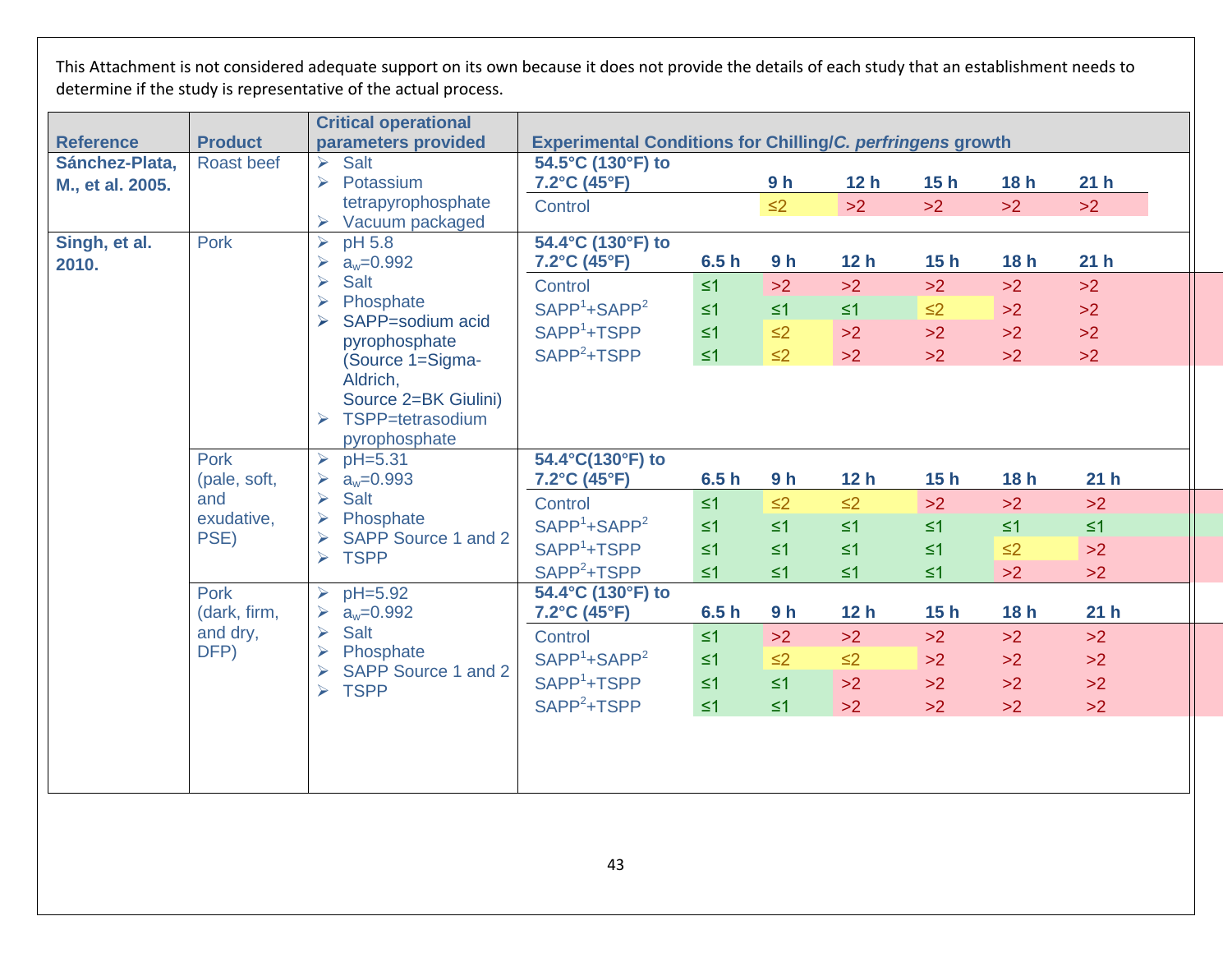|                  |                      | <b>Critical operational</b>                                                                                                                                                                                                                |                                                        |                                                                   |
|------------------|----------------------|--------------------------------------------------------------------------------------------------------------------------------------------------------------------------------------------------------------------------------------------|--------------------------------------------------------|-------------------------------------------------------------------|
| <b>Reference</b> | <b>Product</b>       | parameters provided                                                                                                                                                                                                                        |                                                        | <b>Experimental Conditions for Chilling/C. perfringens growth</b> |
| Taormina, P.J.,  | <b>Bologna</b>       | $\triangleright$ a <sub>w</sub> (Raw batter) =                                                                                                                                                                                             | 54.5°C (130°F) to                                      |                                                                   |
| Bartholomew,     | (beef, pork,         | 0.97                                                                                                                                                                                                                                       | 7.2°C (45°F)                                           | 4.5h                                                              |
| G.W., and W.J.,  | chicken)             | $a_w$ (Peak cook temp)<br>$\blacktriangleright$                                                                                                                                                                                            |                                                        | $\leq 1$                                                          |
| Dorsa. 2003.     |                      | $= 0.96$                                                                                                                                                                                                                                   |                                                        |                                                                   |
|                  |                      | Sodium nitrite (103 -<br>$\blacktriangleright$                                                                                                                                                                                             |                                                        |                                                                   |
|                  |                      | 140 ppm ingoing)<br>Sodium and                                                                                                                                                                                                             |                                                        |                                                                   |
|                  |                      | $\blacktriangleright$<br>potassium                                                                                                                                                                                                         |                                                        |                                                                   |
|                  |                      | phosphates                                                                                                                                                                                                                                 |                                                        |                                                                   |
|                  |                      | Sodium erythorbate<br>➤                                                                                                                                                                                                                    |                                                        |                                                                   |
|                  |                      | 4% brine<br>$\blacktriangleright$                                                                                                                                                                                                          |                                                        |                                                                   |
|                  |                      | concentration                                                                                                                                                                                                                              |                                                        |                                                                   |
|                  | Chunked              | $a_w$ (Raw batter) =<br>➤                                                                                                                                                                                                                  | 54.5°C (130°F) to                                      |                                                                   |
|                  | ham (pork)           | 0.97                                                                                                                                                                                                                                       | 7.2°C (45°F)                                           | 4.5 <sub>h</sub>                                                  |
|                  |                      | $a_w$ (Peak cook temp)<br>$\blacktriangleright$                                                                                                                                                                                            |                                                        | $\leq 1$                                                          |
|                  |                      | $= 0.96$                                                                                                                                                                                                                                   |                                                        |                                                                   |
|                  |                      | Sodium nitrite (103 -<br>$\blacktriangleright$                                                                                                                                                                                             |                                                        |                                                                   |
|                  |                      | 140ppm ingoing)                                                                                                                                                                                                                            |                                                        |                                                                   |
|                  |                      | Sodium phosphate<br>$\blacktriangleright$                                                                                                                                                                                                  |                                                        |                                                                   |
|                  |                      | Sodium erythorbate<br>$\blacktriangleright$<br>3% brine<br>➤                                                                                                                                                                               |                                                        |                                                                   |
|                  |                      |                                                                                                                                                                                                                                            |                                                        |                                                                   |
|                  |                      |                                                                                                                                                                                                                                            |                                                        |                                                                   |
|                  |                      |                                                                                                                                                                                                                                            |                                                        |                                                                   |
|                  |                      |                                                                                                                                                                                                                                            |                                                        |                                                                   |
|                  |                      | $= 0.97$                                                                                                                                                                                                                                   |                                                        |                                                                   |
|                  |                      | Sodium nitrite (103 -<br>$\blacktriangleright$                                                                                                                                                                                             |                                                        |                                                                   |
|                  |                      | 140 ppm ingoing)                                                                                                                                                                                                                           |                                                        |                                                                   |
|                  |                      |                                                                                                                                                                                                                                            |                                                        |                                                                   |
|                  |                      | $\blacktriangleright$                                                                                                                                                                                                                      |                                                        |                                                                   |
|                  |                      |                                                                                                                                                                                                                                            |                                                        |                                                                   |
|                  |                      |                                                                                                                                                                                                                                            |                                                        |                                                                   |
|                  |                      |                                                                                                                                                                                                                                            |                                                        |                                                                   |
|                  | Whole-<br>muscle ham | concentration<br>$\blacktriangleright$<br>$a_w$ (Raw batter) =<br>0.98<br>$a_w$ (Peak cook temp)<br>$\blacktriangleright$<br>$\triangleright$ Sodium phosphate<br>Sodium erythorbate<br>4% brine<br>$\blacktriangleright$<br>concentration | 54.5°C (130°F) to<br>$7.2^{\circ}$ C (45 $^{\circ}$ F) | 4.5 <sub>h</sub><br>$\leq 1$                                      |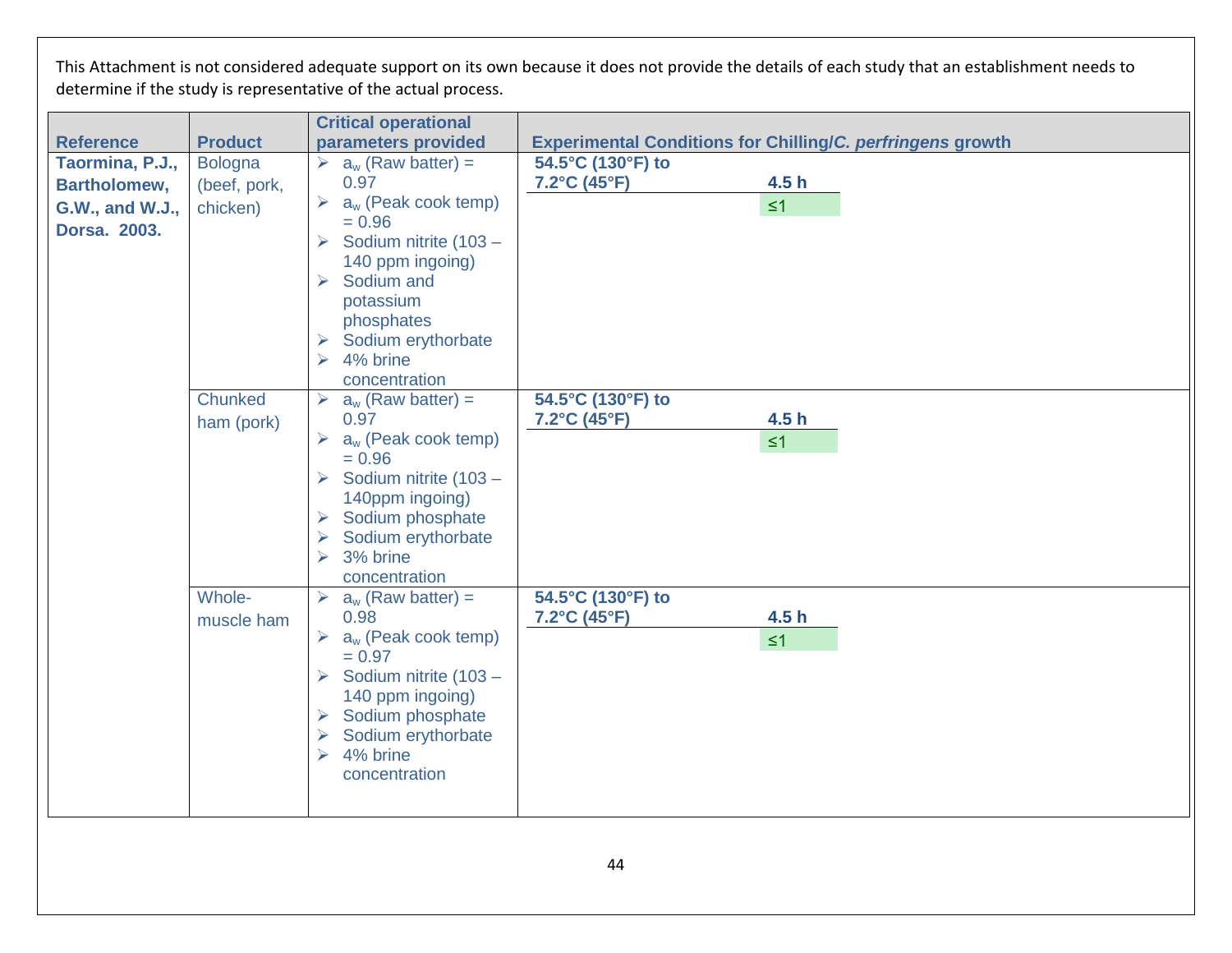|                | <b>Critical operational</b>              |                                                                                                                                                                       |          |                |          |          |                                                                   |                 |  |
|----------------|------------------------------------------|-----------------------------------------------------------------------------------------------------------------------------------------------------------------------|----------|----------------|----------|----------|-------------------------------------------------------------------|-----------------|--|
| <b>Product</b> | parameters provided                      |                                                                                                                                                                       |          |                |          |          |                                                                   |                 |  |
| <b>Turkey</b>  | pH=5.26 to 6.11<br>$\blacktriangleright$ | 54.4°C (130°F) to 7.2°C (45°F)                                                                                                                                        | 6.5h     | 9 <sub>h</sub> | 12h      | 15h      | 18h                                                               | 21 <sub>h</sub> |  |
| (injected      | ➤                                        | Control                                                                                                                                                               | $\leq$ 1 | >2             | >2       | >2       | >2                                                                | >2              |  |
| turkey         |                                          | Calcium lactate 1%                                                                                                                                                    | $\leq 1$ | $\leq 1$       | $\leq$ 2 | $\leq$ 2 | $>2$                                                              | >2              |  |
| breast)        |                                          | Calcium lactate 2%                                                                                                                                                    |          |                | $\leq 1$ | $\leq 1$ | $\leq 1$                                                          | $\leq 1$        |  |
|                | $\blacktriangleright$<br>Sodium lactate  | Calcium lactate 3%                                                                                                                                                    |          |                | $\leq 1$ | $\leq$ 1 | $\leq 1$                                                          | $\leq 1$        |  |
|                | $\blacktriangleright$<br>Potassium       | Calcium lactate 4.8%                                                                                                                                                  |          |                | $\leq 1$ | $\leq 1$ | $\leq 1$                                                          | $\leq 1$        |  |
|                |                                          | Postassium lactate 1%                                                                                                                                                 | $\leq 1$ | $\leq$ 2       | >2       | $>2$     | >2                                                                | $>2$            |  |
|                |                                          | Postassium lactate 2%                                                                                                                                                 | $\leq 1$ | $\leq 1$       | $\leq 1$ | $\leq$ 2 | $\leq$ 2                                                          | >2              |  |
|                |                                          | Postassium lactate 3%                                                                                                                                                 |          |                | $\leq 1$ | $\leq 1$ | $\leq 1$                                                          | $\leq 1$        |  |
|                |                                          | Postassium lactate 4.8%                                                                                                                                               |          |                | $\leq 1$ | $\leq 1$ | $\leq 1$                                                          | $\leq 1$        |  |
|                |                                          | Sodium lactate 1%                                                                                                                                                     | $\leq 1$ | $\leq 1$       | $\leq 1$ | >2       | >2                                                                | >2              |  |
|                |                                          | Sodium lactate 2%                                                                                                                                                     | $\leq$ 1 | $\leq 1$       | $\leq$ 1 | $\leq$ 2 | >2                                                                | >2              |  |
|                |                                          | Sodium lactate 3%                                                                                                                                                     |          |                | $\leq 1$ | $\leq 1$ | $\leq 1$                                                          | $\leq 1$        |  |
|                |                                          | Sodium lactate 4%                                                                                                                                                     |          |                | $\leq 1$ | $\leq 1$ | $\leq 1$                                                          | $\leq 1$        |  |
|                |                                          |                                                                                                                                                                       |          |                |          |          |                                                                   |                 |  |
|                | H. Thippareddi.                          | $a_w = 0.987$<br>Salt<br>$\blacktriangleright$<br><b>Calcium lactate</b><br>$\blacktriangleright$<br>Potassium lactate<br>$\blacktriangleright$<br>tetrapyrophosphate |          |                |          |          | <b>Experimental Conditions for Chilling/C. perfringens growth</b> |                 |  |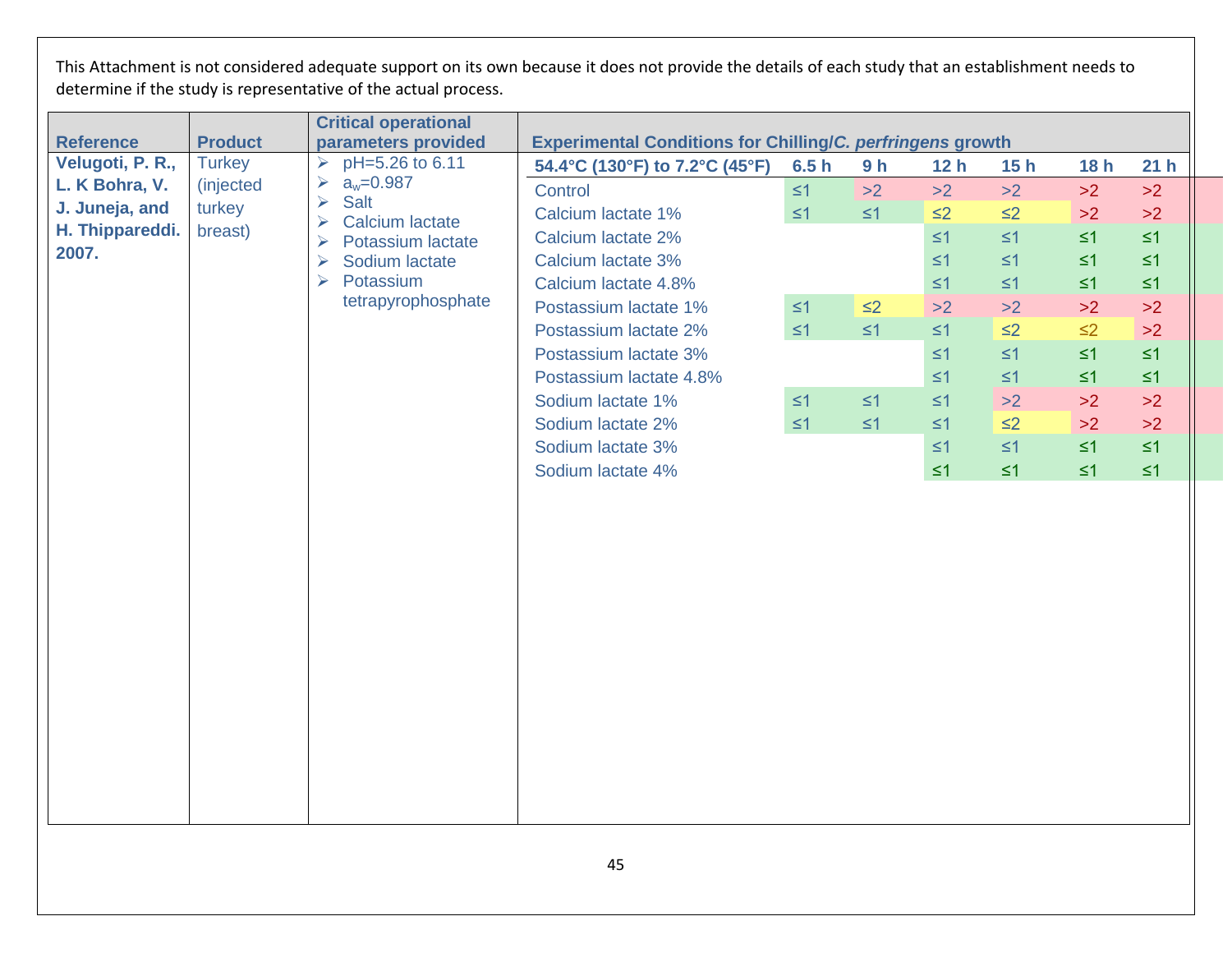<span id="page-49-1"></span><span id="page-49-0"></span>

|                  |                                    | <b>Critical operational</b>                |                                                                   |          |            |                 |  |
|------------------|------------------------------------|--------------------------------------------|-------------------------------------------------------------------|----------|------------|-----------------|--|
| <b>Reference</b> | <b>Product</b>                     | parameters provided                        | <b>Experimental Conditions for Chilling/C. perfringens growth</b> |          |            |                 |  |
| Zaika, L. 2003.  | Ham A                              | Salt (NaCl)                                | 54.4°C (130°F) to                                                 |          |            |                 |  |
|                  | (commercially                      | Sodium nitrite<br>⋗                        | 8.5°C (47.3°F)                                                    | 15h      | 18h        | 21 <sub>h</sub> |  |
|                  | obtained)                          | Sodium erythorbate<br>⋗                    | <b>NaCl 2.4%</b>                                                  | $\leq$ 2 | $\leq$ 2   | >2              |  |
|                  |                                    | $\blacktriangleright$<br>Sodium phosphates | <b>NaCl 3.1%</b>                                                  | $\leq 1$ | $\leq 1$   | $\leq 1$        |  |
|                  |                                    |                                            | <b>NaCl 3.6%</b>                                                  | $\leq 1$ | $\leq 1$   | $\leq 1$        |  |
|                  |                                    |                                            | <b>NaCl 4.1%</b>                                                  | $\leq 1$ | $\leq 1$   | $\leq 1$        |  |
|                  | Ham B                              | Salt (NaCl)                                | 54.4°C (130°F) to                                                 |          |            |                 |  |
|                  | <i>(commercially</i><br>obtained)  | Sodium nitrite                             | $8.5^{\circ}$ C (47.3 $^{\circ}$ F)                               | 15h      | 18h        | 21 <sub>h</sub> |  |
|                  |                                    | Sodium erythorbate                         | <b>NaCl 2.8%</b>                                                  | $\leq$ 2 | >2         | $\leq 2^7$      |  |
|                  |                                    | $\blacktriangleright$<br>Sodium phosphates | <b>NaCl 3.3%</b>                                                  | $\leq 1$ | $\leq 1$   | $\leq 1$        |  |
|                  |                                    |                                            | <b>NaCl 3.8%</b>                                                  | $\leq 1$ | $\leq 1$   | $\leq 1$        |  |
|                  |                                    |                                            | <b>NaCl 4.3%</b>                                                  | $\leq 1$ | $\leq 1$   | $\leq 1$        |  |
|                  | Ham C                              | Salt (NaCl)<br>➤                           | 54.4 °C (130°F) to                                                |          |            |                 |  |
|                  | <i>(commercially)</i><br>obtained) | Sodium nitrite                             | $8.5^{\circ}$ C (47.3 $^{\circ}$ F)                               | 15h      | 18h        | 21 <sub>h</sub> |  |
|                  |                                    | Sodium erythorbate<br>➤                    | <b>NaCl 2.0%</b>                                                  | >2       | $\leq 2^8$ | >2              |  |
|                  |                                    | Sodium phosphates<br>$\blacktriangleright$ | <b>NaCl 2.5%</b>                                                  | $\leq 1$ | $\leq 1$   | $\leq 1$        |  |
|                  |                                    |                                            | <b>NaCl 3.0%</b>                                                  | $\leq 1$ | $\leq 1$   | $\leq 1$        |  |
|                  |                                    |                                            | <b>NaCl 3.5%</b>                                                  | $\leq 1$ | $\leq 1$   | $\leq 1$        |  |
|                  | Cooked                             | Salt (NaCl)<br>⋗                           | 54.4°C (130°F) to                                                 |          |            |                 |  |
|                  | ground beef                        | Sodium nitrite                             | 8.5°C (47.3°F)                                                    | 15h      | 18h        | 21 <sub>h</sub> |  |
|                  |                                    | Sodium erythorbate<br>➤                    | <b>NaCl 0.0%</b>                                                  | >2       | >2         | >2              |  |
|                  |                                    | Sodium phosphates<br>➤                     | NaCl 1%                                                           | >2       | >2         | >2              |  |
|                  |                                    |                                            | NaCl 2%                                                           | $\leq 1$ | $\leq 1$   | $\leq 1$        |  |
|                  |                                    |                                            | NaCl 3%                                                           | $\leq 1$ | $\leq 1$   | $\leq 1$        |  |
|                  |                                    |                                            | NaCl 4%                                                           | $\leq 1$ | $\leq 1$   | $\leq 1$        |  |

 $^7$  Establishments should be aware that the 21 hr treatment time had less growth than the 18 hr treatment time. FSIS recommends establishments assume the longer cooling time would result in the same amount of growth if not higher than the shorter time.

 $8$  Establishments should be aware that the 18 hr treatment time had less growth than the 15 hr treatment time. FSIS recommends establishments assume the longer cooling time would result in the same amount of growth if not higher than the shorter time.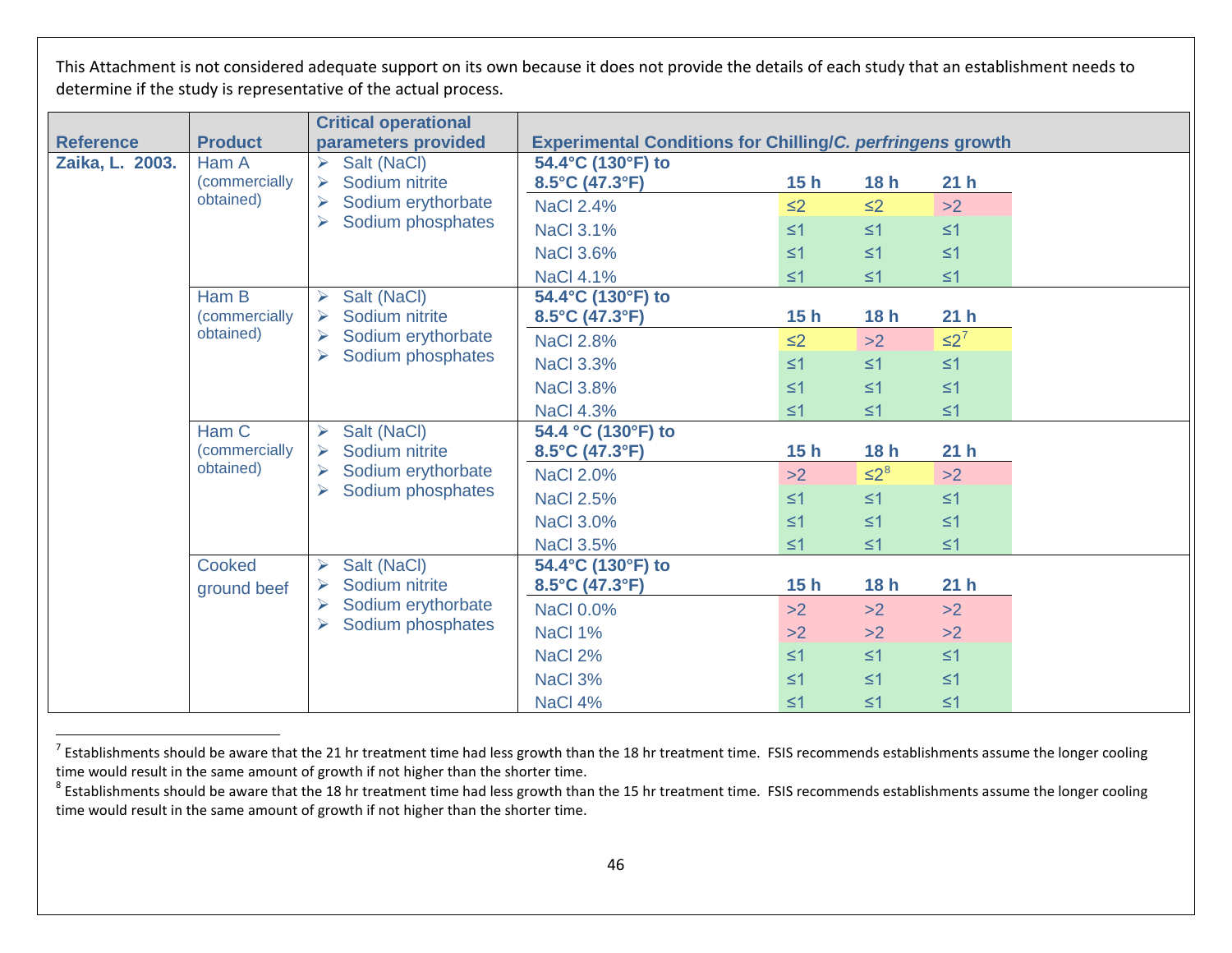### **Journal Articles Which FSIS Recommends Establishments Gather Additional Supporting Documentation**

#### **Key**:

#### ≤1 = ≤1.0 Log CFU/g *C. perfringens* growth

#### ≤2 = > 1.0 Log CFU/g but ≤2 Log CFU/g *C. perfringens* growth

#### >2 = >2.0 Log CFU/g *C. perfringens* growth

<span id="page-50-0"></span>

|                                  |                | <b>Critical operational</b> |                                                                                                                                                                                                                                                                                                        |          |  |  |  |
|----------------------------------|----------------|-----------------------------|--------------------------------------------------------------------------------------------------------------------------------------------------------------------------------------------------------------------------------------------------------------------------------------------------------|----------|--|--|--|
| <b>Reference</b>                 | <b>Product</b> | <b>parameters</b>           | <b>Experimental Conditions for Chilling/C. perfringens growth</b>                                                                                                                                                                                                                                      |          |  |  |  |
| <b>Haneklaus</b><br>A.N., et al. | Beef round     | None provided               | 54.4°C (130°F) to 26.7°C (80°F)/<br>26.7°C (80°F) to 4.4°C (40°F)                                                                                                                                                                                                                                      |          |  |  |  |
| 2011.                            |                |                             | Worst case*                                                                                                                                                                                                                                                                                            | $\leq$ 2 |  |  |  |
|                                  |                |                             | 2.0/5.0                                                                                                                                                                                                                                                                                                | $\leq$ 1 |  |  |  |
|                                  |                |                             | 2.5/5.0                                                                                                                                                                                                                                                                                                | $\leq 1$ |  |  |  |
|                                  |                |                             | 3.0/5.0                                                                                                                                                                                                                                                                                                | $\leq$ 1 |  |  |  |
|                                  |                |                             | 3.5/5.0                                                                                                                                                                                                                                                                                                | $\leq$ 1 |  |  |  |
|                                  |                |                             | 2.0/5.5                                                                                                                                                                                                                                                                                                | ≤1       |  |  |  |
|                                  |                |                             | 2.0/6.0                                                                                                                                                                                                                                                                                                | $\leq 1$ |  |  |  |
|                                  |                |                             | 2.0/6.5                                                                                                                                                                                                                                                                                                | $\leq$ 1 |  |  |  |
|                                  |                |                             | 2.0/7.0                                                                                                                                                                                                                                                                                                | $\leq$ 1 |  |  |  |
|                                  |                |                             | 3.5/10.5                                                                                                                                                                                                                                                                                               | $\leq$ 1 |  |  |  |
|                                  |                |                             | * Worst case refers to products that were removed from the<br>smokehouse upon completion of thermal processing; the<br>temperature was reduced from 54.4 to 26.7°C by allowing<br>products to chill at room temperature (approximately 22.8°C).<br>Cooling time was approximately 6 to 7 h for rounds. |          |  |  |  |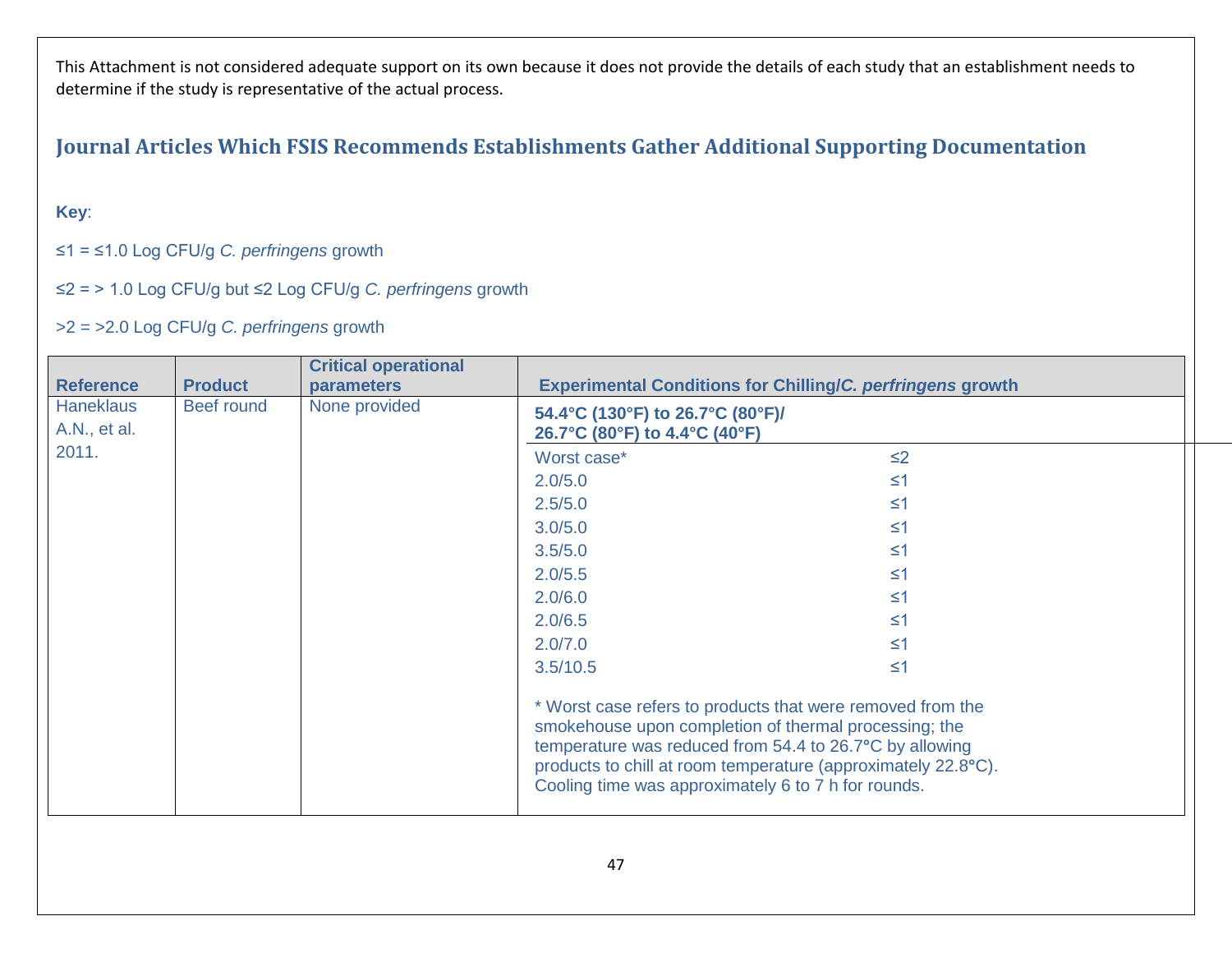| <b>Reference</b>                                       | <b>Product</b>      | <b>Critical operational</b><br>parameters                                                       | <b>Experimental Conditions for Chilling/C. perfringens growth</b>                                                                                                                                                                                                                                      |                 |                |          |  |  |
|--------------------------------------------------------|---------------------|-------------------------------------------------------------------------------------------------|--------------------------------------------------------------------------------------------------------------------------------------------------------------------------------------------------------------------------------------------------------------------------------------------------------|-----------------|----------------|----------|--|--|
| <b>Haneklaus</b><br>A.N., et al.<br>2011<br>continued. | Ham                 | pH<br>➤<br>Salt<br>➤<br>Sodium nitrite<br>Sodium erythorbate<br>Sodium<br>➤<br>tripolyphosphate | 54.4°C (130°F) to 26.7°C (80°F)/<br>26.7°C (80°F) to 7.2°C (45°F)                                                                                                                                                                                                                                      |                 |                |          |  |  |
|                                                        |                     |                                                                                                 | 5.0/10.0                                                                                                                                                                                                                                                                                               |                 | $\leq 1$       |          |  |  |
|                                                        |                     |                                                                                                 | 6.0/10.0                                                                                                                                                                                                                                                                                               |                 | $\leq 1$       |          |  |  |
|                                                        |                     |                                                                                                 | 7.0/10.0                                                                                                                                                                                                                                                                                               |                 | $\leq 1$       |          |  |  |
|                                                        |                     |                                                                                                 | 8.0/10.0                                                                                                                                                                                                                                                                                               |                 | $\leq 1$       |          |  |  |
|                                                        |                     |                                                                                                 | 9.0/10.0                                                                                                                                                                                                                                                                                               |                 | $\leq 1$       |          |  |  |
|                                                        |                     |                                                                                                 | 5.0/11.0                                                                                                                                                                                                                                                                                               |                 | $\leq 1$       |          |  |  |
|                                                        |                     |                                                                                                 | 5.0/12.0                                                                                                                                                                                                                                                                                               |                 | $\leq 1$       |          |  |  |
|                                                        |                     |                                                                                                 | 5.0/13.0                                                                                                                                                                                                                                                                                               |                 | $\leq 1$       |          |  |  |
|                                                        |                     |                                                                                                 | 5.0/14.0                                                                                                                                                                                                                                                                                               |                 | $\leq 1$       |          |  |  |
|                                                        |                     |                                                                                                 | 9.0/14.0                                                                                                                                                                                                                                                                                               |                 | $\leq 1$       |          |  |  |
|                                                        |                     |                                                                                                 | Worst case*                                                                                                                                                                                                                                                                                            |                 |                |          |  |  |
|                                                        |                     |                                                                                                 | * Worst case refers to products that were removed from the<br>smokehouse upon completion of thermal processing; the<br>temperature was reduced from 54.4 to 26.7°C by allowing<br>products to chill at room temperature (approximately 22.8°C).<br>Cooling time was approximately 8 to 9.5 h for hams. |                 |                |          |  |  |
| <b>Juneja, 1994</b>                                    | <b>Ground beef</b>  | None provided                                                                                   | 54.5°C (130°F) to                                                                                                                                                                                                                                                                                      |                 |                |          |  |  |
|                                                        |                     |                                                                                                 | 7.2°C (45°F)                                                                                                                                                                                                                                                                                           | 12 <sub>h</sub> | 15h            | 18h      |  |  |
|                                                        |                     |                                                                                                 |                                                                                                                                                                                                                                                                                                        | $\leq 1$        | $\leq 1$       | >2       |  |  |
| Steele, F.M.,                                          | <b>Turkey roast</b> | No information provided                                                                         | 48.9°C (120°F) to                                                                                                                                                                                                                                                                                      |                 |                |          |  |  |
| and K.H.                                               |                     | on pH, sodium nitrite, salt,                                                                    | $12.8^{\circ}C(55^{\circ}F)$                                                                                                                                                                                                                                                                           | 6 h             | 8 <sub>h</sub> | 10h      |  |  |
| <b>Wright. 2001</b>                                    |                     | or phosphate<br>concentration for<br>comparison                                                 |                                                                                                                                                                                                                                                                                                        | $\leq 1$        | $\leq 1$       | $\leq$ 2 |  |  |

**NOTE:** FSIS does not recommend establishments use these articles because of the methodological errors identified without additional support. If an establishment chooses to use one of these articles as support for its stabilization process, FSIS recommends the establishment gather additional data (e.g., microbiological data gathered in-plant or challenge study) to address the concerns outlined below. See pages 18-20 for more information.